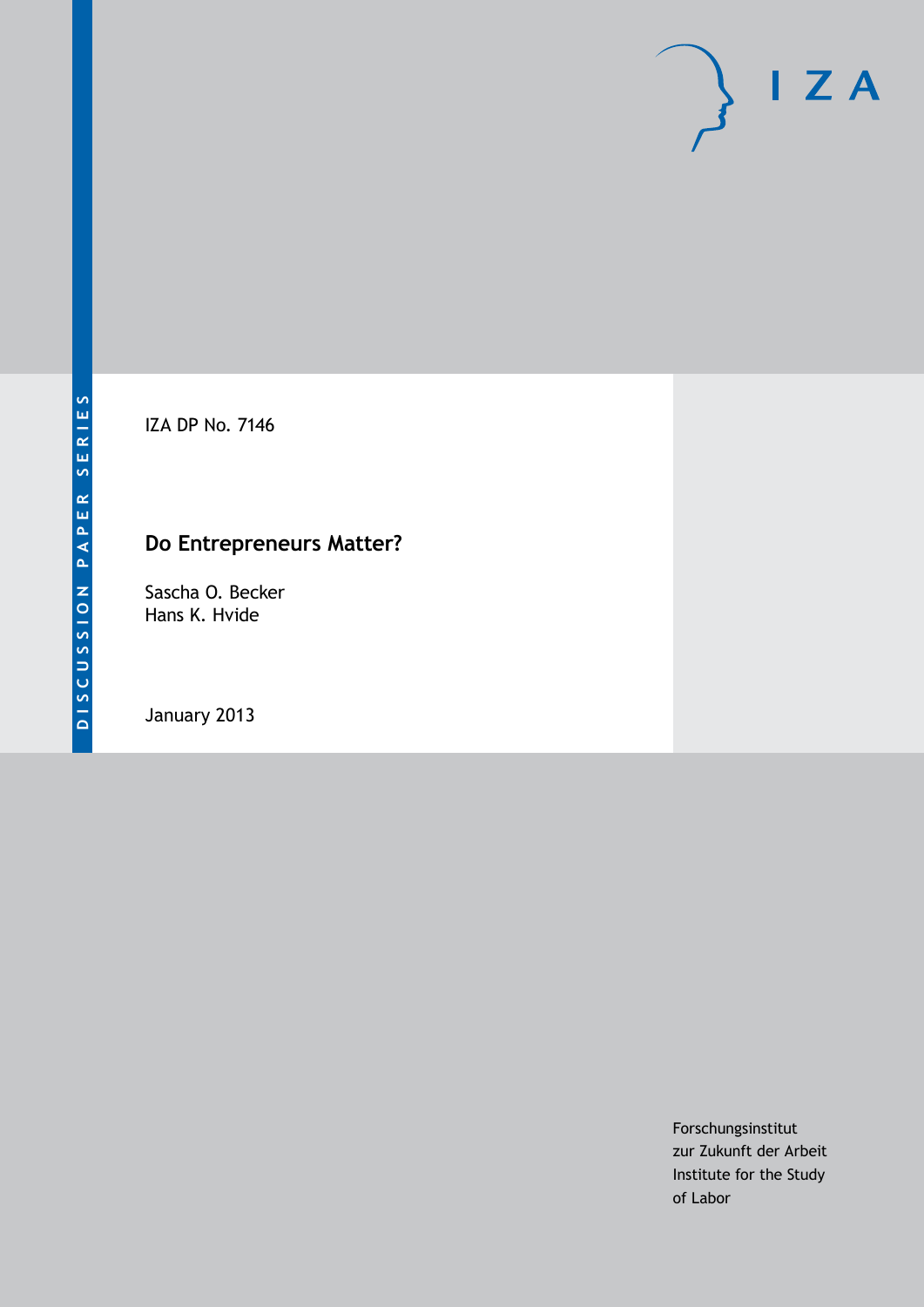# **Do Entrepreneurs Matter?**

### **Sascha O. Becker**

*CAGE, Warwick University, CEPR, CESifo, Ifo and IZA*

### **Hans K. Hvide**

*University of Bergen, CEPR, University of Aberdeen and IZA*

Discussion Paper No. 7146 January 2013

IZA

P.O. Box 7240 53072 Bonn Germany

Phone: +49-228-3894-0 Fax: +49-228-3894-180 E-mail: [iza@iza.org](mailto:iza@iza.org)

Any opinions expressed here are those of the author(s) and not those of IZA. Research published in this series may include views on policy, but the institute itself takes no institutional policy positions. The IZA research network is committed to the IZA Guiding Principles of Research Integrity.

The Institute for the Study of Labor (IZA) in Bonn is a local and virtual international research center and a place of communication between science, politics and business. IZA is an independent nonprofit organization supported by Deutsche Post Foundation. The center is associated with the University of Bonn and offers a stimulating research environment through its international network, workshops and conferences, data service, project support, research visits and doctoral program. IZA engages in (i) original and internationally competitive research in all fields of labor economics, (ii) development of policy concepts, and (iii) dissemination of research results and concepts to the interested public.

<span id="page-1-0"></span>IZA Discussion Papers often represent preliminary work and are circulated to encourage discussion. Citation of such a paper should account for its provisional character. A revised version may be available directly from the author.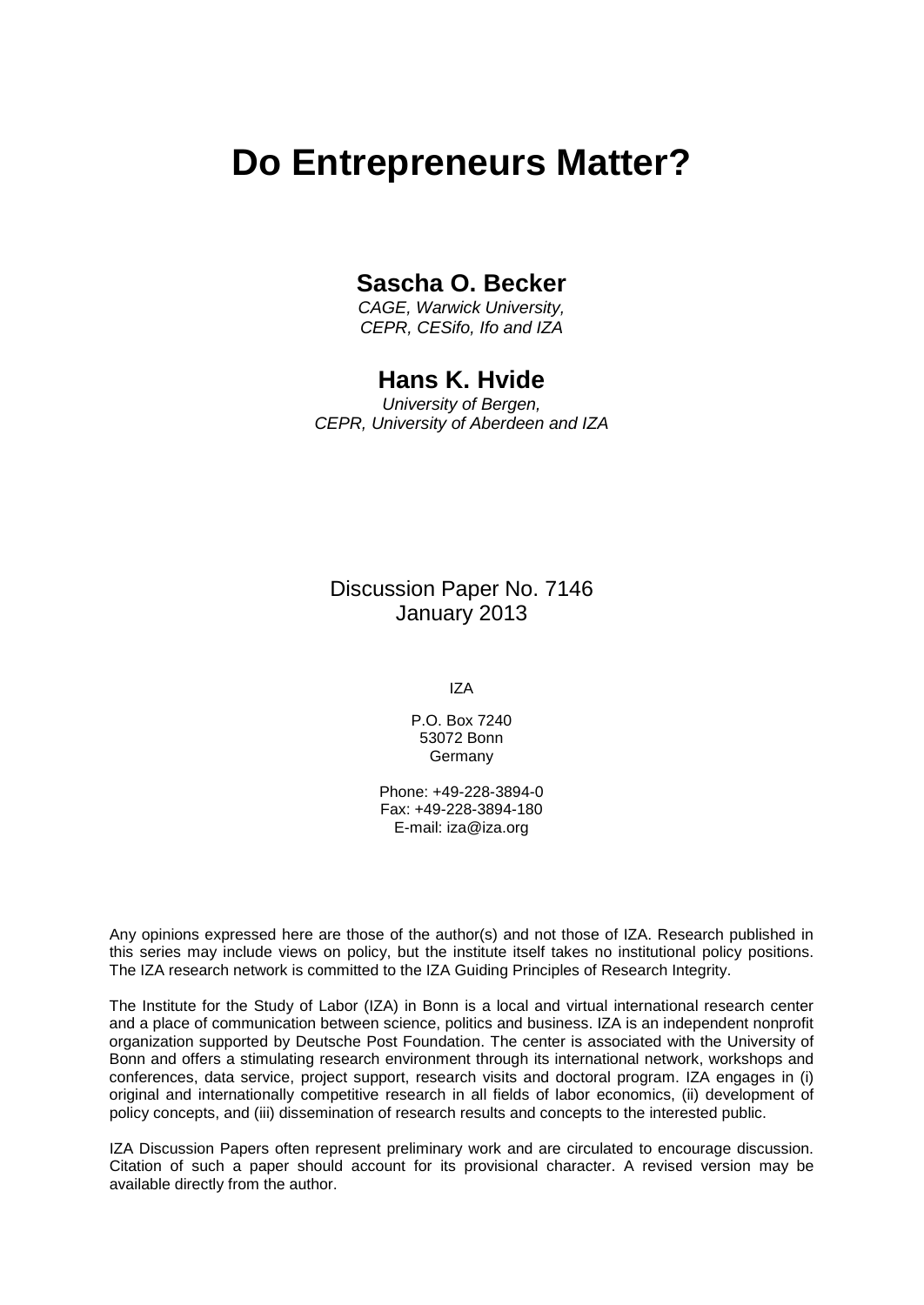IZA Discussion Paper No. 7146 January 2013

# **ABSTRACT**

## **Do Entrepreneurs Matter?[\\*](#page-1-0)**

In the large literature on firm performance, economists have given little attention to entrepreneurs. We use deaths of more than 500 entrepreneurs as a source of exogenous variation, and ask whether this variation can explain shifts in firm performance. Using longitudinal data, we find large and sustained effects of entrepreneurs at all levels of the performance distribution. Entrepreneurs strongly affect firm growth patterns of both very young firms and for firms that have begun to mature. We do not find significant differences between small and larger firms, family and non-family firms, nor between firms located in urban and rural areas, but we do find stronger effects for founders with high human capital. Overall, the results suggest that an often overlooked factor – individual entrepreneurs – plays a large role in affecting firm performance.

JEL Classification: D21, D24, J23, L11, L25, G39

Keywords: entrepreneurship, firm performance, human capital

Corresponding author:

Sascha O. Becker Department of Economics University of Warwick Coventry CV4 7AL United Kingdom E-mail: [s.o.becker@warwick.ac.uk](mailto:s.o.becker@warwick.ac.uk)

For valuable input, thanks to many seminar audiences and to John Moore, Kasper Meisner Nielsen, and Steve Tadelis. The results of a pilot study were circulated under the title "Are founders nonsubstitutable? Evidence from start-ups where founders die".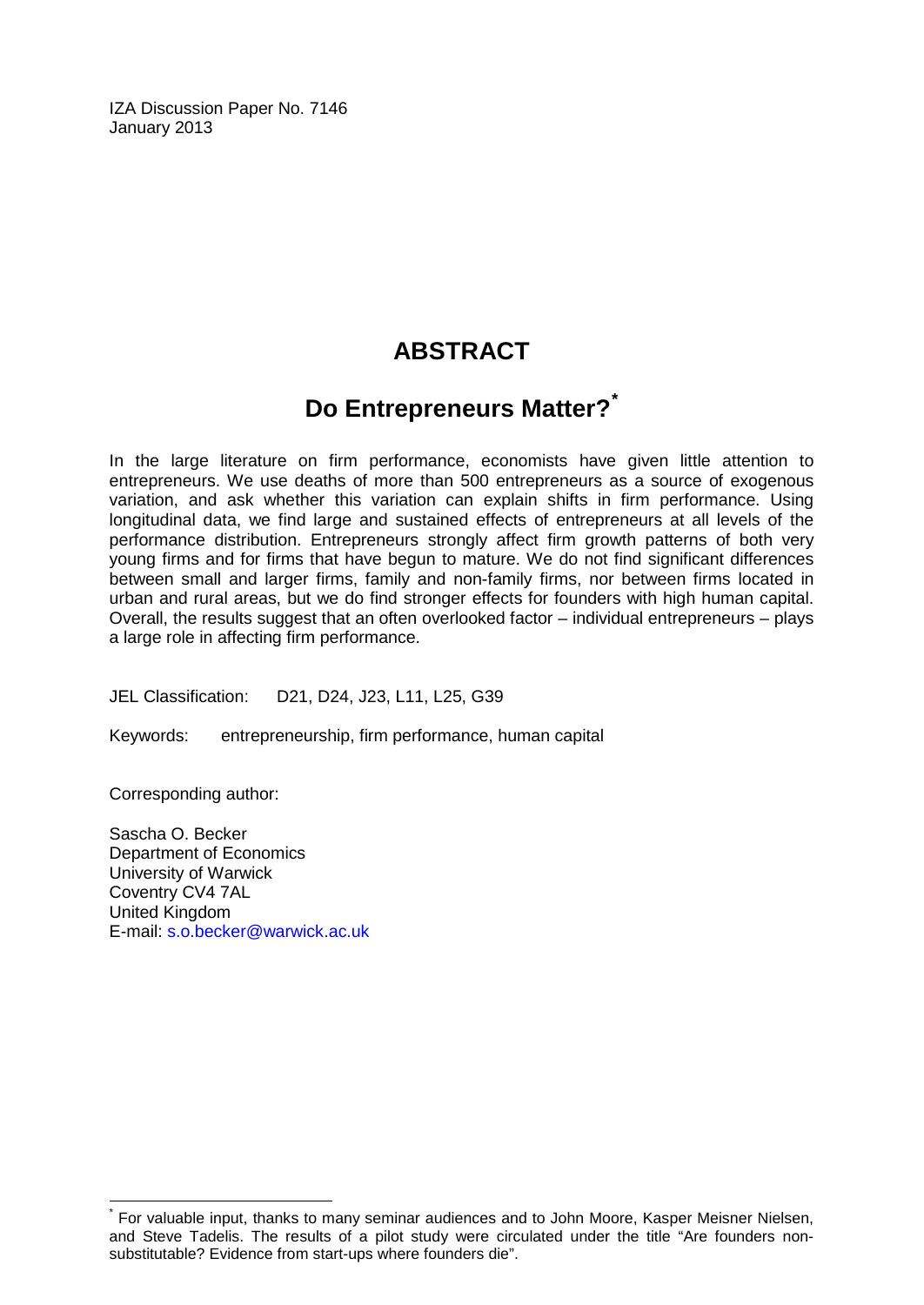### I. Introduction

In the large literature on firm performance, economists have paid little attention to entrepreneurs. The idea of entrepreneurs as movers and shakers is old (e.g., Schumpeter, 1934), but geographical, institutional, and industry characteristics have been the focus of empirical work (see surveys by Bartelsman & Doms, 2000 and Syverson, 2011). One objective of the paper is to ask how much individual entrepreneurs contribute to Örm performance.

It is hard to imagine the success of Apple Computers without Steve Jobs, or of Ford Motor Corporation without Henry Ford. Stories of smaller-scale entrepreneur successes are heard about almost every day. Little is known, however, whether entrepreneurs more generally have much of an effect. In addition to informing our understanding of firm performance, this question relates to an old debate stemming from Coase (1937) over what constitutes a firm and keeps it together. We focus on the role of the entrepreneur, and whether the entrepreneur provides the 'glue' that keeps the firm together.

To examine the influence of entrepreneurs on firm performance, we could investigate whether the entrepreneur's engagement (captured by, for example, whether he is employed by the firm or not) is associated with firm performance. This strategy is problematic, of course, as engagement is likely to be affected by underlying economic conditions. To deal with this problem, we examine firms where the entrepreneur dies. In these firms, the entrepreneur's engagement was random, determined by the timing of the entrepreneur's death rather than underlying economic conditions. These deaths therefore provide an opportunity to quantify whether entrepreneurs have a causal effect on firm performance.<sup>1</sup>

We construct a large database that contains longitudinal accounting and employment information on the universe of incorporated, limited liability Örms established in Norway between 1999 and 2007. The data contain initial ownership shares, which allows us to identify entrepreneurs; we define an entrepreneur as an individual with a substantial ownership share in the Örm when it is established. The database contains about 65,000

<sup>&</sup>lt;sup>1</sup>Several recent papers use death as an exogenous event to study causal effects, for example Azoulay et al. (2010) on the spillover effects of research superstars, Jones and Olken (2005) on the influence of national leaders for economic growth, Nguyen and Nielsen (2010) on the value of independent directors at company boards, and Holtz-Eakin et al. (1994) and Andersen and Nielsen (2012) on the effect of windfall gains through inheritance on entrepreneurial activity.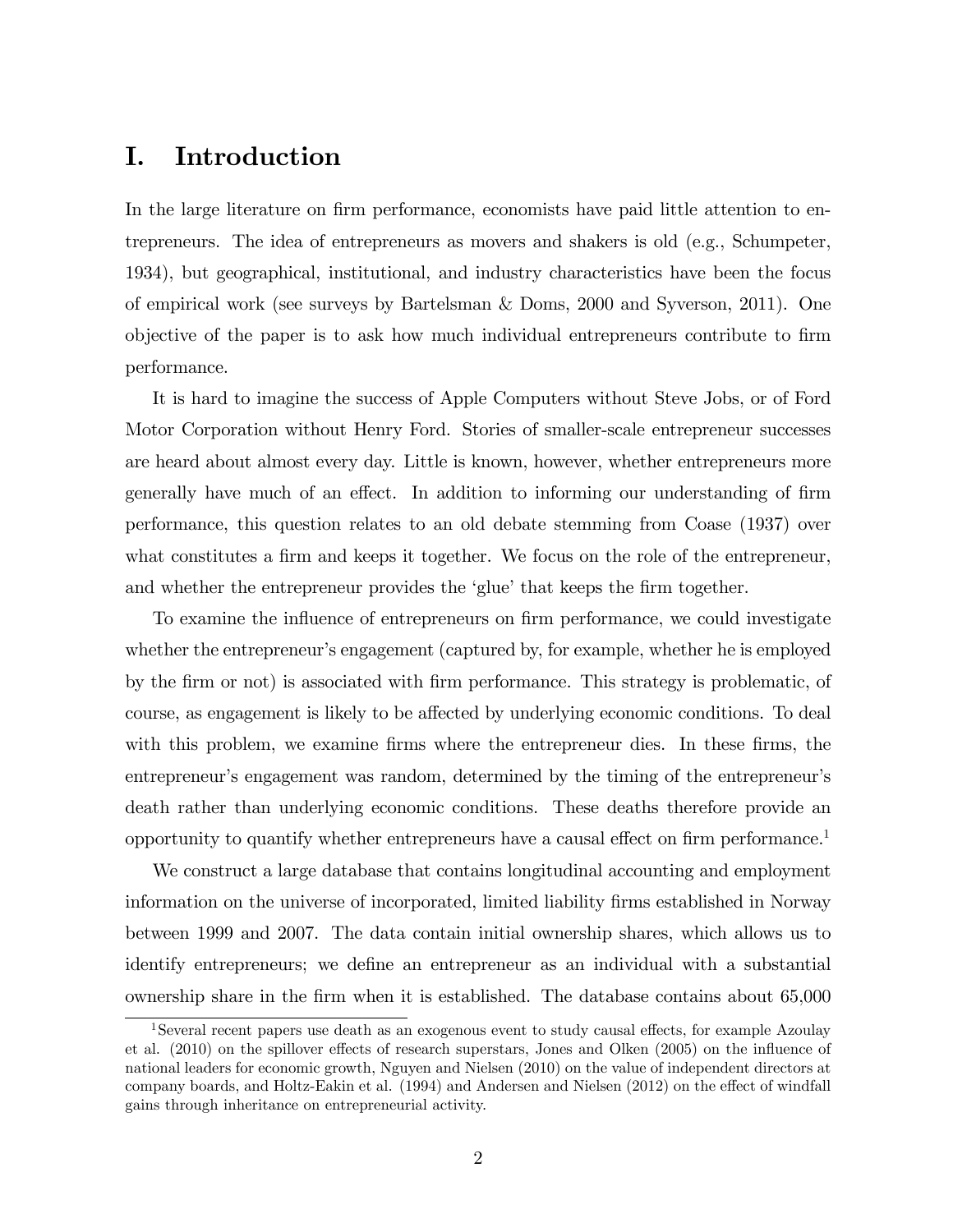firms where an individual owns at least 50 percent of the shares initially, and more than 500 firms where one of these individuals die before the end of 2009. For most of the analysis we focus on individuals with more than 50 percent ownership (341 death events). We track firm performance at a yearly level until the end of 2010, so that firms in our database are between zero and eleven years old. The data also include yearly panel information about each owner back to 1993, including family relation to the entrepreneur.

We ask whether entrepreneurs have a causal effect on firm performance. For each of the 341 firms where the entrepreneur dies ('treated' firms) we use propensity score matching to identify a similar firm ('matched control' firm), which we restrict to be started up in the same calendar year. The matched controls have similar characteristics at startup date, but do not experience subsequent entrepreneur death. We run difference-in-differences regressions, comparing the performance of treated firms and matched control firms before and after entrepreneur death. We find robust evidence that firm performance drop after the entrepreneur's death. The magnitudes are large; for example, the mean effect on sales is about 60 percent, while the mean effect on employment is about 17 percent. Thus we find a large drop in firm performance after entrepreneur death, pointing to a large role played by entrepreneurs.

Firms experiencing entrepreneur death have about 20 percentage point lower survival rates two years after the death event. They also have significantly higher bankruptcy rates.<sup>2</sup> One could argue that entrepreneur death merely speeds up evolution by weeding out firms that likely would not flourish even if the entrepreneur stayed alive. Using quantile regressions, we find strong negative effects of entrepreneur death on sales and assets also among firms in the upper deciles of the firm performance distribution. We infer that entrepreneurs also have an important causal effect for the more productive firms.

One explanation for our results is that entrepreneur death creates turbulence. If so, we would expect a large immediate effect on firm performance, and a partial or full reversal over time. The point estimates indicate that the immediate effects of entrepreneur death are quite modest relative to the sustained effects that accumulate after some time. This finding suggests, again, that entrepreneurs have a causal effect on the growth path of

 $2A$  firm is not active if it (a) has gone bankrupt, (b) closed down for other reasons, (c) has less than NOK 50,000 (ca. 6,500 Euros) in sales. So, bankruptcy is just one reason for non-survival.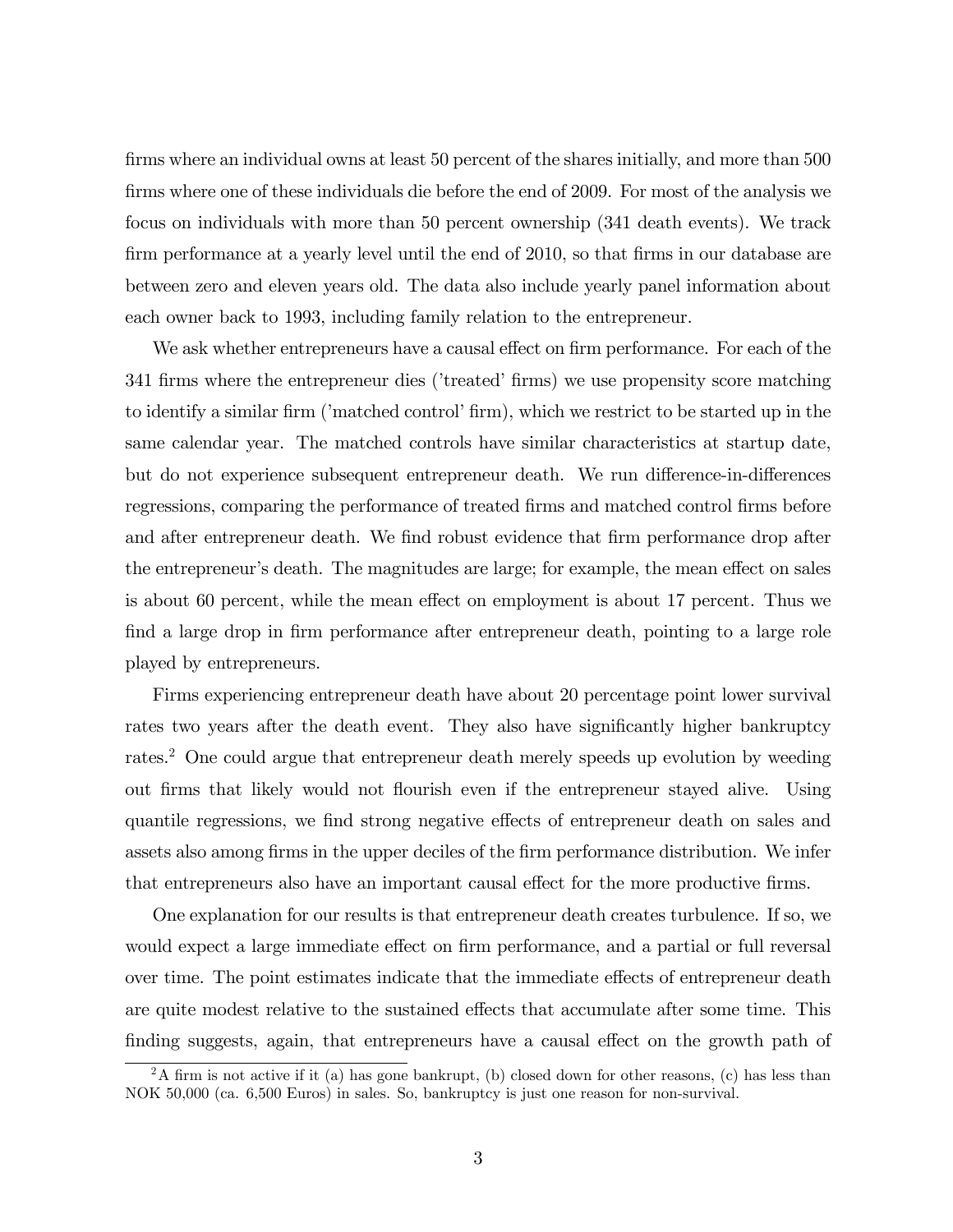the Örm. Another explanation of our results is that they are somehow an artifact of our matching procedure. We therefore also analyze the effect of entrepreneur death using ordinary least squares, using all the firms in our database. The estimated coefficients are somewhat *larger* than in the analysis based on matching.

For how long in a firm's life does the entrepreneur matter? In order to examine this question, we analyze whether the drop in firm performance depends on firm age when the entrepreneur dies (recall that Örm age ranges between zero and eleven years in the database). We find that the importance of the entrepreneur is largely independent of firm age; the entrepreneur effects do not appear to vanish even when the firm is close to ten years old. We think this is an important result; the majority of surviving firms reach a more 'mature' phase with moderate growth after about five or six years of existence. Thus the entrepreneur also has a large effect when the firms have reached this more mature phase.

Part of the explanation for the strong effects of entrepreneur death could be that post-death, the control of the Örm is transfered to less competent family members. Perez-Gonzales (2006) and Bennedsen et al. (2007) document negative effects on performance from family CEO appointments inside mature firms. We do not have access to dynamic ownership data but attempt to address this question in an indirect way: we examine whether entrepreneur death affects family firms (defined as a firm where another family member is a co-owner initially) differently than non-family firms, and whether firms are affected differently if the entrepreneur has adult children. We do not find that family firms, or firms where the entrepreneur has adult children, are any more or less resilient to the loss of the entrepreneur. Relatedly, we examine whether the death of a married entrepreneur has a different impact than the death of a non-married entrepeneur. Neither here do we find significant differences.<sup>3</sup>

Based on the endogenous growth literature (e.g., Glaeser et al., 1992), we ask whether the causal effect of individual entrepreneurs is smaller in urban areas, where the supply of entrepreneurs is likely to be denser and the entrepreneur possibly more substitutable. We find, however, no difference in the causal effect of entrepreneurs in rural versus urban

<sup>&</sup>lt;sup>3</sup>In Section VI.A. we also discuss whether aspects of Norwegian inheritance law or capital gains tax could bias our results. We do not think this is the case.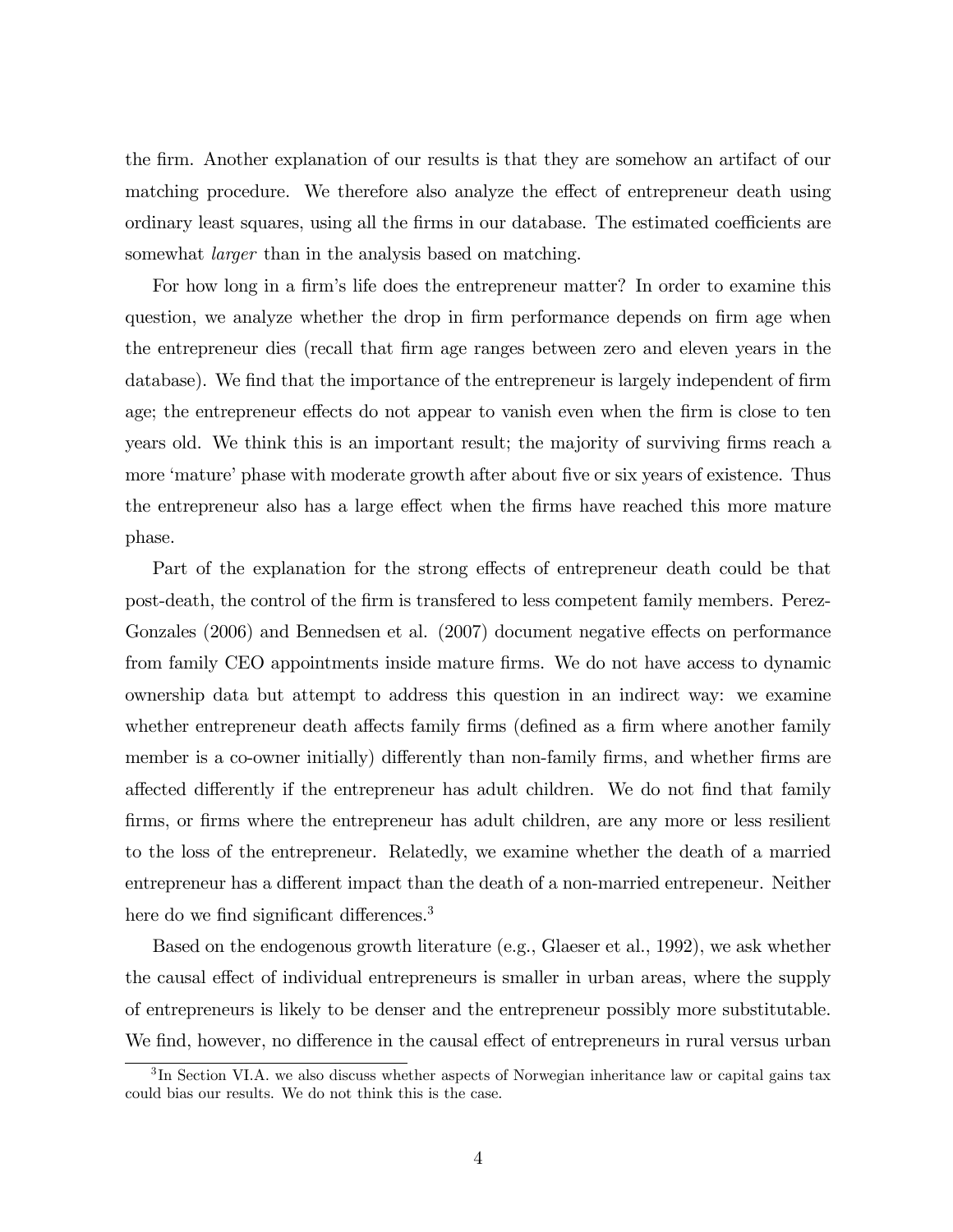areas. We find some evidence suggesting that high human capital entrepreneurs are more important, and that entrepreneurs are more important in Örms in high human capital industries. We also apply other sector classifications (high/low growth sectors; high/low volatility sectors etc.), but do not find significant differences, a sign of the universality of the importance of entrepreneurs.

While the main analysis concentrates on individuals with more than 50 percent initial ownership, we also analyze the role of individuals with a 50 percent initial ownership (204 death events). Using difference-in-differences estimation, we find negative effects on firm performance that are about half the size of those in the main analysis. We also analyze the impact of the death of minority owners, i.e., individuals with less than 50 percent initial ownership share (495 death events). In unreported regressions, we find that the point estimates are very close to half of those of the 50 percent founders, i.e., a quarter of the effect for the founders with more than 50 percent ownership share.

A concern is that many firms in our sample are very small, and perhaps motivated by tax-reduction or providing private benefits rather than the desire for profits. To address the possibility that the effects differ for small and large firms, we interact the treatment effect with a dummy for firms below median size, in terms of initial equity. We find large effects for startups both below and above median size. We then interact the treatment effect with a dummy for firms with less than two employees in the first year. We find only minor differences in the effect of entrepreneur death for these types of firms.

An even simpler explanation for our findings could be reverse causality: poor firm performance leads to entrepreneurs having a higher probability of dying. To deal with this possibility, we look at whether there are pre-treatment differences between treated and matched controls. We do not find evidence of pre-treatment effects, which suggests that reverse causality is not a major concern.<sup>4</sup>

The remainder of this paper is organized as follows. Section II discusses why entrepreneurs should matter in light of existing theory and evidence. Section III presents the data and descriptive statistics. Section IV discusses the empirical strategy. Section V presents the main results and specification checks, while Section VI explores heterogeneity

<sup>&</sup>lt;sup>4</sup>We do not have access on data on health or on the cause of death. The absence of pre-treatment differences suggests that founder death comes unexpected, or that health issues associated with an expected death are not sufficiently large to affect firm performance negatively.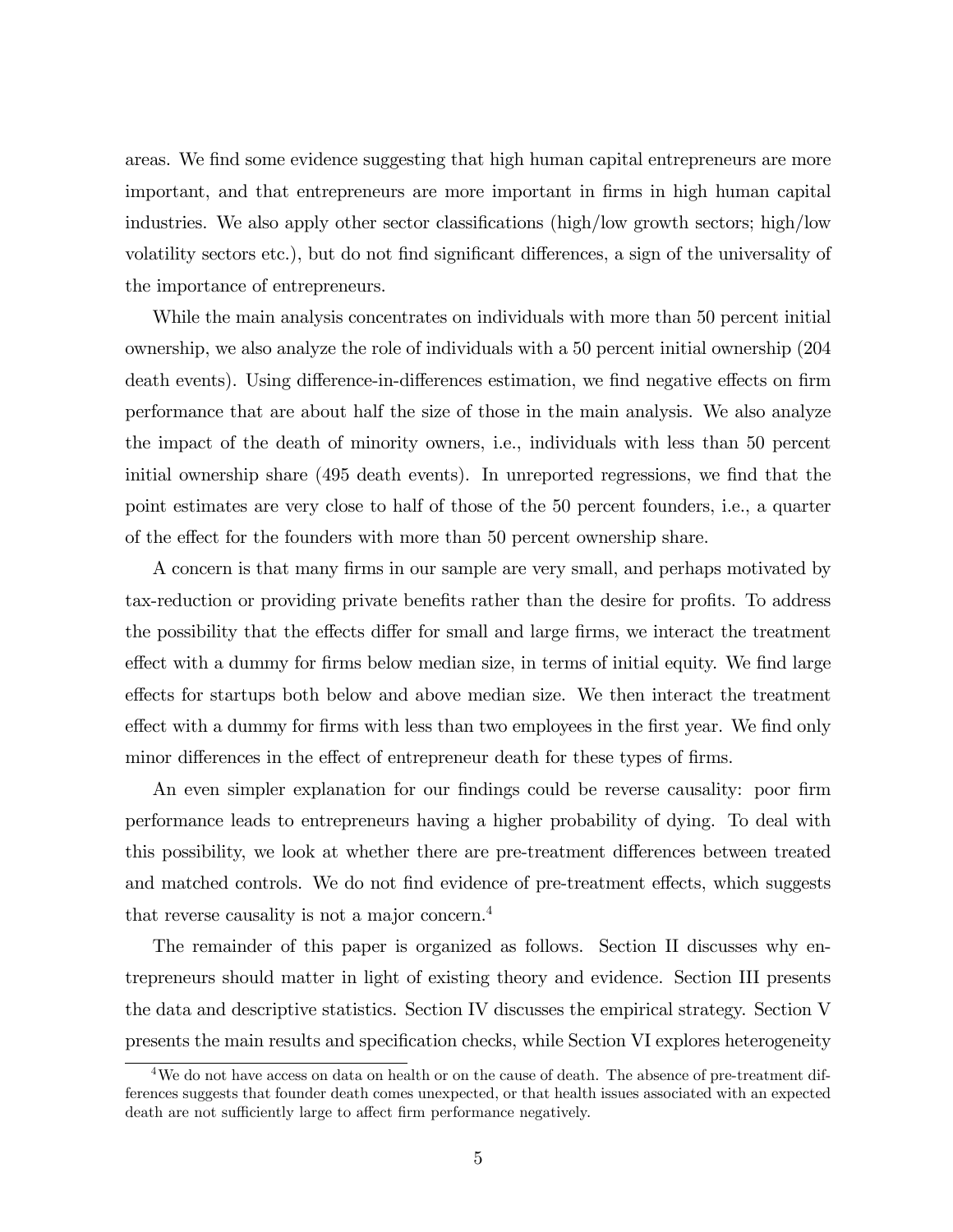by means of interaction effects. Section VII interprets the results and concludes.

### II. Why should entrepreneurs matter?

Empirical studies of firm performance tend to take a neoclassical view of the firm in which entrepreneurs are homogenous inputs in the production process, and substitutable once a firm has been founded. For example, in Kihlstrom  $\&$  Laffont (1979), the entrepreneur bears residual risk but does not contribute to firm performance. In sorting models (e.g., Lucas, 1978, Evans & Jovanovic, 1989, Lazear, 2005), individuals with high entrepreneurial ability become entrepreneurs, while individuals with low entrepreneurial ability become workers. Although this type of theory is consistent with individual entrepreneurs being important to firm performance, a degree of smoothness in the distribution of entrepreneurial ability will tend to rule out individuals playing a large role. Of course, the neoclassical view does not exclude the possibility that there are transitional costs, such as search costs or turbulence costs, from replacing the entrepreneur.<sup>5</sup>

A theoretical tradition that opens up a way for entrepreneurs to play a more important role in the production process is critical resource theory (Wernerfelt, 1984, and Rajan and Zingales, 1998, 2001), where a firm is a set of specific investments built around a critical resource or resources. In the current context, the entrepreneurís human capital, personality, or ideas can be seen as the critical resource which the Örm is initially organized around; for example, the entrepreneur can define a product line, hire people, or invest in physical assets that are complementary to himself (this is a sense in which the entrepreneur is an argument in the production function). Under this view, the entrepreneur can have two effects on firm performance. The first is the direct effect through providing the critical resource, and the second is positive spillover effects on the other assets of the firm. We find very large negative effects on sales after entrepreneur death but smaller negative effects on firm employment. These findings are consistent with spillovers from the entrepreneur to the productivity of the firm's employees.

<sup>&</sup>lt;sup>5</sup>Other theories of entrepreneurship such as Hellmann (2007) and Hvide (2009) emphasize contractual frictions in established firms. These contractual frictions induce individuals with promising ideas to leave and start up their own firms. Although these theories can explain productivity differences between new firms, they cannot explain why individuals become non-substitutable in the new firms.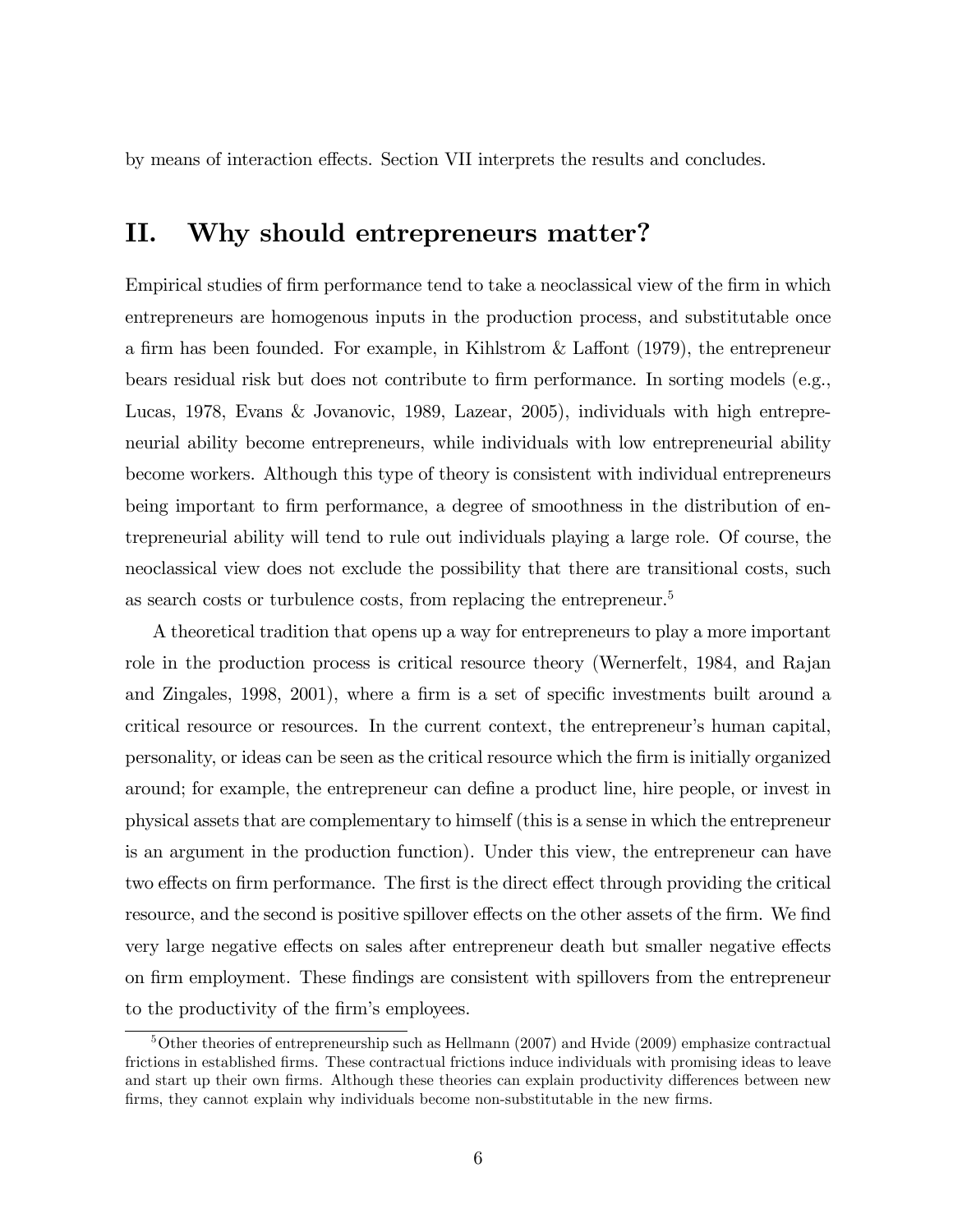Although critical resource theory opens up for entrepreneurs being important in new firms, it says less about for how long in the firm's life. Do entrepreneurs enter the production function for more mature firms? This is a question we try to address in the empirical analysis. Critical resource theory also says less about which activities make entrepreneurs important. Leadership in mature firms is divided between managers and owners, where managers take care of daily operations and owners oversee managers and provide strategic direction. Entrepreneurs, in contrast, are both owners and managers, which makes it difficult to separately identify the effects of losing the owner from the effects of losing the manager in the empirical analysis.<sup>6</sup> We are not convinced this is a major shortcoming as the distinction between operations and strategy is blurred in the context of very young  $\text{ firms.}^7$  By focusing on entrepreneur death, we quantify the joint effect of owners and managers for these young firms.

Johnson et al. (1985) examine the effect on share price of senior management deaths for a sample of 53 U.S. publicly traded firms. The effect of CEO death is negative for the sample overall, but they find a positive effect for CEOs that were also founders of the company, a finding verified with more recent data by Pérez-González  $(2006)$ . As argued by Slovin and Sushka (1993), some of these results might be explained not by the ability of the entrepreneur but by an increase in the probability of a corporate control contest. Across the literature on productivity and firm performance, not very much is known about the importance of individuals.<sup>8</sup> Bertrand & Schoar (2003) documents differences in management styles between individuals, and find evidence consistent with

<sup>&</sup>lt;sup>6</sup>In about 80 percent of the firms in our database that hire people, the entrepreneur is employed in the Örm in the second year of operations. We cannot identify whether the entrepreneur is a manager, but Önd it very likely.

<sup>&</sup>lt;sup>7</sup>For example, decisions that are relatively routine in mature firms, such as the pricing of individual products, can have major strategic importance when the Örm is young. For Örms where the owner is not an employee, we expect the owner to be involved also in decisions that are viewed as operational in more mature firms.

<sup>8</sup>The following quote from Syverson (2011) illustrates the state of knowledge about the importance of individual managers. Much of the same could be said about individual entrepreneurs. "Researchers have long proposed that managers drive productivity differences. Whether sourced in the talents of the managers themselves or the quality of their practices, this is an appealing argument. Managers are conductors of an input orchestra. They coordinate the application of labor, capital, and intermediate inputs. Just as a poor conductor can lead to a cacophony rather than a symphony, one might expect poor management to lead to discordant production operations. Still, perhaps no potential driver of productivity differences has seen a higher ratio of speculation to actual empirical study."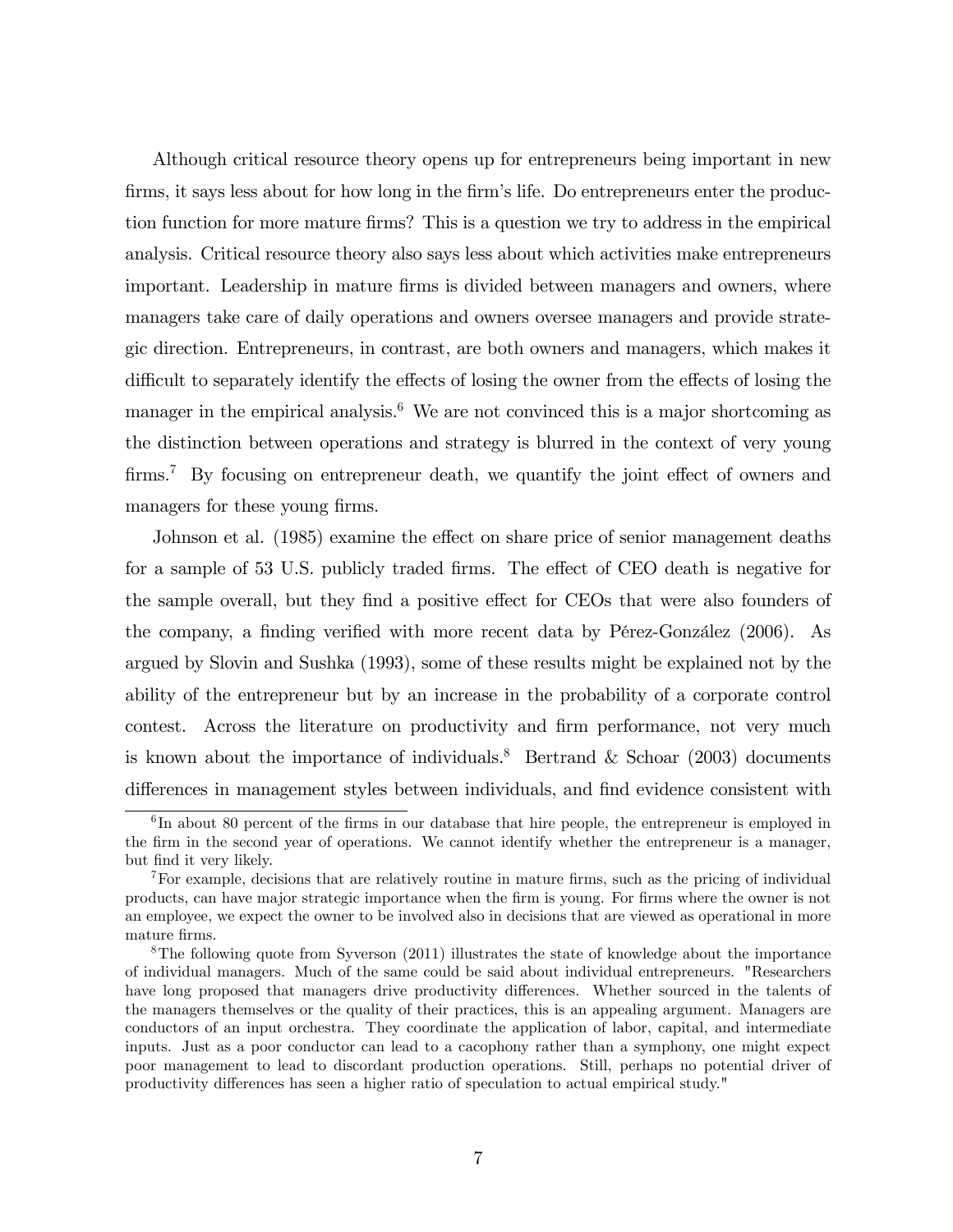CEOs of publicly listed companies affecting firm performance. Bloom & Van Reenen (2007) document that higher-quality management practices are correlated with several measures of productivity and firm performance in a sample of non-listed firms. Bloom  $\&$ Van Reenen (2007) do not focus on the role of individual managers, but their results are consistent with individual managers playing a large role through affecting management practices.

An old tradition from Coase (1937) debates what constitutes a firm and what keeps a firm together (physical or human assets). The property rights view of the firm  $(e.g.,)$ Grossman & Hart, 1986, Hart, 1995) emphasizes non-human assets, while Hart & Moore (1994) and Zingales (2000) emphasize human assets. Kaplan, Sensoy & Stromberg (2009) study strategy and management changes in a sample of 156 fast-growing companies that eventually go public. Between receiving venture funding and the initial public offering, almost none of these companies change their line of business, while the management team changes quite frequently. Thus, for this sample of companies, the idea seemed more stable than the management team. One takeaway from the present paper is that individuals are more important for newly established firms than the results from Kaplan, Sensoy, and Stromberg would suggest.

### III. Data and descriptive statistics

#### III.A. Norway

We start with a brief description of the Norwegian economy, the tax code, and the basis for the data collection.<sup>9</sup> Norway is an industrialized nation with a population of about  $4.7$ million. The GDP per capita in 2008 was about \$58,717 when currencies are converted at purchasing power parity; this is higher than the EU average of \$30,651. Norway is characterized by a large middle class, and a low inequality of disposable income. For labor income, the maximum marginal tax rate (for incomes above \$75,000) is about 50%, which is fairly typical by European standards. The capital income tax is a flat  $28\%$  on net capital gains.

<sup>&</sup>lt;sup>9</sup>The material is taken from the OECD Statistical Profile for Norway: 2010, available at OECD.org, and from Statistics Norway webpages.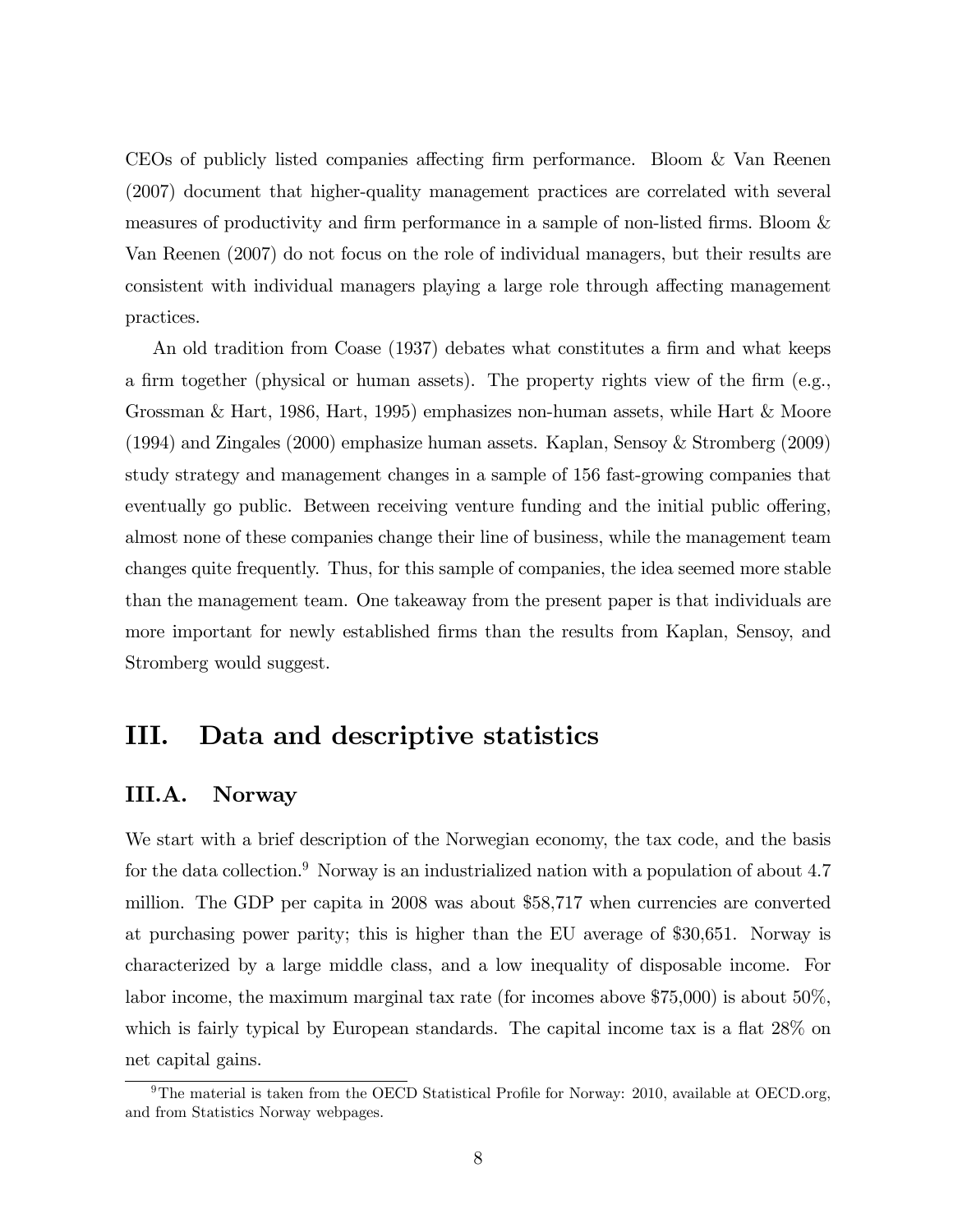In contrast to most OECD countries, Norwegian households are subject to a wealth tax every year throughout their lives.<sup>10</sup> The government's statistical agency, Statistics Norway (also known by its Norwegian acronym SSB) collects yearly data on wealth and income at the individual level from the Norwegian Tax Agency. We obtain our data from SSB. Earnings and wealth Ögures for individuals are public information in Norway. This transparency is generally believed to make tax evasion more difficult and hence data more reliable.

The tax value of a firm, which is included in its owners' wealth statements, is calculated as sixty percent of assets subtracted debt, where debt is evaluated at face value while assets are at book value (typically lower than market value). Selling off a non-listed company therefore produces a tax liability if, which one can expect to commonly be the case, the transaction price exceeds the tax value of the company. It is commonly known, however, that this liability can be evaded by transferring the company to a holding company before selling off. We therefore do not expect the capital gains tax to bias the individuals that inherit a non-listed company towards keeping it or selling it off. In Norway there is also tax on inheritance. The inheritance tax on a non-listed company is based on the tax value of the Örm on January 1 in the year of death. This means that the inheritance tax is effectively sunk once inheritance has taken place. We have therefore no reason to believe that the inheritance tax will bias our results in any particular direction.<sup>11</sup>

Similar to other industrialized countries, setting up an incorporated company in Norway carries tax benefits relative to being self-employed (e.g., more beneficial write-offs for expenses such as home office, company car, and computer equipment), and incorporation status will therefore be more tax-efficient than self-employment status except for the

 $10$  In contrast, the U.S. tax system requires wealth reporting only in connection with estate tax, which is imposed only on the very rich at the time of death (Campbell, 2006). The wealth tax in Norway is 0% up to about \$120,000 in net wealth, and about 1% for net wealth above \$120,000.

 $11$  If a spouse inherits, no inheritance tax will be paid until the spouse dies or remarries. If children of the entrepreneur inherit, in the period we study there was a 20% inheritance tax on inheritances whose tax value exceeded NOK 550.000, 8% rate on inheritances between 250.000 and 550.000 and 0% below 250.000 (for unrelated beneficiaries, the rates were slightly higher). For example, if the firm has NOK 2.1 million in assets and NOK 1 million in debt, the tax value is NOK 1.1 million. If two children inherit, they receive NOK 550.000 each, and are taxed 8% on NOK 300.000, i.e., they pay NOK 24.000 in inheritance tax each. (NOK 24,000 is equivalent to about 3,200 Euro.) The approximate median tax value of the firms in our sample is NOK 324.000, the 75 percentile is NOK 1.2 million, and the 90 percentile is NOK 4.5 million. In 2008, \$1 was equal to about NOK 7.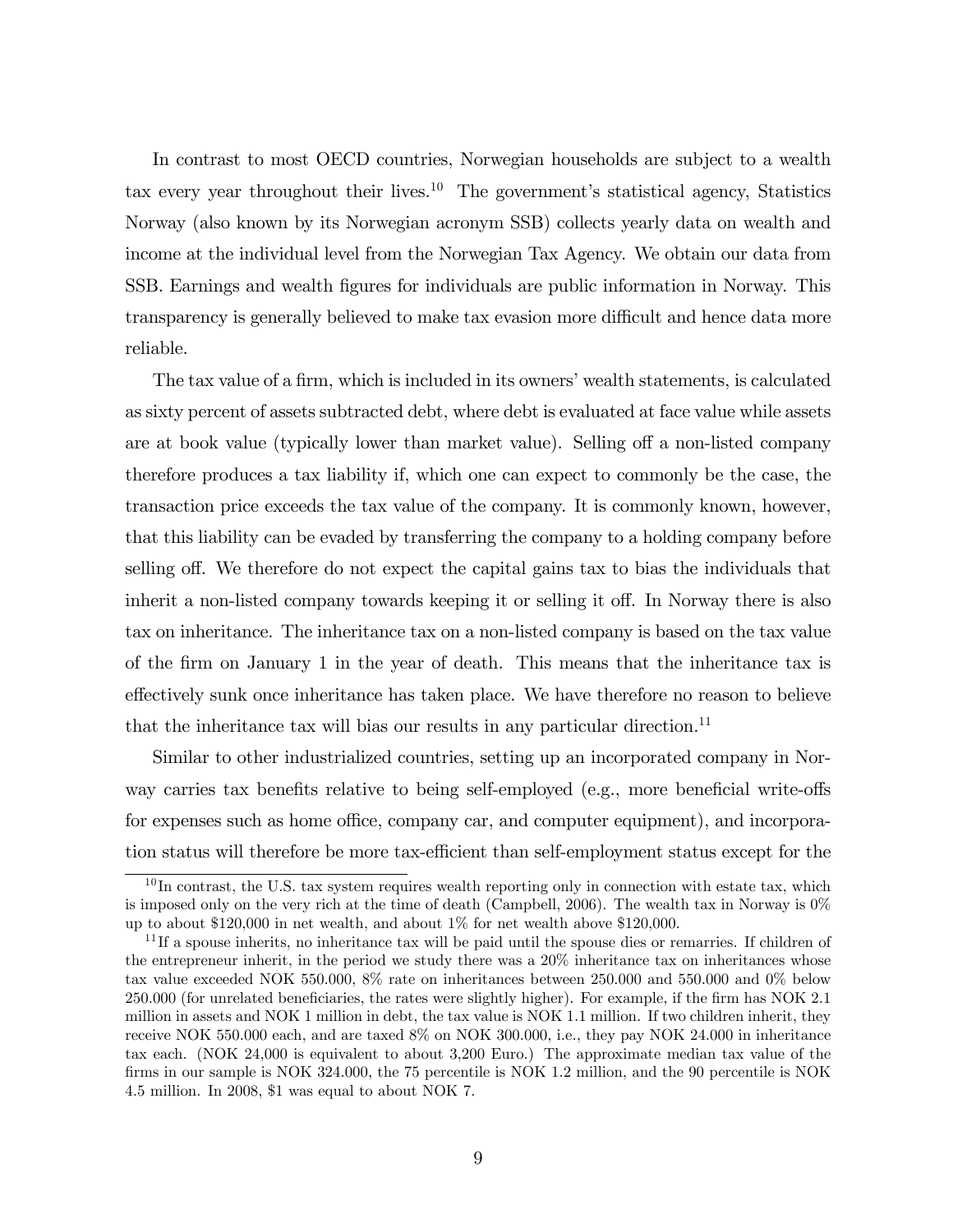smallest projects. The formal capital requirement for registering an incorporated limited liability company was NOK 50,000 in equity until 1998 and NOK 100,000 thereafter (in 2008, \$1 was equal to about 7 NOK).

### III.B. Data

We construct a database that consists of the universe of incorporated limited liability firms in Norway between 1999 and 2007, where one individual holds more than 50 percent of the initial shares.<sup>12</sup> The data include yearly accounting and employment measures for each firm until the end of 2010, so that the firms in our database are between zero and eleven years old. By comparison with recent work in the productivity literature, Foster et al. (2008) analyze the universe of manufacturing plants in the U.S. over a 20-year period. The firms are split into four age categories [age bracket in parentheses]: entrants  $[0,5]$ , young [5,10], medium [10,15] and old [15 and older]. Thus our data cover slightly more than two of the four firm age brackets considered by Foster et al. (2008). Compared to datasets of the productivity literature, a main novelty is that the data contain ownership shares in the incorporation year, broken down by each owner with at least a ten percent ownership share. We have a detailed panel on socio-demographic information on all owners, including year of death if applicable, ranging from 1993 to 2009.

The data are compiled from three different registers:

1. Accounting information from Dun  $\mathcal{C}$  Bradstreet's database of accounting figures based on the annual Önancial statements submitted to the tax authorities. This data include variables such as 5-digit industry code, sales, assets, number of employees, and profits for the years 1999-2010. Note that the D&B data contain yearly information on all Norwegian incorporated limited liability companies, and not a sample as in the U.S. equivalent. Incorporated companies are required to have an external auditor certifying the accounting statements in the annual reports.

 $12$  For 1999, the data contain only a sample of the firms started. Diagnostic tests do not suggest any selection bias. The Norwegian dividend tax reform of 2006 implied that a large number of firms started up in NACE five-digit sector no. 65238 (portfolio investments) in 2006 were tax minimization vehicles (in fact, most of these firms were closed down in 2007). We therefore eliminated these firms from our database. We also eliminated firms where the founder died in 2010 because there is no post-death information for them. We also drop firms where the founder was older than 67, i.e. beyond retirement age, when founding the firm. Our results do not weaken if we include these firms.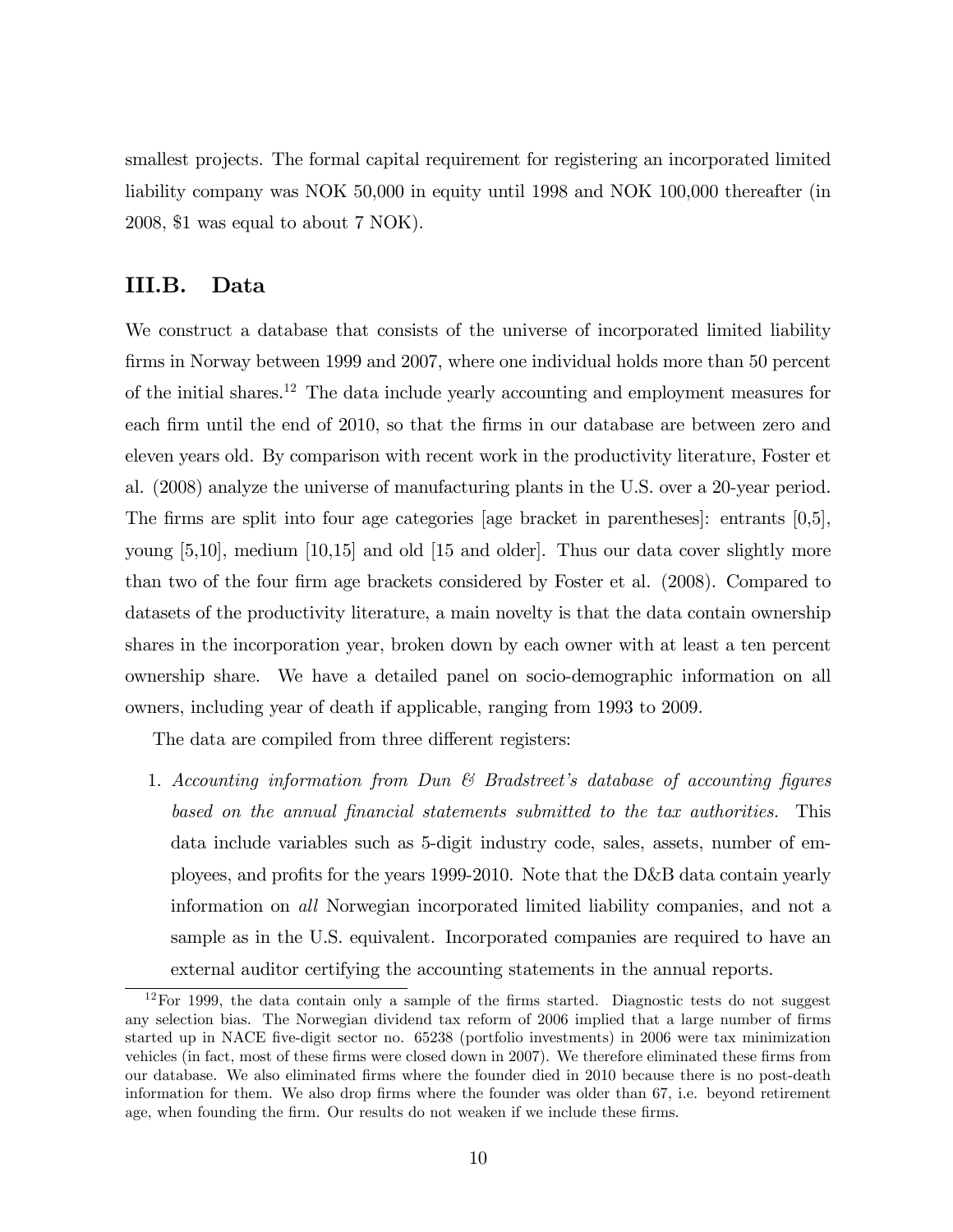- 2. Data on individuals from 1993 to 2009 prepared by Statistics Norway. These records are based on government register data and tax statements, and include the anonymized personal identification number and yearly socio-demographic variables such as gender, age, education in years, taxable wealth, and income. The data identify the year of death, if applicable, and also identifies family relationships between individuals, which allows us to identify family firms. The data contain all Norwegian individuals, not a sample as in the Panel Study of Income Dynamics or the Survey of Consumer Finance. As with the PSID and the SCF, the data are anonymized (contains no names of individuals).
- 3. Founding documents submitted by new firms to the government agency *'Brønnøysund*registeret'. This register data include the start-up year, total capitalization, and the personal identiÖcation number and ownership share of all initial owners with at least 10 percent ownership stake.

For each new firm identified in 1), we create a list of owners identified through 3) and compile their associated socio-demographic information from 2). We define an entrepreneur as a person with more than 50 percent ownership of the total shares in a newly established limited liability firm. We interchangeably refer to this person as 'the entrepreneur' or 'the founder'. Restricting the sample to majority owners ensures that we are likely to include *real* entrepreneurs in our sample. (In a separate analysis below, we also look at owners with an exact 50 percent ownership share.) For a small fraction of firms, the first year of financial reporting, defined through 1), is different than the year of incorporation defined by 3). For these firms, we define the first year as the first year of reporting.<sup>13</sup>

#### III.C. Descriptives of original sample

Table 1 presents descriptive statistics of the firms and founders in the sample. Founder characteristics generally refer to the first year of operations, with the exception of log

<sup>&</sup>lt;sup>13</sup>In contrast to Hvide & Moen (2010), the current dataset contains the population of new firms. A large literature focuses on the self-employed (e.g., Hurst & Lusardi, 2004). By studying incorporations, we can meaningfully distinguish between the life-span of the entrepreneur and the life-span of the firm; for obvious reasons our empirical strategy would be impossible with data on the self-employed.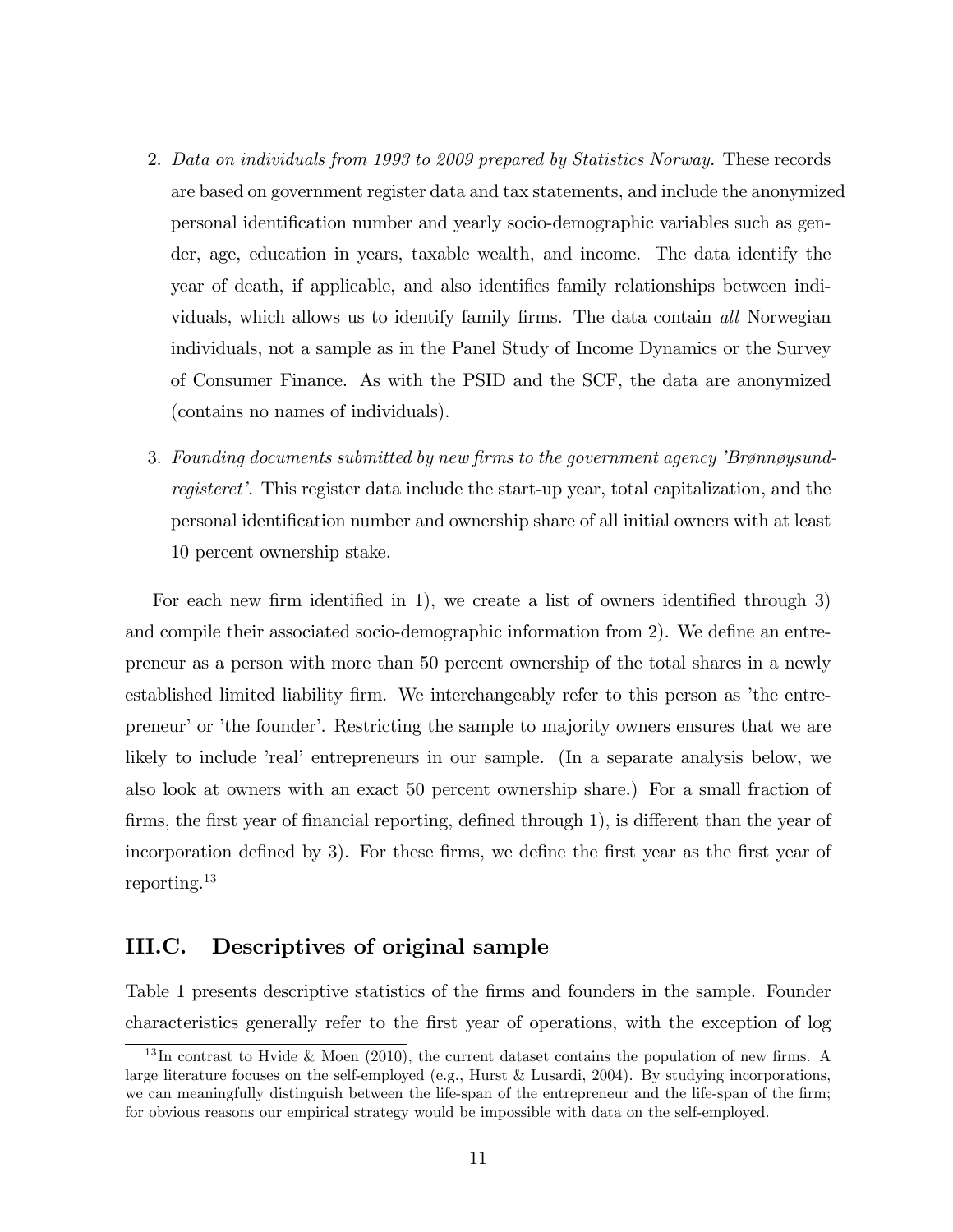wealth and log earnings which are taken as the log of five-year averages prior to firm foundation.Firm characteristics refer to time of incorporation.Table 1 contrasts characteristics of 'treated' firms (i.e., where the founders die during our sample period) with ícontrolí Örms (i.e., where the founders do not die during the sample period). In the initial sample of  $37,011$  firms,  $341$  experience founder death during our sampling period.<sup>14</sup> Founders who die are older and (likely as a consequence) wealthier and less educated. The sectoral composition is very similar. The only small differences are that firms where the founder dies are more likely to be in real estate and transportation, and less likely to be in business services and financial intermediation. This might reflect the fact that the ítreatedí founders are less educated and therefore more prone to be in more traditional industries.

#### INSERT TABLE 1 HERE

Table 2 shows the timing of entry and the timing of death for the treated firms. Firms where the founder dies enter in all years between 1999 and 2007 inclusive. Founders of these firms die in all years between  $2000$  and  $2009$  inclusive.<sup>15</sup> Another interesting descriptive is firm age at founder death. Founder death occurs at any firm age, from year 1 through year 10 (the maximum firm age possible given our sample). In our analysis, amongst others, we will look into the question of whether founder death has different implications for younger versus older firms.

#### INSERT TABLE 2 HERE

<sup>&</sup>lt;sup>14</sup>About one-half of the firms in our database have an individual with at least  $50\%$  initial ownership. The remaining firms are either started up by a team of individuals or (more frequently) by a firm. The latter category is likely to be spin-offs of divisions of established firms, rather than start-ups proper. This is also reflected in the firm size distribution at firm foundation. On average, start-ups have 2 employees. The median number of employees is 1 and the 90th percentile is 5 and the 99th percentile is 19. As a rough estimate, we expect our analyses to cover a solid majority of the proper startups.

<sup>&</sup>lt;sup>15</sup>Remember that we deliberately excluded observations where the founder dies in 2010 because we have no data for their firms after the year of death, so we cannot identify effects of founder death on firm survival and firm performance for them.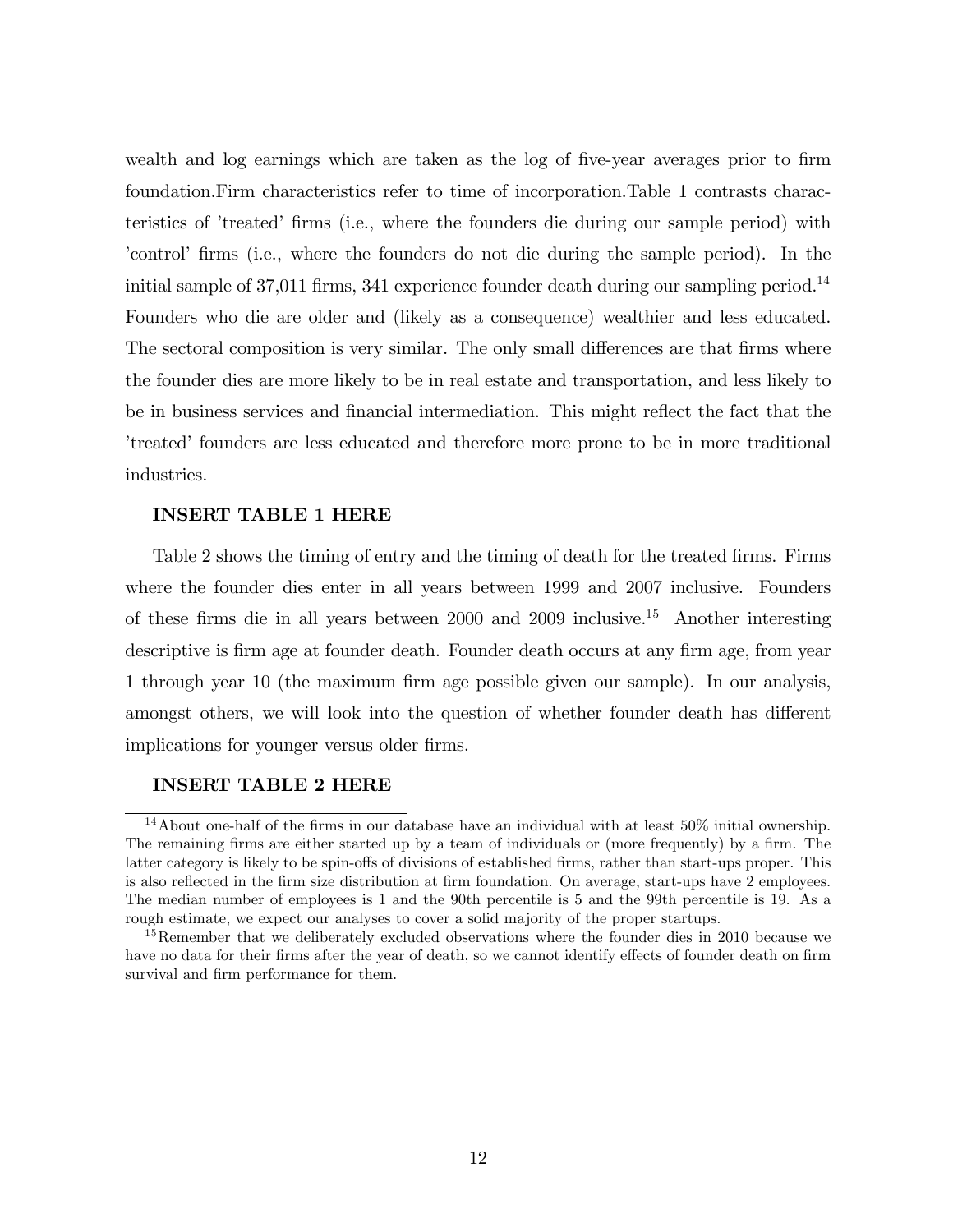### IV. Empirical strategy

### IV.A. Estimation sample

It is natural *not* to compare the 341 firms with founder death to all 36,670 firms without founder death, but to limit the analysis to those firms (and their founders) in the control group who are most comparable in terms of their observable characteristics. We use propensity score matching to select the Örms in the control group who are most similar to the firms in the treatment group. More specifically, we use nearest neighbor matching to select those firms in the control group whose  $ex$  ante probability of experiencing founder death is closest to that of the 341 firms where the founder dies.<sup>16</sup> Our further analysis then proceeds on this matched sample.<sup>17</sup>

The propensity score is the probability of treatment (i.e., founder death) conditional on pre-treatment characteristics. The idea of propensity score matching is to match treated and controls whose ex ante probability of receiving treatment (i.e., to experience founder death) – as predicted by their pre-treatment characteristics – is 'identical' (see Rosenbaum and Rubin, 1983). By 'pre-treatment characteristics' we mean characteristics at Örm foundation, i.e., the variables shown in Table 1. Characteristics measured at a later point, e.g., in the year before founder death, might already be subject to endogeneity bias because of the foreshadowing of (later) founder death.

To estimate the propensity score, we run a probit model of founder death on the characteristics from Table 1. The results are reported in Table A.2. We obtain estimated propensity scores for all 341 founders and for  $36,567$  controls.<sup>18</sup> Ex ante, the treated make up less than 1 percent of our sample. Based on the estimated propensity score, we use nearest-neighbor matching (without replacement) to combine treated and control observations.<sup>19</sup> We impose a caliper (i.e., radius) of 0.05, i.e., treated firms that have

 $\frac{16}{16}$  In unreported analysis, we use two-nearest neighbor matching and obtain very similar results.

 $17$  For comparison, we also perform the analysis using OLS on all 37,011 firms in our database. Those results are presented in Table A.1.

<sup>&</sup>lt;sup>18</sup>Some control units are automatically dropped in the propensity score estimation because they have predicted probabilities of zero, i.e. their characteristics perfectly predict non-treatment.

<sup>&</sup>lt;sup>19</sup>We use a version of Edwin Leuven and Barbara Sianesi's Stata module  $psmatch2$  (2010, version 4.0.4, http://ideas.repec.org/c/boc/bocode/s432001.html) to perform propensity-score matching and covariate balance testing.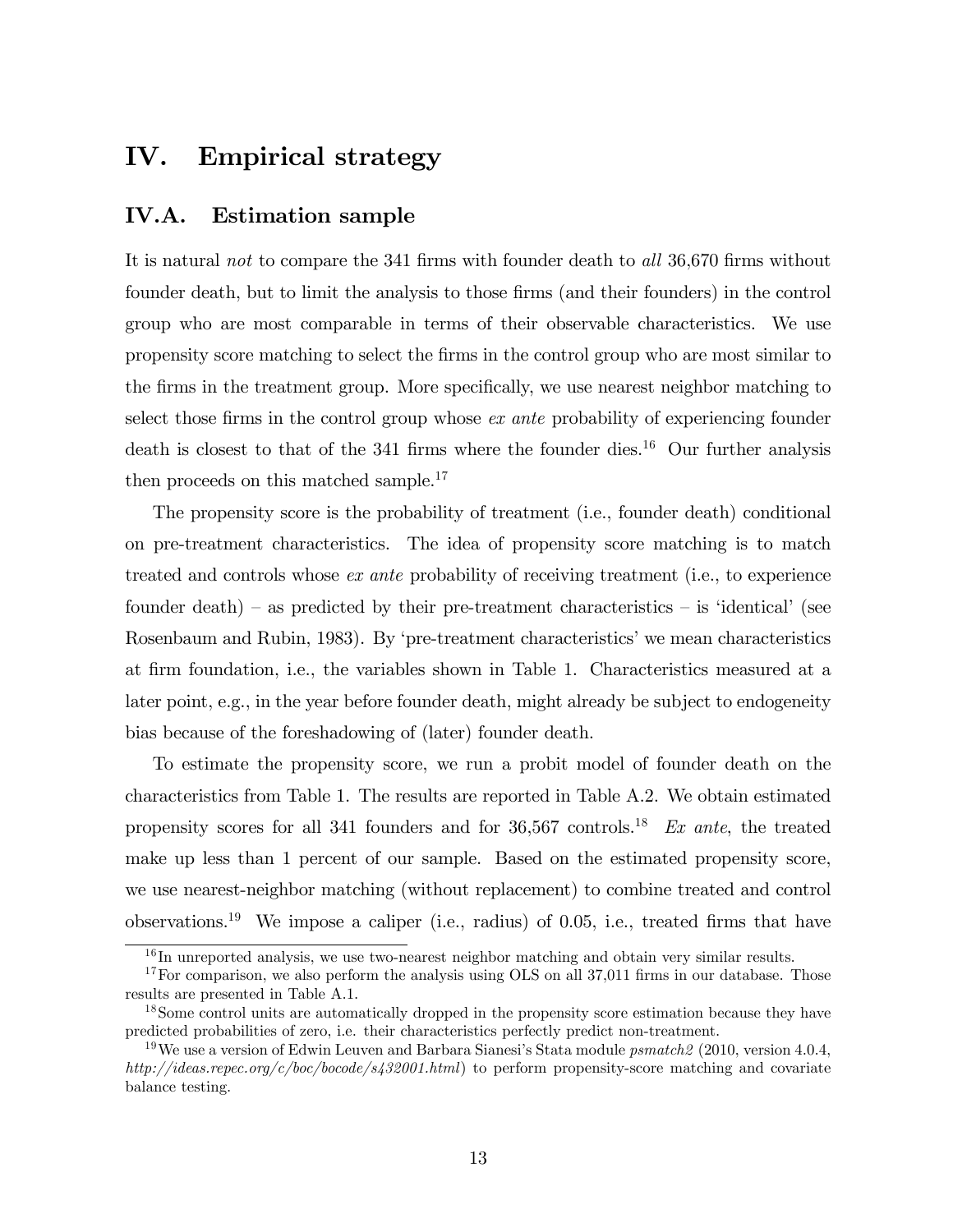no comparison unit and whose estimated propensity score is within 0.05 of their own estimated propensity score are discarded to avoid bad matches. Imposing this caliper, we only lose 2 of the 341 treated founders.<sup>20</sup> Importantly, we impose exact matching on the year the Örm starts activities. This is to make sure that we are comparing pairs of treated and control firms that are of the same age in the same calendar year.

In line with the differences detected in Table 1 between treatment and control group, the pre-treatment characteristics have substantial explanatory power in predicting founder death. Table A.2 shows that the pseudo- $R^2$  is 0.11 and that the variables entering the propensity score are jointly significant at the  $1\%$ -level. Another indicator of differences between treatment and control group before matching is the so-called median absolute standardized bias, defined by Rosenbaum and Rubin (1985) as the comparison between (standardized) means of treated and control units, where the standardized differences (standardized biases) between the means for a covariate  $x_i$  are defined as:

$$
B_{before}(\mathbf{x}_i) = 100 \cdot \frac{\bar{\mathbf{x}}_{i1} - \bar{\mathbf{x}}_{i0}}{\sqrt{\frac{1}{2}(V_1(\mathbf{x}_i) + V_0(\mathbf{x}_i))}}
$$

where  $\bar{\mathbf{x}}_{i1}$  denotes the treated unit mean and  $\bar{\mathbf{x}}_{i0}$  the control unit mean for covariate  $\mathbf{x}_i$ and where  $V_1(\mathbf{x}_i)$  and  $V_0(\mathbf{x}_i)$  are the sample variances in the treated group and control group, respectively. The median absolute standardized bias before matching is 18.04. Rosenbaum and Rubin  $(1985)$  suggest that a value of 20 is 'large', i.e., in line with the other two indicators above, treated and control groups do differ considerably  $ex$  ante.

On the basis of the estimated propensity score, for each treated Örm we search for the control whose propensity score is closest to that of the treated firm ('nearest neighbor matching<sup>'</sup>). All control firms that do not qualify as a nearest neighbor are discarded from the further analysis.

Matching gives us a better control group and reduces the bias in comparing treated and control groups to the extent that it manages to largely remove the pre-treatment differences between the treatment and control group. We can formally test this, using the same three indicators of imbalance between the treatment and control group, but now

 $^{20}$ We also looked at results without imposing a caliper and the results are very similar, so imposing the caliper is not essential in our case, but follows common practice.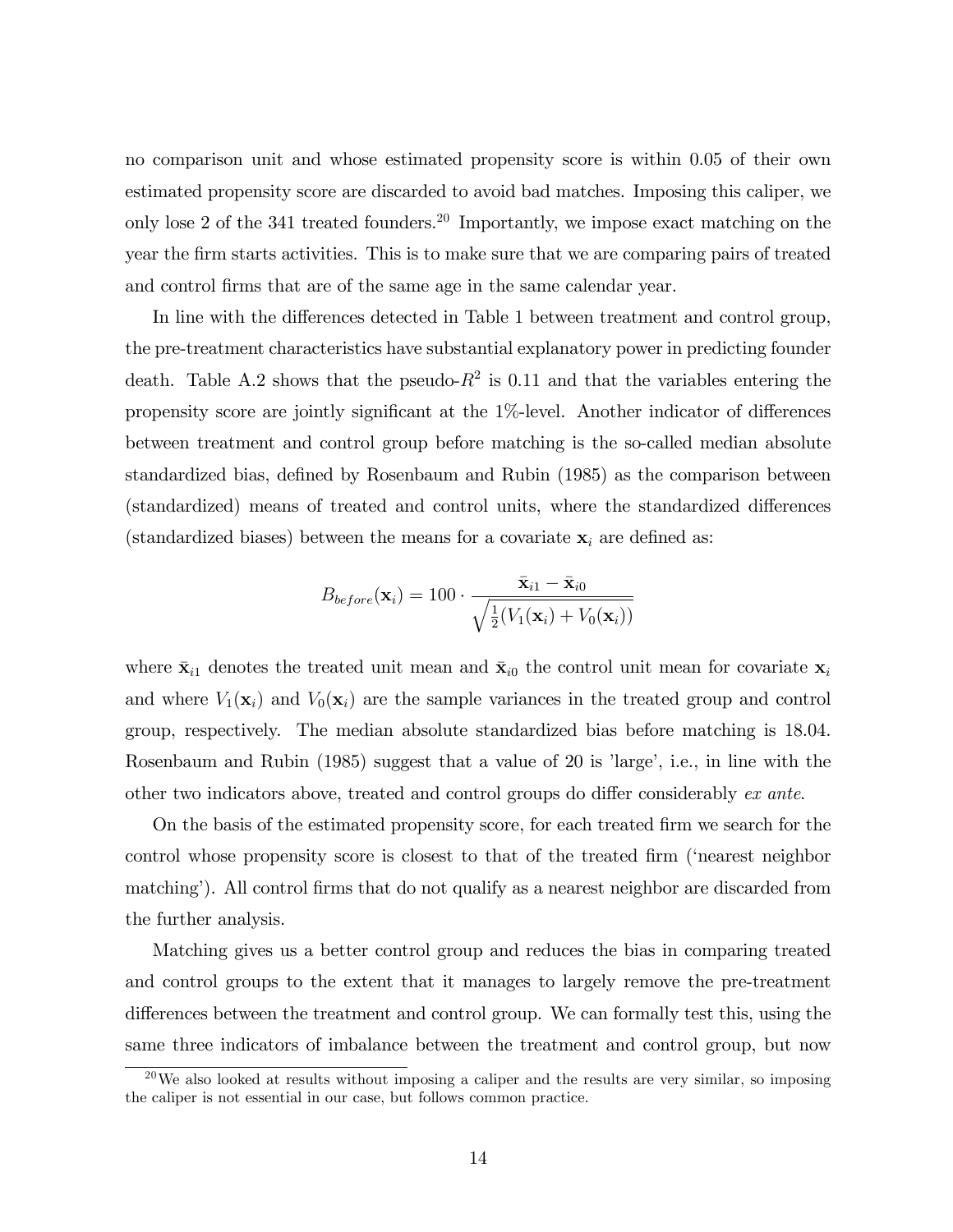using the matched sample. To do so, we re-run the same propensity score specification on the matched sample, i.e., on the sample of treated and matched controls. After matching, the pseudo- $R<sup>2</sup>$  drops to .02. Similarly, the variables entering the propensity score are no longer jointly significant, with a p-value of .957. The median absolute standardized bias drops from 18.04 before matching to 2.90 after matching.<sup>21</sup> Matching thus appears to be very successful at removing differences in observable pre-treatment characteristics. In other words, our matched sample consists of firms where the founder dies and a set of twin firms' who are ex ante observationally identical, but where the founder does not die. We consider the matched control group as a useful comparison group that approximates the counterfactual outcome of the treated firms.

### IV.B. Difference-in-differences setup

We ask whether individual entrepreneurs have a causal effect on firm performance. To answer this question, we want to understand whether firms where the founder dies perform differently from firms where the founder does not die. We are mainly interested in differences after founder death. However, we also look into performance differences before founder death. Differences in performance before founder death would indicate a deterioration in the condition of the founder and his firm before his death. As we will show, there are no differences between treated and control firms before founder death, which is consistent with two possible explanations. Either founder death comes as a surprise, in which case it is natural not to detect any pre-death differences in performance; alternatively, even if the founder already has health issues before his year of death, they do not seem to affect firm performance. In fact, when comparing firm performance measures in the year before founder death, we can again use the median absolute standardized bias and the pseudo- $R^2$  of a regression of the treatment dummy on firm performance mea-

$$
B_{after}(\mathbf{x}_i) = 100 \cdot \frac{\bar{\mathbf{x}}_{i1M} - \bar{\mathbf{x}}_{i0M}}{\sqrt{\frac{1}{2}(V_1(\mathbf{x}_i) + V_0(\mathbf{x}_i))}},
$$

where  $i1M$  and  $i0M$  refer to the matched treated and control units.

 $^{21}$ The median absolute standardized bias after matching is defined as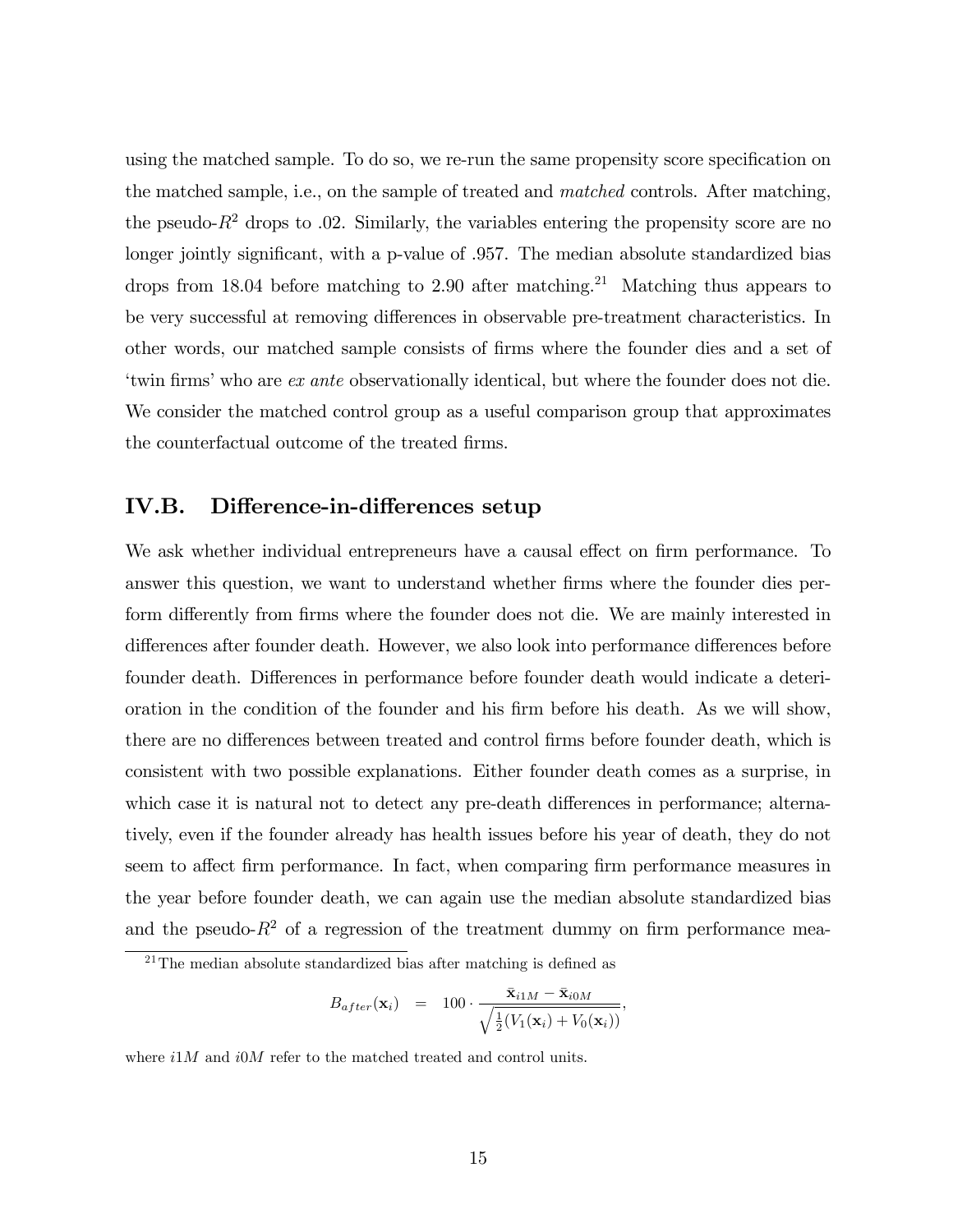sures as indicators of differences between treated and control firms.<sup>22</sup> We find the median absolute standardized bias to be 2.06, so very small. Similarly, the pseudo- $R^2$  from a regression of the treatment dummy on these performance measures is 0.005, an indication that treated firms and controls do not differ at all in their performance in the year before founder death. In fact, when looking at t-tests for differences in means between treated firms and matched controls for each and every performance variable, we find no significant differences in the year before founder death. All  $t$ -statistics are below 1. We take this as clear evidence that treated and control founders/Örms are not only comparable at firm foundation (see the results from propensity score estimation discussed above), but that matched pairs of treated Örms and controls founded in the same year also develop similarly until the year right before founder death.

Our main focus from now on is on understanding whether founder death affects firm performance after founder death. Why do we not perform a standard regression analysis using the whole sample? There are two reasons. First, as shown above, treated firms and controls are not necessarily comparable *ex ante*, and matching allows us select those controls that are best matches. Yet, Angrist (1998) shows that matching and regression analysis using a fully saturated (=interacted) model differ only in the (implicit) weighting attached to treatment effects within cells defined by combinations of  $X$  characteristics. So, matching is not fundamentally different from a fully saturated OLS model and this is not the main reason for using matching. In fact, in Table A.1, we also present OLS results, for comparison. Second, and most importantly, for control observations, the year of founder death is not defined. Matching is key to finding comparable controls who started business in the same year as individual observations of treated firms. We then use year of founder death at treated Örms to impute the counterfactual year of founder death of the matched control.<sup>23</sup> Based on this, we can define 'before' and 'after' founder death for both treated Örms and matched controls. Our estimation sample consists of the 339 treated Örms and 339 matched controls.

 $^{22}$ We use the same firm performance measures that we use later on in our main analysis: (log) assets, (log) number of employees, profits, return on assets and (log) sales.

 $23$ The analysis described above, where we looked into the comparison of treated firms and controls in the year before founder death, is based on the actual (for the treated firms) and imputed (for the controls) year of founder death.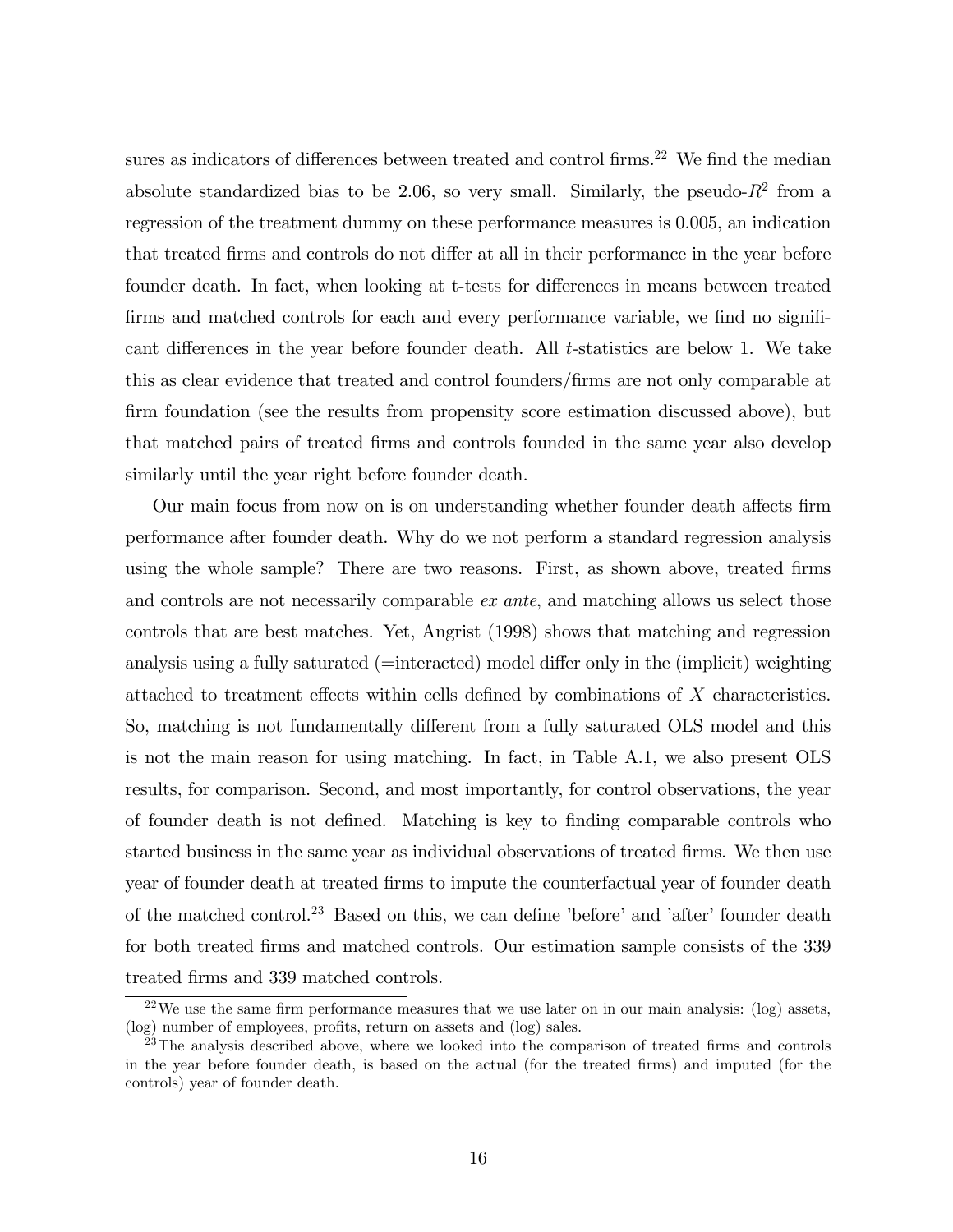We start by looking at very basic differences-in-differences panel regressions, where we compare treated and matched controls to assess how firm performance is affected by founder death:

$$
Performance_{it} = \alpha + \beta_1 * treated_i + \beta_2 * after_{it} * treated_i + \beta_3 * after_{it} + \gamma * X_{it} + \delta_t + \epsilon
$$
 (1)

 $\beta_2$  is our main coefficient of interest, measuring the difference between treated firms and control firms after founder death.<sup>24</sup> However,  $\beta_1$  is also of interest because it provides for a test of (a lack of) pre-treatment effects. We routinely control for all variables that entered the original matching procedure, i.e., founder and firm characteristics pertaining to the year in which the Örm started operations, as well as year dummies. Adding control variables adjusts for any small residual bias and increases efficiency. This 'bias-corrected' matching has been found in Abadie and Imbens (2006) to work well in practice.

Later, we extend this analysis in various ways. First, we look in more detail at how performance varies year by year after founder death, i.e., we replace the simple 'after' dummies by indicators for 'one year after founder death', 'two years after founder death' etc. Second, we look into heterogeneity of the treatment effect by founder and firm characteristics. The idea is that, for instance, the death of a highly educated founder might be a bigger loss to the firm than the death of a less educated founder. Similarly, founder death may be more detrimental for young firms than for mature firms. Third, we look into quantile regressions to see whether the results are driven by things that happen at the lower, middle or upper end of the performance distribution. We turn to these issues below.

Startup performance can be measured by growth, survival, and profitability. We analyze how entrepreneur death affects all these aspects of firm performance. To assess growth, we examine the effect of entrepreneur death on sales, on human assets as measured by employment, and on the (book) value of physical assets. For firms that close down, we set the relevant variables equal to zero to measure the effect on sales, employment

 $^{24}$ Note that, in the basic differences-in-differences regressions, we exclude the year of founder death from the regressions because it cannot be clearly assigned to either before or after founder death. Later on, we take the analysis one step further and estimate separate treatment effects for each year, including the year of founder death.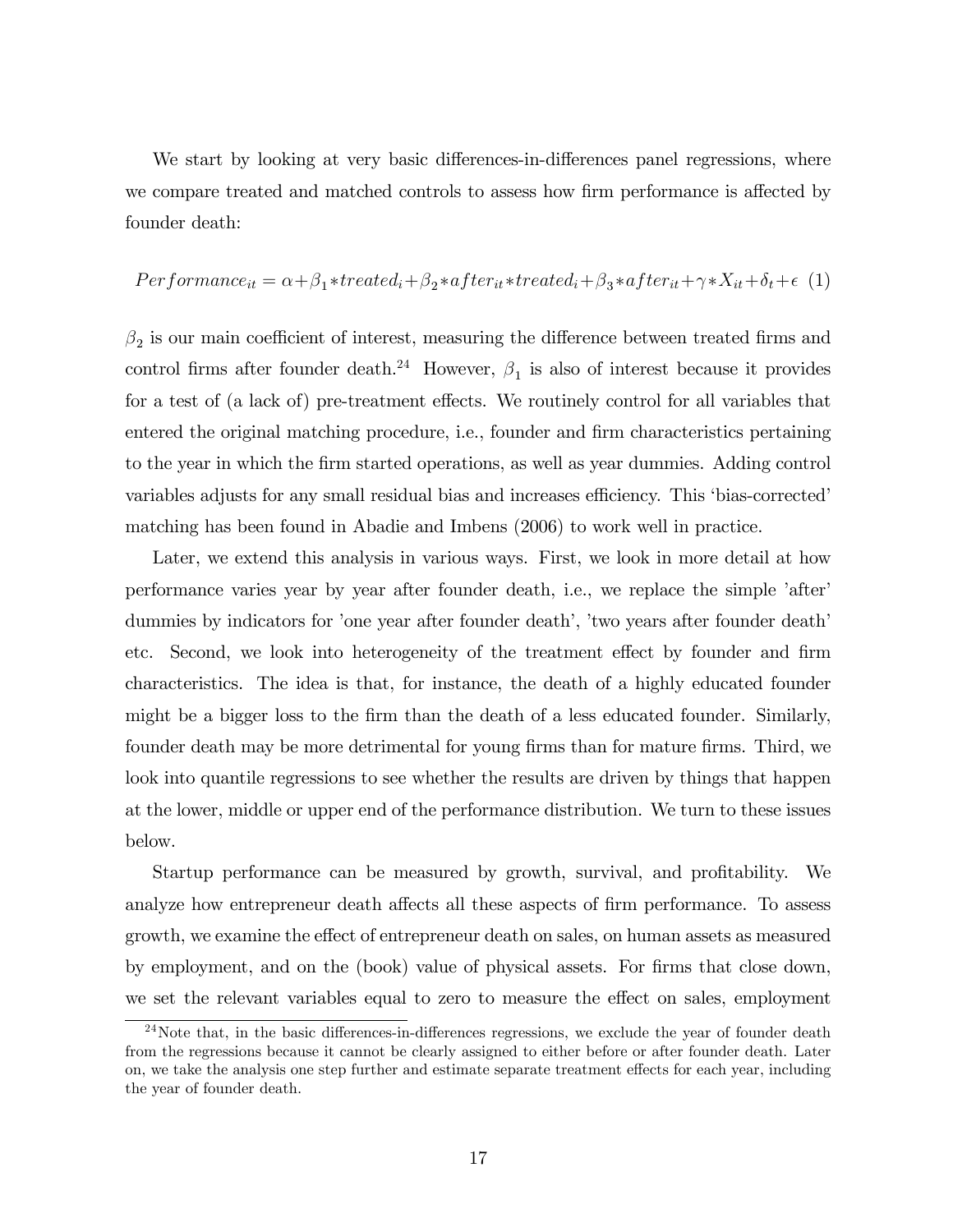and assets.<sup>25</sup> To assess profitability, we use two measures. The first is net profits. The second is operating return on assets (OROA). OROA is defined as the ratio of earnings before interest and taxes (EBIT) to the total asset base used to generate them, and is the standard performance measure in a large accounting and Önancial economics literature (see Bennedsen et al. 2007 and references therein).<sup>26</sup> Firms that cease to exist have zero earnings and zero assets, and OROA is undefined. We impute OROA equal to zero for these observations.<sup>27</sup> Survival is assessed by whether a firm is active in given year or not.<sup>28</sup>

### V. Do entrepreneurs matter?

#### V.A. Main results

Table 3, Panel A, presents the results from the difference-in-difference estimation described in Section IV. We consider a window from five years before to five years after founder death (including all years slightly strengthens the results).<sup>29</sup> The second row reports the estimated  $\beta_2$  coefficient for the outcome variables.

#### INSERT TABLE 3 HERE

The results presented in Panel A of Table 3 show that entrepreneurs have significant effects on firm growth and survival. The effects, especially for firm growth, are large; for example, the mean effects on sales are about 60 percent, while the mean employment

 $^{25}$ One might be tempted to exclude firm-year observations after firm closure, but that would introduce a bias.

 $^{26}$ Unlike returns to equity or returns to capital employed, OROA compares firm profitability relative to total assets. In contrast to net income-based measures such as return on assets, OROA is not affected by capital structure or dividend policy differences across firms. The asset base we use to compute yearly OROA is the average of assets at the beginning and the end of the calendar year. To prevent outliers from driving our results, we winsorize the yearly profits and OROA values at the  $5\%$  level.

<sup>&</sup>lt;sup>27</sup>We impute profits to zero. In an alternative specification, we impute OROA equal to the average OROA in our data (about 6.1 percent). Under this alternative imputation, we obtain no effects on OROA at the mean but obtain very similar results in quantile regressions at the third quantile.

<sup>&</sup>lt;sup>28</sup>A firm is not active if it (a) has gone bankrupt, (b) closed down for other reasons, (c) has less than NOK 50,000 in sales.

 $^{29}$ Appendix Figure A.1 shows that the number of observations outside this time window rapidly declines.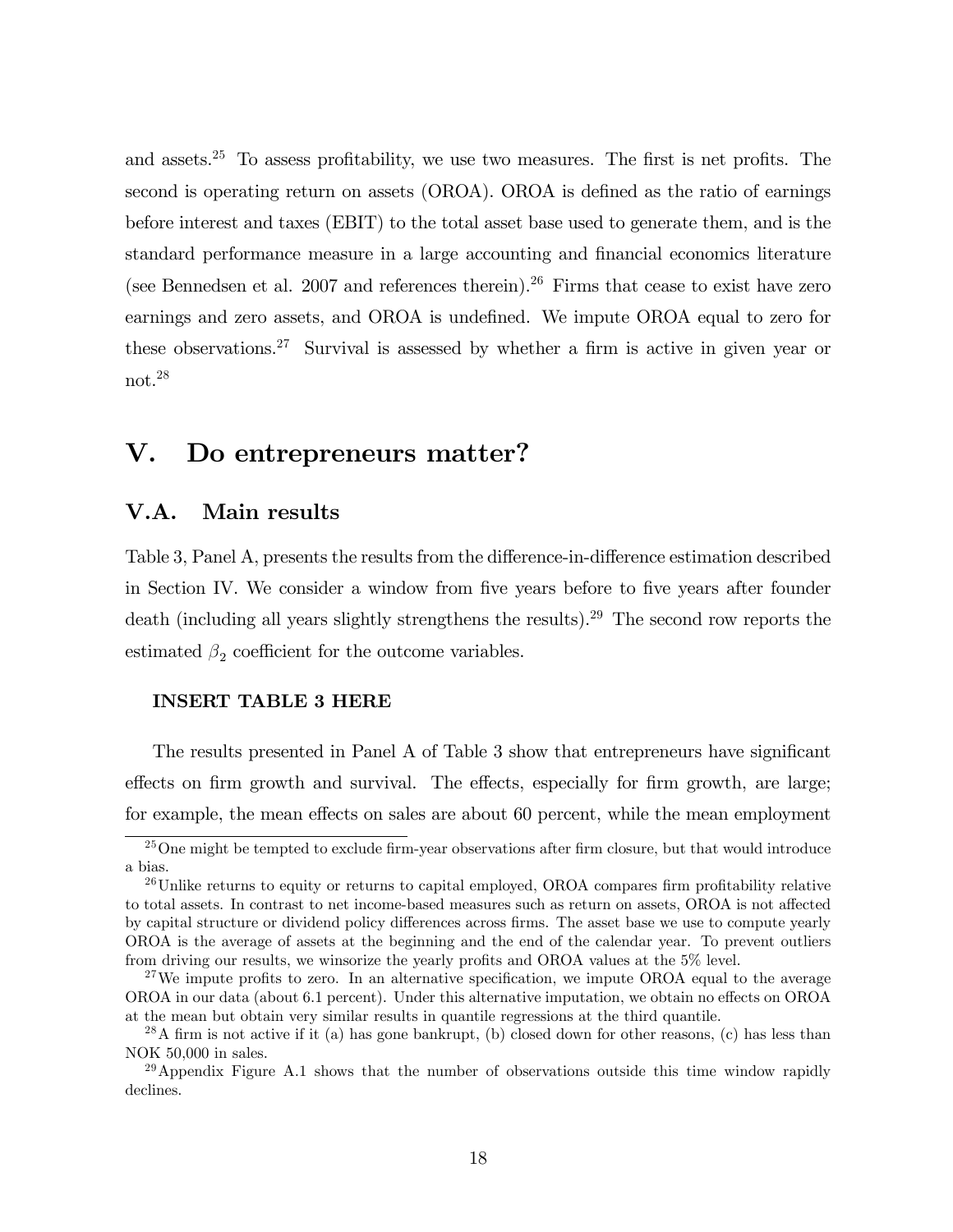effects are about 17 percent.<sup>30</sup> The large effect on sales but lesser effect on employees suggest that entrepreneurs contribute to the productivity of the firm's employees through spillover effects.<sup>31</sup> The estimated effects on profitability are quite modest compared to growth, which is likely due to asset sales after founder death. The data do not allow us to determine whether the reduction in assets are 'forced', i.e., due to financial distress, or whether it is due to 'voluntary' reallocation of resources to more productive usage outside the firm. That financial distress plays some role is suggested by the bankruptcy rates: in unreported regressions we find that 20 percent of the treated firms and 10 percent of the matched control firms go bankrupt before  $2010$  (the difference is significant at the 1 percent level).

For comparison, we also perform the analysis using OLS on all 37,011 firms in our database.<sup>32</sup> The estimated coefficients, reported in Table A.1, are somewhat larger than in the main matching analysis.<sup>33</sup> For reasons explained earlier we tend to put more weight on the matching results of Panel A than those OLS results.

It is possible that the main reason for the negative effects on firm performance documented in Panel A could be turbulence created by entrepreneur death. If turbulence drives the results, we would expect entrepreneur death to have a large short-run effect on firm performance, and a partial or full reversal over time (for example, finding a substitute for the entrepreneur could be easier in the longer than in the shorter run). On the other hand, if the entrepreneur is a critical resource for the Örm, as outlined in Section II, we would expect the negative performance effects to be long-lasting. To examine this question, in Panel B of Table 3 we estimate separately the effect 1-2 years after founder death, and 3-5 years after founder death. The sample size is larger than in Panel A because we also include the year of founder death. The fourth and fifth rows of Panel B

 $30$ Remember that with log dependent variables, coefficients on dummy variables need to be transformed as  $\exp(\text{coefficient}) - 1$  to yield percentage effects.

<sup>&</sup>lt;sup>31</sup>The evidence is merely suggestive on this account: The drop in labor productivity may be partly accounted for by the large negative effect on firm assets after founder death.

<sup>&</sup>lt;sup>32</sup>OLS estimates are based on the following regression:  $Performance_{it} = \alpha + \beta_1 * treated_i + \beta_2 *$  $after_{it} * treated_i + \gamma * X_{it} + \delta_t + \epsilon$ , where  $after_{it}$  is equal to 1 in the years after founder death in firms where the founder dies. Note that  $after_{it}$  is set equal to zero in all periods for firms where the founder does not die.

<sup>&</sup>lt;sup>33</sup>The likely reason for the larger OLS estimates is that they are not based on a fully saturated model, i.e. they do not capture the heterogeneity between treated and controls to the same extent that matching does.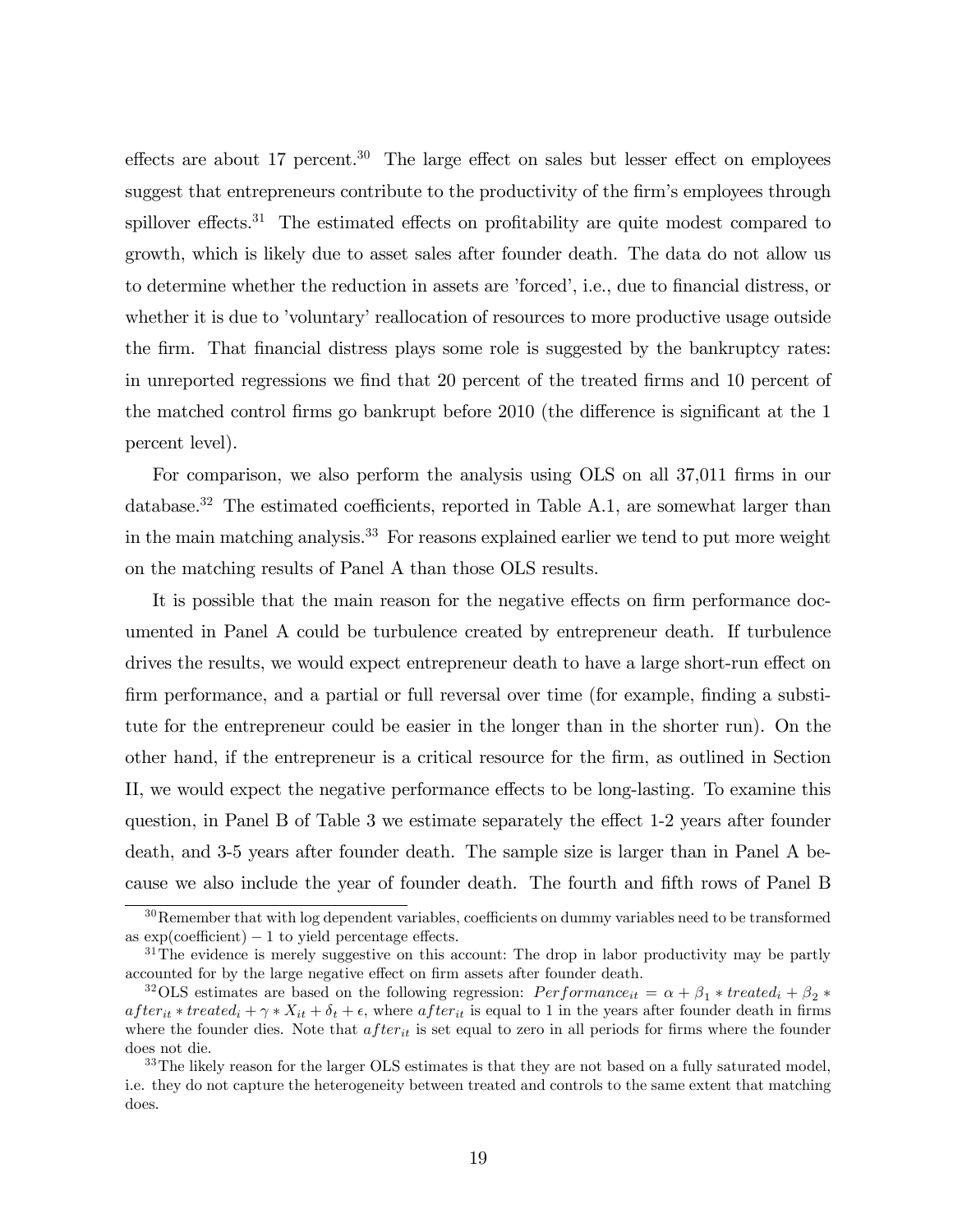show that compared to the control group, the performance for the treatment group of firms deteriorates over time; our point estimates suggest that the immediate effects of entrepreneur death are quite modest relative to the effects that accumulate over time. For example, the effect on survival is about 16 percentage points 1-2 years after founder death, and 23 percentage points 3-5 years after founder death. Thus entrepreneur death leads to large and sustained negative effects on firm performance.

The following figure plots the estimated difference between treated firms and control firms across all years of event time, summarizing the regression results.

#### INSERT FIGURE 1 HERE

The graphs illustrate that over time, the difference between the control and treated group is accentuated.

#### V.B. Are there pre-treatment differences?

We showed in Section IV that there are no differences between control and treated firms in the year of incorporation. We want to highlight that the results reported in Table 3 also address the important issue whether indeed the post-treatment effect is causal in the sense that they are the result of an exogenously timed death. Similar to Jones and Olken  $(2005)$ , we look at whether there are pre-treatment differences between treated and control firms. We have done so in the context of the regression estimates presented in Table 3 and in the context of the graphs presented in Figure 1. In all cases, there is no evidence of any pre-treatment differences between treated and control firms. The timing of founder death therefore seems to come as a surprise and we interpret differences after founder death as the result of (largely unexpected) founder death. We discussed above that the finding of no pre-treatment effects is consistent with the alternative interpretation that even if the founder was ill before his death, on average that illness does not seem to have affected firm performance.<sup>34</sup>

It is possible that unobserved factors in the years leading up to founder death affect both the founder's death probability and firm performance after founder death (for exam-

<sup>&</sup>lt;sup>34</sup>Under the second interpretation, one can speculate that it is not essential that the founders spend a large number of hours on the firm (which illnesses such as cancer, and their treatment, would preclude) but rather a small, but sufficient number of hours to take care of the main strategic issues.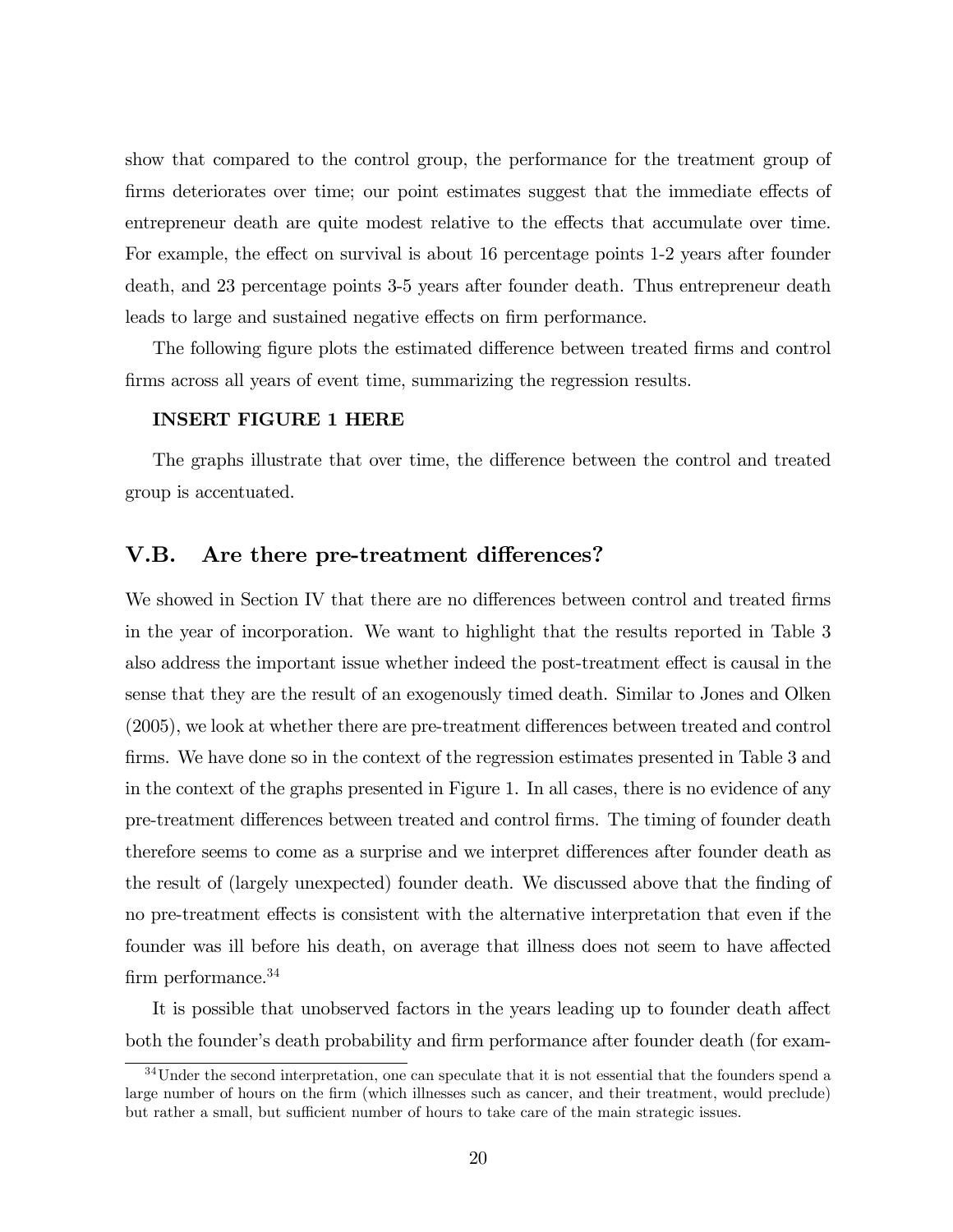ple, an ailing marriage). We should emphasize, therefore, that the performance regressions include only pre-determined controls, i.e., firm characteristics from the year of foundation. Our results should therefore be interpreted as the effects of founder death conditional on initial firm characteristics, not on any intermediate characteristics that might have been affected by illness. Our results below show that actual firm performance is not affected by such potential unobserved differences prior to death, because treated and control firms do not differ in their performance in any of the years before founder death.

The coefficient  $\beta_1$  estimated in the first row of Table 3, Panel A, shows that there are no overall pre-treatment effects. The interaction terms with pre-treatment dummies  $\{-5,-4,-3\}$  and  $\{-2,-1\}$ , reported in Panel B of Table 3, give further evidence that there are no pre-treatment effects, i.e., that founder death has no effect on firm performance in the years preceding death. This is an important 'placebo' test supporting our identification strategy.

#### V.C. Distributional effects

The above results indicate that, on average, entrepreneurs have a large and sustained causal effect on firm performance. One possibility, consistent with the strong negative effect on firm survival, is that entrepreneur death 'merely' speeds up evolution by weeding out weak firms. We are therefore interested in whether entrepreneur death has an effect across the firm performance distribution, not only for weak firms.

To address this issue, we look at quantile regressions for the same type of specification as in Table 3, but where we compare the performance of treated and control Örms at various quantiles of the performance distribution. Our evidence in Table 4 suggests that, at the lower quartile, there are no differences between treated and control firms, except for negative treatment effect on assets. The results at the lower end of the distribution are largely explained by the fact that both treated and control firms at the lower quantiles of the distribution are going out of business.

#### INSERT TABLE 4 HERE

There are, however, effects at the 50th, 75th and at the 90th percentiles. There are negative effects of founder death on  $log(\text{ assets})$  and  $log(\text{sales})$  and  $-$  at the 75th percentile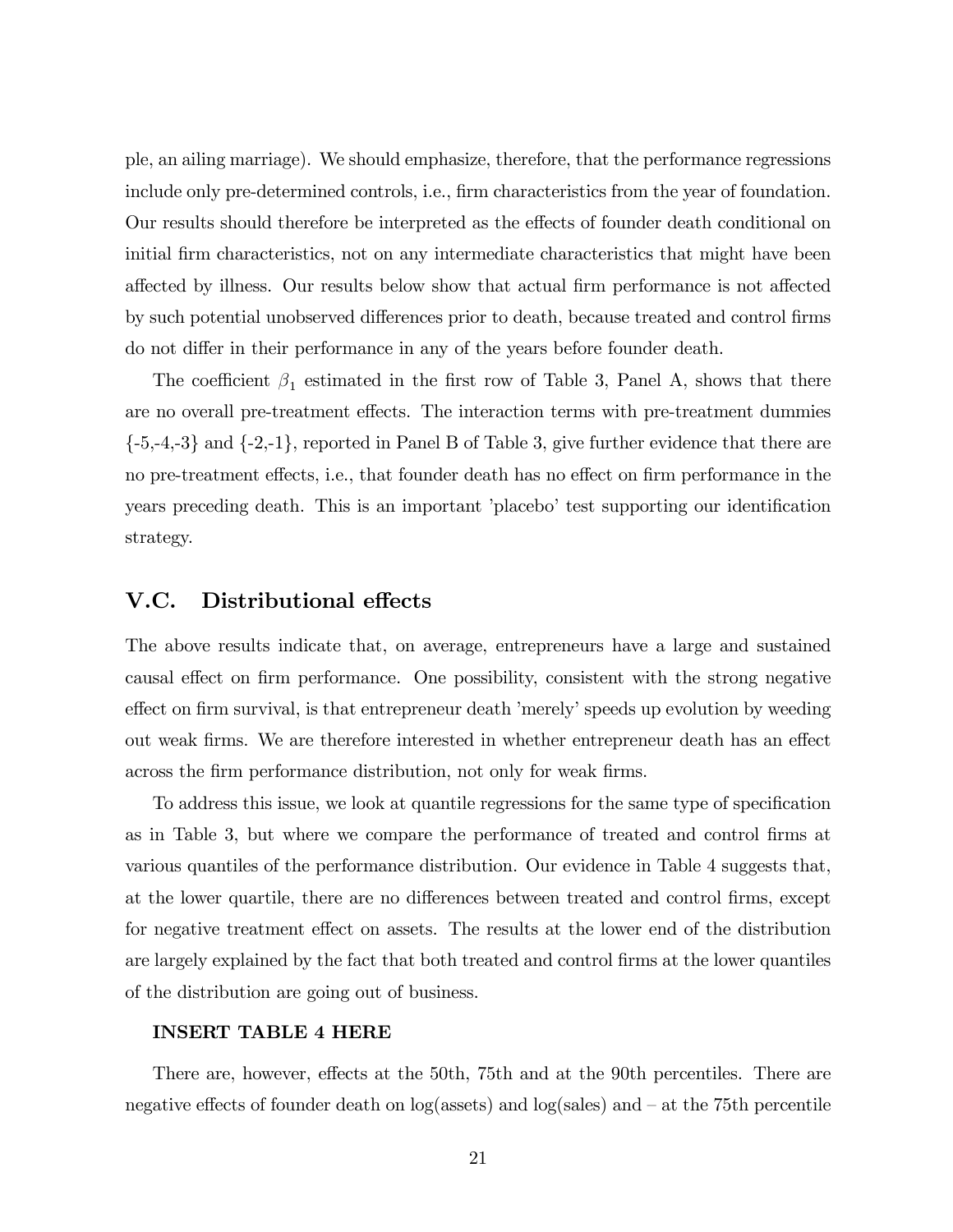$\sim$  on return on assets. At both quantiles, the effects are stronger 3, 4 and 5 years after founder death (not reported). At the 95th percentile (not reported), differences between treated and control Örms seem to disappear. This result has to be taken with caution because Chernozhukov and Fernandez-Val (2011) suggest that, for data sets of a sample size like ours, a normal distribution approximation at the 95th percentile might not be appropriate. We conclude that entrepreneur death appears to have a negative effect across the Örm performance distribution. In fact, one way to view our results is that founder death shifts the distribution of firm outcomes to the left (towards weaker outcomes). For firms around median quality the consequence will be a much higher probability of closing down, while for firms higher up in the performance distribution, the effect will be a significant reduction in firm growth.

### VI. Interaction effects

So far, we have for the most part concentrated on homogeneous treatment effects. One exception were the quantile regressions where we looked at differences in the effect of founder death over different parts of the outcome distribution. Now, we want to focus on whether certain types of entrepreneurs matter more or less, and in what type of firms. We approach these questions by introducing interaction terms between the treatment dummies and certain binary characteristics, like whether the founder is highly educated or not. Likewise, we interact the before/after dummies and the difference-in-differences parameter  $\beta_2$  with binary indicators of founder or firm characteristics. This informs us whether treatment affects some firms more than others, i.e., whether there is heterogeneity in treatment effects.

As discussed previously, it is possible that unobserved factors in the years leading up to founder death could affect founder or firm characteristics. We should emphasize, therefore, that we interact treatment only with pre-determined controls, i.e., founder and firm characteristics from the year of foundation. Our results in the following section should therefore be interpreted as the effects of founder death broken down on different initial founder and firm characteristics, not on any intermediate characteristics that might have been affected by illness.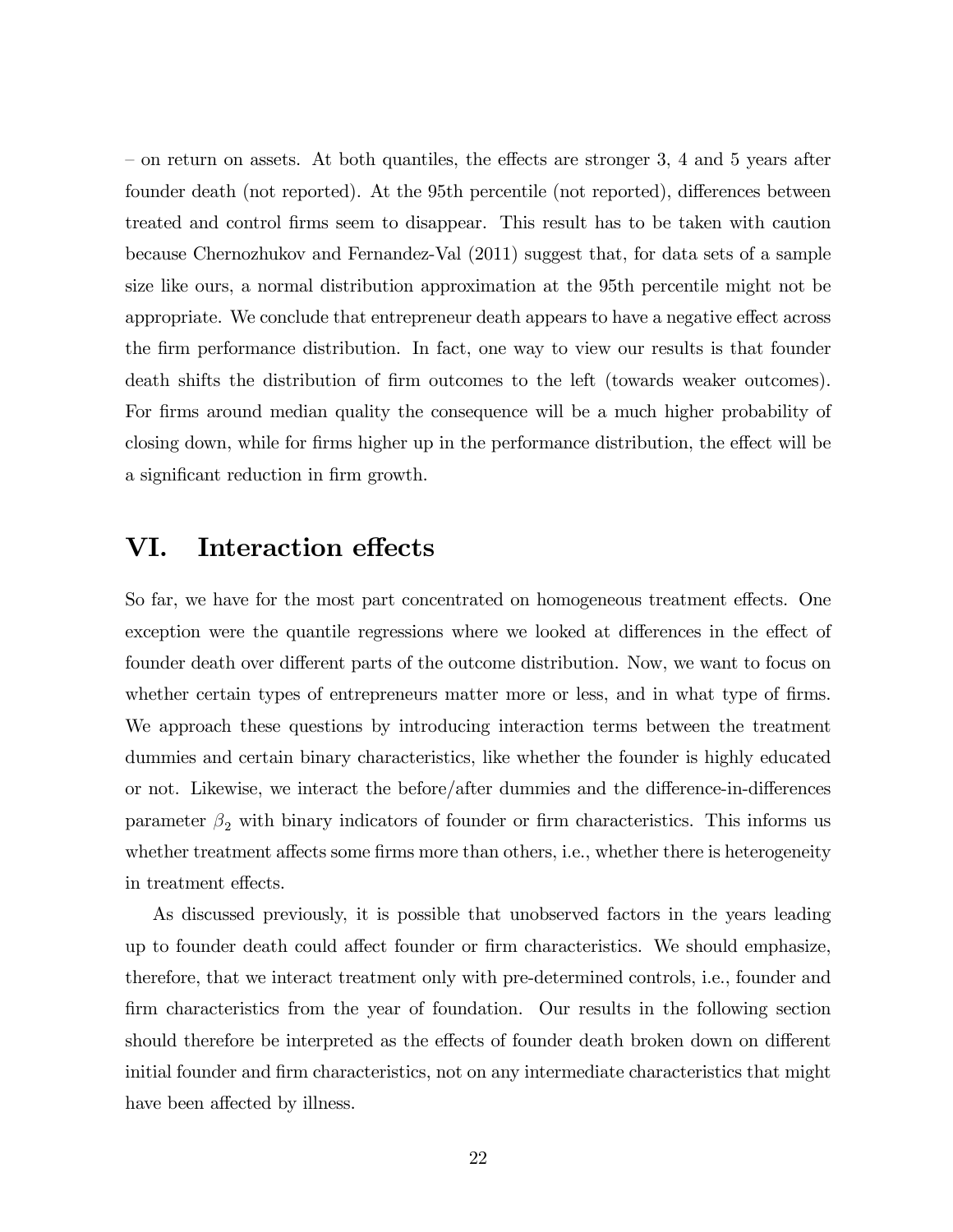#### VI.A. Individual and firm characteristics

Part of the explanation for the strong effects of founder death could be that post-death, the control of the firm is transfered to less competent family members.<sup>35</sup> Perez-Gonzales  $(2006)$  and Bennedsen et al.  $(2007)$  document negative effects on performance from family CEO appointments inside mature Örms. To examine this question, we examine whether entrepreneur death affects family and non-family firms differently. We define a family firm as a firm where at least one of the founding minority owners is a child, parent, sibling or spouse of the entrepreneur.

#### INSERT TABLE 5 HERE

In Table 5, we find no difference in results for family and non-family firms. Although the estimated coefficients are negative, they are quite far from being significant. Both family firms and non-family firms seem to be equally affected by death of a majority owner.

As an alternative way to test whether the strong effects of founder death could be due to transfer of control to less competent family members, we split firms into two groups, those where the founder has children aged 16 or older when the firm is founded and those where not. In unreported regressions, we do not find any difference in treatment effects for founders with and without children.<sup>36</sup>

Based on the endogenous growth literature (e.g., Glaeser et al., 1992), we ask whether the causal effect of individual entrepreneurs is lesser in urban areas, where the supply of entrepreneurs is denser. We find however, no difference in causal effect of entrepreneurs in rural and urban areas.<sup>37</sup> This might indicate that, even if there is a larger supply of (potential) entrepreneurs in a city, there could be mitigating demand-side effects, such

<sup>&</sup>lt;sup>35</sup> Alternatively, family members might be subject to inheritance tax, which in turn might force them to sell off (parts of) the firm. As we discussed in section III.A., inheritance tax issues only play a minor role.

 $36$ To examine this question in more detail, we modified the matching function to match exactly on the number of children of the founder. Neither this approach gave differences in treatment effect. An alternative way to analyze the role played by within-family transitions is to link post-death performance to whether children of the founder are employed by the Örm. This empirical strategy is problematic because the employment decision is endogenous to the performance of the Örm.

 $37\text{An interesting question is whether the causal effect of antrepreneurs is smaller in urban areas with}$ a higher entrepreneurship rate. This question is difficult to answer because Norway has only a few cities, so we cannot exploit much variation in entrepreneurship rates across cities.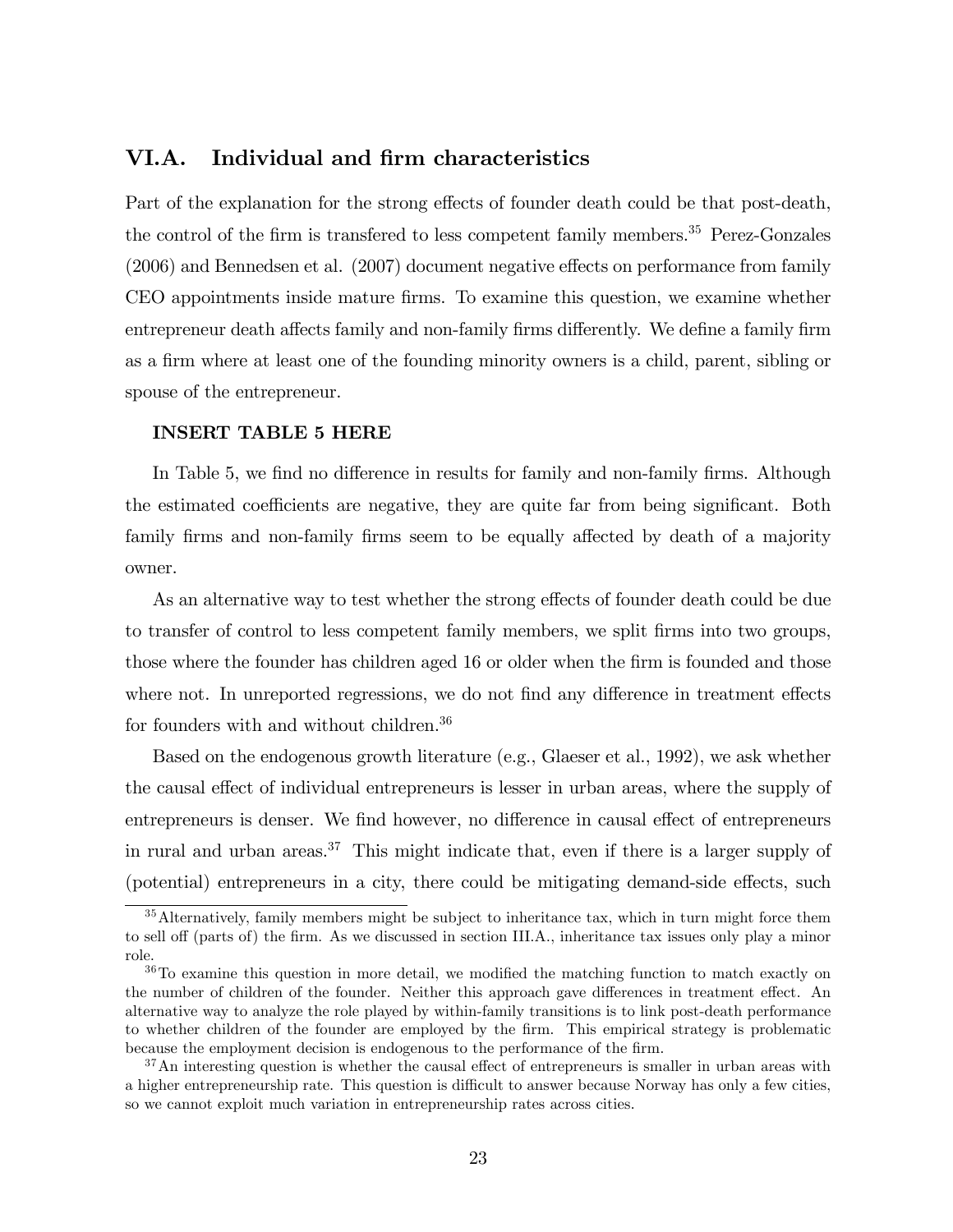as the alternative entrepreneurs' opportunity cost of time being higher. Another dimension of interest is education of the founder. Ideally we would like to have a measure of entrepreneurial ability. Some measure of IQ, although not necessarily capturing entrepreneurial ability, might be of interest, but is only available for a very small subsample. But education as measured by schooling attainment is of interest in itself. We define highly educated as having completed at least upper-secondary education, i.e., having at least 12 years of education. While we find additional negative effects of founder death for highly educated founders for firm survival, employment, sales and assets, they are statistically significant only in the case of assets. In unreported regressions, we find similar results for average education level in the sector the firm is active in. The coefficients on individual human capital and on sector human capital change only marginally if we include both as explanatory variables.

We also looked at whether founder death matters less for old founders (60 years or more in the startup year) because they might be less dynamic than younger founders and therefore potentially more easily replaceable. However, we find no differences in treatment effects by age (not reported). We also looked at the gender dimension, but find no heterogeneity of the treatment effect by gender (not reported). One concern is that many firms in our sample could be vehicles for cutting the tax bill for essentially selfemployed individuals, or firms started up as a 'consumption good' for the entrepreneur. In both these cases, it would be no surprise to see the firm to vanish with the founder. We therefore investigated whether the effect of entrepreneur death depends on startup size, the idea being that small startups are more likely to have founders with these types of motivations. We find only minor differences in results for startups below and above median size in terms of initial equity.<sup>38</sup> We then split firms up depending on whether they had two or more employees at the end of the first year or not, or whether the entrepreneur was the sole owner at the incorporation date or not. Again the differences are minor.

To investigate industry effects further, we classified industries according to growth, R&D and volatility, in a manner similar to Bennedsen et al. (2007); the results did not reveal a clear pattern, a sign of the universality of the importance of founders across

 $38$ The estimated results are weak for the largest 10-15 percent of the firms in our sample, but this subsample is not large enough to have reasonable standard errors. If we confine attention to the largest 25 percent of firms in our sample, the estimated effects are large and significant.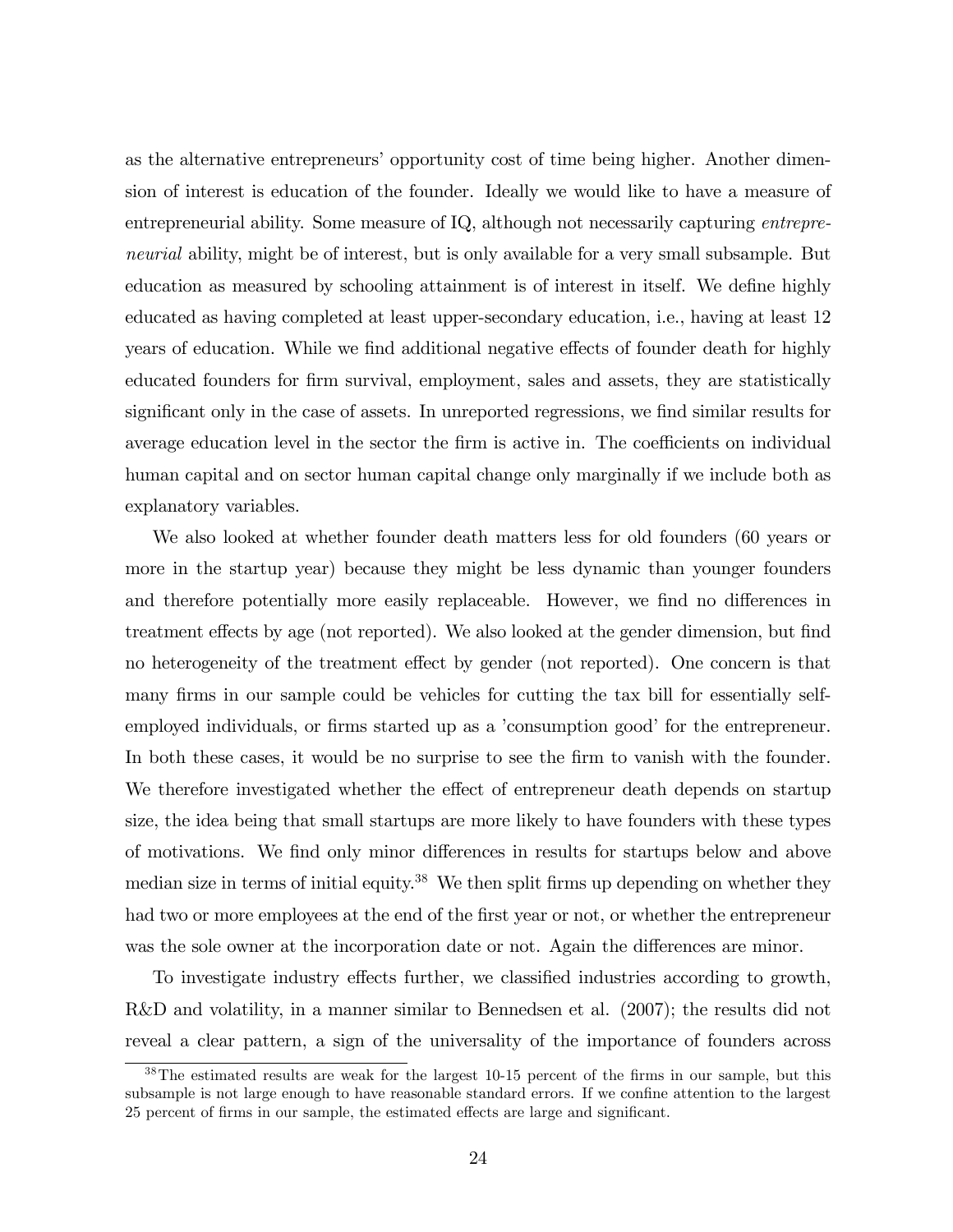different types of firms.

#### VI.B. Firm age

Does the importance of the entrepreneur diminish as the firm matures? We analyze whether the drop in firm performance depends on firm age when the entrepreneur dies. We depict these results graphically by showing the treatment effects as a function of firm age in the year when the founder dies. The plots are based on a third-order polynomial in firm age, interacted with the treatment effect. We depict the predicted effects up to firm age 8 years (recall that there are few firms at firm age larger than 8 years in our sample).

#### INSERT FIGURE 2 HERE

Figure 2 shows a very strong negative effect of founder death on the survival of very young firms, and a smaller but still significant negative effect on survival for more mature firms. For firm growth, the time pattern is less clear  $\overline{\phantom{a}}$  firm age at founder death seems to play less of a role. These results are particularly interesting against the background that the majority of firms reach a more 'mature' phase with moderate growth after about five or six years of existence. Thus the founder also has a large effect when the firms have reached this more mature stage and beyond.<sup>39</sup>

#### VI.C. 50-percent owners

We have confined the sample to owners that have a majority share in the company. We now consider how the treatment effects vary with the entrepreneur being a majority owner or not. We would expect owners that have a substantial ownership fraction in the Örm, but less than a majority, to have a smaller impact on the Örm. To test this hypothesis, we performed a separate analysis of the importance of founders that have 50 percent share in the Örm.

We have 204 firms where a 50 percent owner dies. Of those, 150 are firms with two equal partners, i.e., both holding 50 percent; 54 are firms where the 50 percent owner

 $39\text{Foster et al.}$  (2008) analyze the universe of manufacturing plants in the U.S. over a 20-year period. The firms are split into four age categories [age bracket in parentheses]: entrants  $[0,5]$ , young  $[5,10]$ , medium  $[10,15]$  and old  $[15$  and older. Thus our data covers slightly more than two of the four firm age brackets considered by Foster et al. (2008).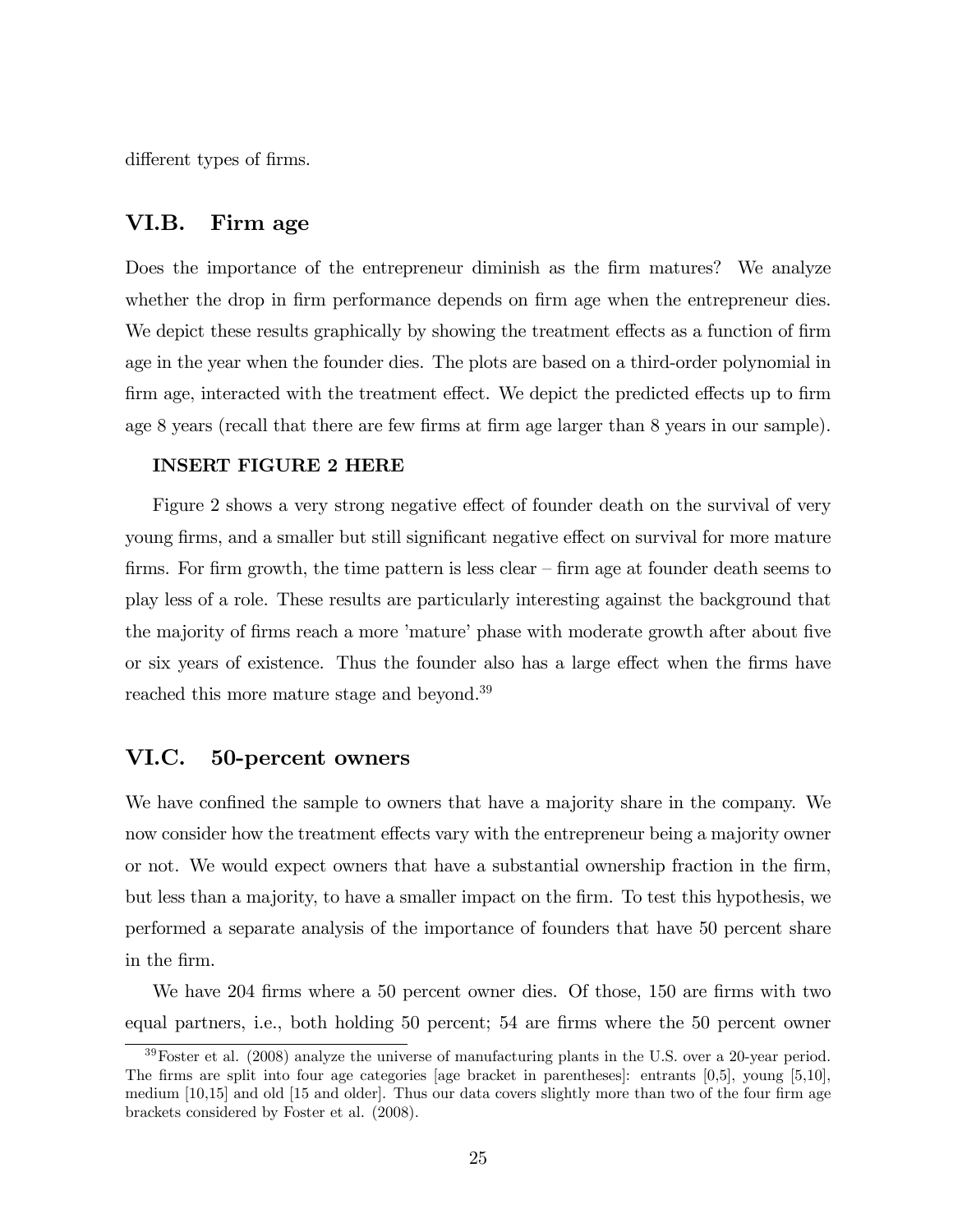has more than one co-owner holding less than 50 percent each. We adopt the same methodology as in the majority-owner sample, but we add the number of 50-percent owners (i.e., one or two) as a matching variable in the propensity score matching and as a control variable in the regressions. The results, reported in Table A.3, suggest that these founders are important but not as important as the majority owners; the coefficients on the causal effect of the founder are about half the estimated effect of majority owners.

We can take this one step further and look at minority owners (495 death events). In unreported regressions, we find that the point estimates are very close to half of the effect that we get from the  $50\%$  founders, i.e.,  $1/4$  of the effect for the founders with more than  $50\%$  ownership share; taking into account standard errors, a zero effect of death of minority owners cannot be rejected for the majority of outcome variables. This finding shows that death of those with a more limited role in the firm has a substantially smaller effect on firm performance than death of majority owners.

### VII. Conclusion

In the large literature on firm performance, economists have given little attention to the founders of Örms. While the idea of entrepreneurs being important is old, other factors have been the focus of most empirical work. This paper uses exogenously timed entrepreneur deaths as a natural experiment to identify the causal effect of entrepreneurs on Örm performance.

We find large and sustained effects of entrepreneurs. Entrepreneurs strongly affect firm survival and growth patterns, and matter even for firms that have passed their infancy and begun to mature. One way to view our results is that founder death shifts firm quality to the left. For firms in the lower part of the quality distribution the consequence is a higher probability of closing down, while for Örms higher up in the quality distribution, the effect will be a significant reduction in firm growth. We do not find significant differences between small and larger firms, family and non-family firms, nor between firms located in urban and rural areas, but do find stronger effects for founders with high human capital, and weaker effects for individuals that are part of an entrepreneurial team. Overall, the results suggest that an often overlooked factor  $\overline{\phantom{a}}$ -individual entrepreneurs  $\overline{\phantom{a}}$ -plays a large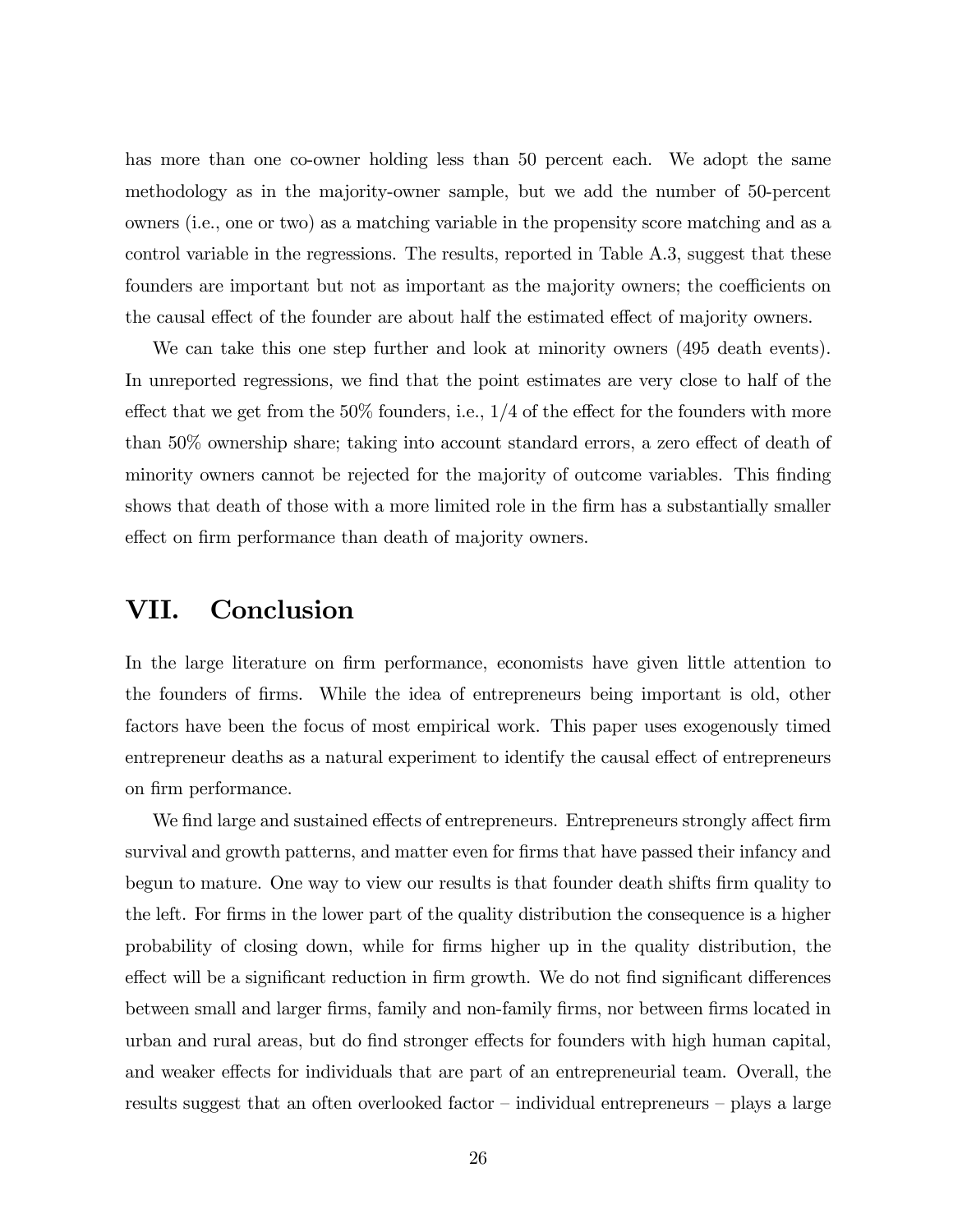role in affecting firm performance.

Surprisingly little is know about the importance of individuals for firm performance. One takeaway from the present paper is to provide causal evidence that individual entrepreneurs have a large quantitative impact on Örm performance. Why do entrepreneurs matter so much? Although our findings are consistent with large direct effects, they are also suggestive of spillover effects; we find very large negative effects on sales after founder death but smaller negative effects on firm employment. Thus, reminiscent of the Azoulay et al. (2010) study on the death of research superstars, entrepreneurs could contribute to the productivity of the firm's employees. We also inform a separate and old literature on the nature of the Örm, stemming from Coase (1937). Some theoretical views suggest that human factors are more important than physical assets. Using exogenously timed entrepreneur deaths, we find that one human factor - the entrepreneur - plays a large and persistent role.

### VIII. References

Abadie, A. & G. W. Imbens (2006). Large Sample Properties of Matching Estimators for Average Treatment Effects. Econometrica, 74, 235–267.

Andersen, S. & K. M. Nielsen (2012). Ability or Finances as Constraints to Entrepreneurship? Evidence from Survival Rates in a Natural Experiment. Review of Financial Studies, forthcoming.

Angrist, Joshua D. (1998). Estimating the Labor Market Impact of Voluntary Military Service Using Social Security Data on Military Applicants. *Econometrica*, 66, 249–288.

Azoulay, P., J. S. G. Zivin, & J. Wang (2010). Superstar Extinction. Quarterly Journal of Economics,  $125, 549-589$ .

Bartelsman, E. J., & M. Doms (2000). Understanding Productivity: Lessons from Longitudinal Microdata. Journal of Economic Literature, 38, 569–94.

Bennedsen, M., K. M. Nielsen, F. Pérez-Gonzáles & D. Wolfenzon  $(2007)$ . Inside the Family Firm. the Role of Families in Succession Decisions and Performance. Quarterly Journal of Economics, 122, 647-691.

Bertrand, M. & A. Schoar  $(2003)$ . Managing with Style: The Effect of Managers on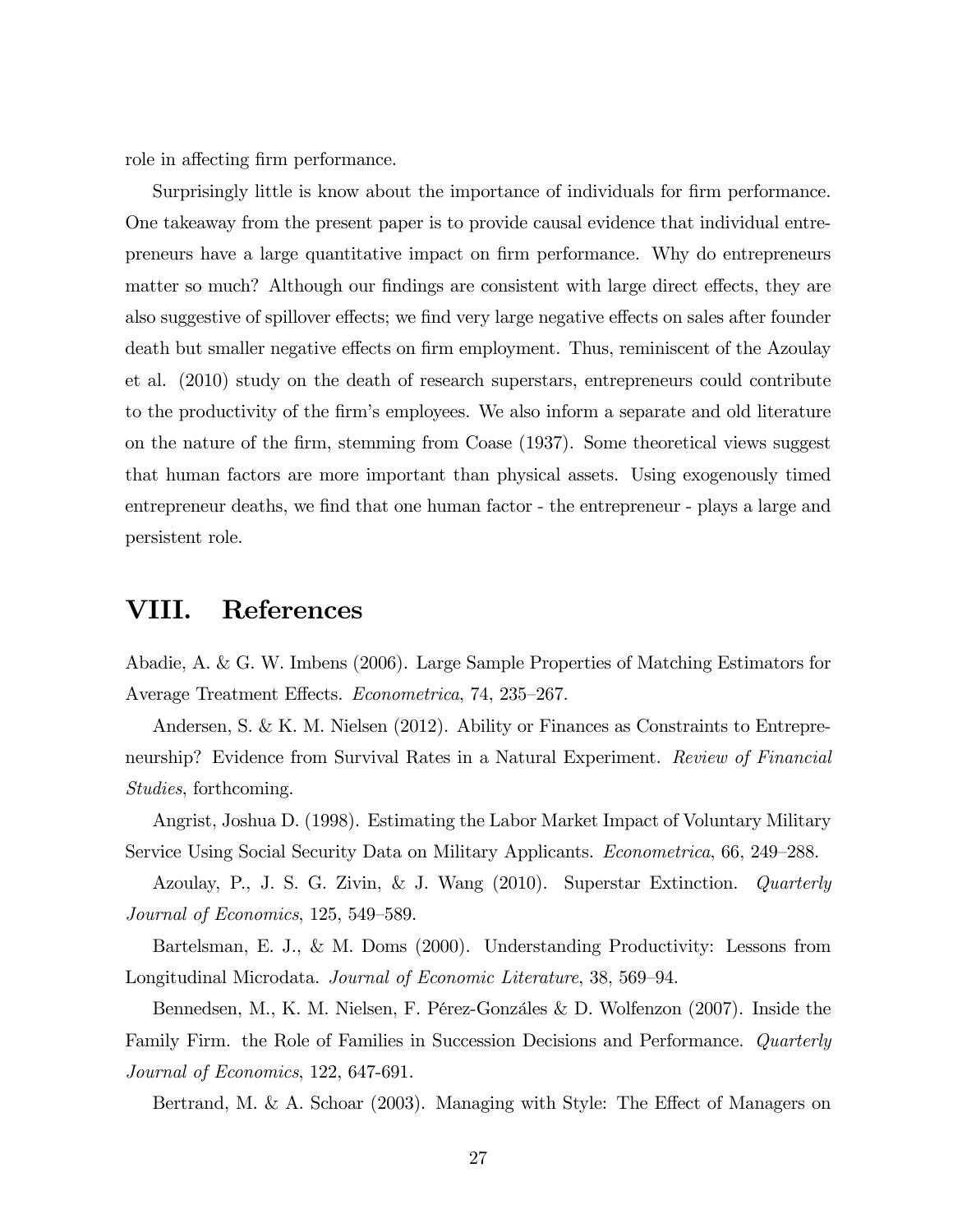Firm Policies. *Quarterly Journal of Economics*, 118, 1169–1208.

Bertrand, M., S. Johnson, K. Samphantharak & A. Schoar (2008). Mixing Family with Business: A Study of Thai Business Groups and the Families behind Them. Journal of Financial Economics,  $88,466-498$ .

Bloom, N. & J. Van Reenen (2007). Measuring and Explaining Management Practices across Firms and Countries. Quarterly Journal of Economics, 122, 1351-1408.

Campbell, J. Y. (2006). Household Finance. Journal of Finance, 61, 1553–1604.

Chernozhukov, V. & I. Vernandez-Val (2011). Inference for Extremal Conditional Quantile Models, with an Application to Market and Birthweight Risks. Review of Economic Studies,  $78, 559-589$ 

Coase, R. H. (1937). The Nature of the Firm. *Economica*,  $4, 386-405$ .

Evans, D. S. & B. Jovanovic (1989). An Estimated Model of Entrepreneurial Choice under Liquidity Constraints. Journal of Political Economy, 97, 808–827.

Foster, L., J. Haltiwanger & C. Syverson (2008). Reallocation, Firm Turnover, and Efficiency: Selection on Productivity or Profitability? American Economic Review, 98,  $394 - 425.$ 

Glaeser, E. L., H. D. Kallal, J. A. Scheinkman and A. Shleifer (1992). Growth in Cities. Journal of Political Economy,  $100$ ,  $1126-1152$ .

Glaeser, E. L., S. S. Rosenthal, and W. C. Strange (2010). Urban Economics and Entrepreneurship. Journal of Urban Economics, 67, 1-14.

Grossman, S., and O. Hart (1986). The Costs and Benefits of Ownership: A Theory of Vertical and Lateral Integration. Journal of Political Economy, 94, 691-719.

Hamilton, B. (2000). Does Entrepreneurship Pay? An Empirical Analysis of the Returns to Self-Employment. Journal of Political Economy, 108, 604–631.

Hart, O. & J. Moore (1994). A Theory of Debt Based on the Inalienability of Human Capital. *Quarterly Journal of Economics*, 109, 841–879.

Hart, O. (1995). Corporate Governance: Some Theory and Implications. Economic  $Journal, 105, 678–689.$ 

Hellmann, T. (2007). When do Employees Become Entrepreneurs? Management  $Science, 53, 919-933.$ 

Holtz-Eakin, D., D. Joulfaian & H. S. Rosen (1994). Entrepreneurial Decisions and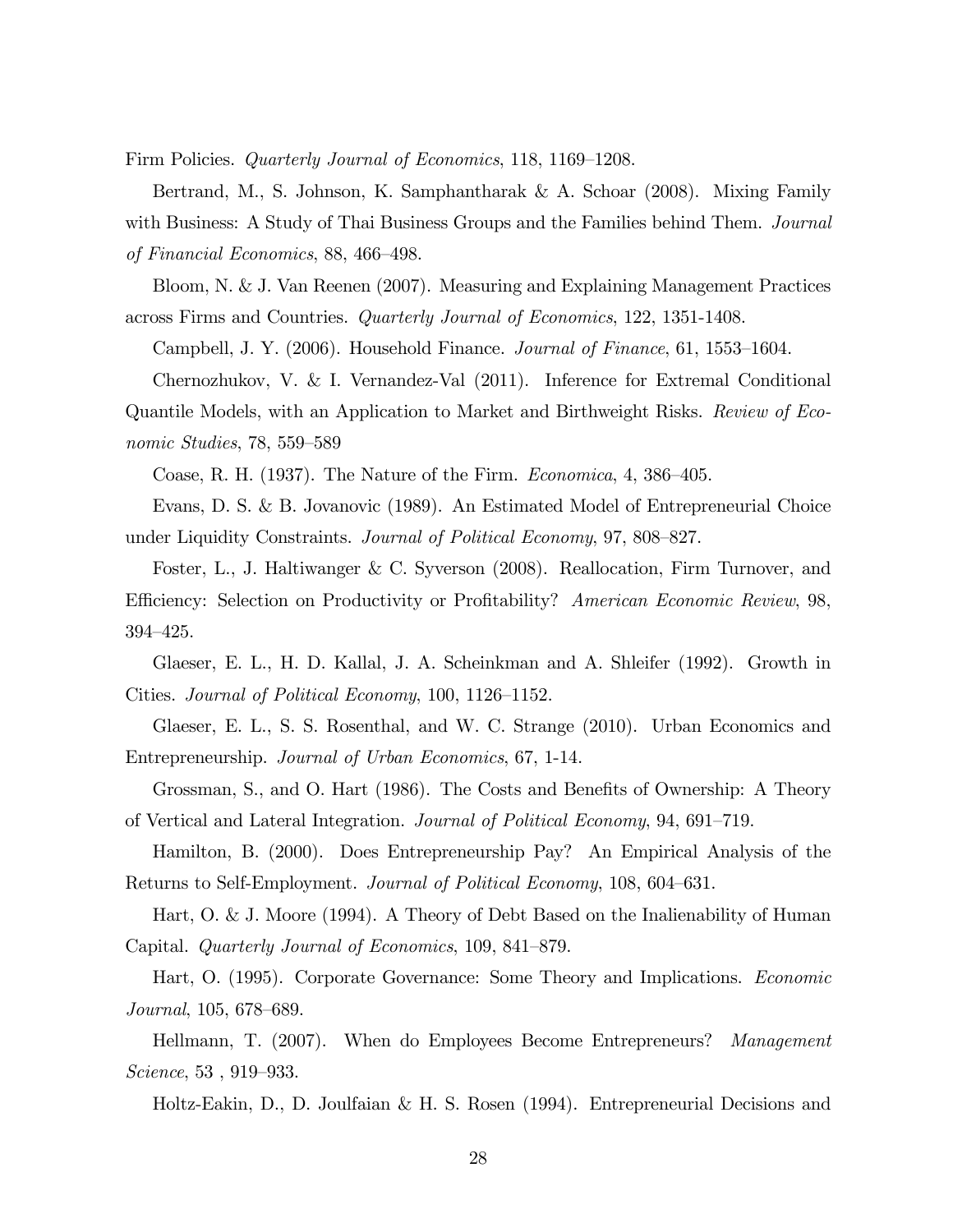Liquidity Constraints. Rand Journal of Economics, 25, 334-347.

Hvide, H. K. (2009). The Quality of Entrepreneurs. *Economic Journal*, 119, 1010– 1035.

Hvide, H. K. & J. Møen (2010). Lean and Hungry or Fat and Content? Entrepreneur Wealth and Start-up Performance. Management Science, 56, 1242–1258.

Hurst, E. & A. Lusardi (2004) Liquidity Constraints, Household Wealth, and Entrepreneurship. Journal of Political Economy, 112, 319–347.

Johnson, B. W., R. Magee, N. Nagarajan & H. Newman (1985). An Analysis of the Stock Price Reaction to Sudden Executive Death: Implications for the Management Labor Market. Journal of Accounting and Economics, 7, 151–174.

Jones, B. F. & B. A. Olken (2005). Do Leaders Matter? National Leadership and Growth Since World War II. *Quarterly Journal of Economics*, 120, 835–864.

Kaplan, S., B. A. Sensoy & P. Stromberg (2009). Should Investors Bet on the Jockey or the Horse? Evidence from the Evolution of Firms from Early Business Plans to Public Companies, *Journal of Finance*, 64, 75–115.

Kihlstrom, R. E. & J.-J. Laffont  $(1979)$ . A General Equilibrium Entrepreneurial Theory of Firm Formation Based on Risk Aversion. Journal of Political Economy, 87, 719 748.

Lazear, E. P. (2005). Entrepreneurship. Journal of Labor Economics, 23, 649–680.

Lerner, J. & U. Malmendier (2011). With a Little Help from My (Random) Friends: Success and Failure in Post-Business School Entrepreneurship. NBER Working Paper 16918. Forthcoming, Review of Financial Studies.

Lucas, R. E. (1978). On the Size Distribution of Business Firms. The Bell Journal of  $Economics, 9, 508–523.$ 

Moskowitz, T. & A. Vissing-Jorgensen (2002). The Returns to Entrepreneurial Investment: A Private Equity Premium Puzzle? American Economic Review, 92, 745–778.

Nguyen, B. D. & K. M. Nielsen (2010). The Value of Independent Directors: Evidence from Sudden Deaths. Journal of Financial Economics, 89, 550–567.

Pérez-González, F. (2006). Inherited Control and Firm Performance. American Economic Review,  $96, 1559 - 1588$ .

Rajan, R. G. & L. Zingales (1998). Power in a Theory of the Firm. Quarterly Journal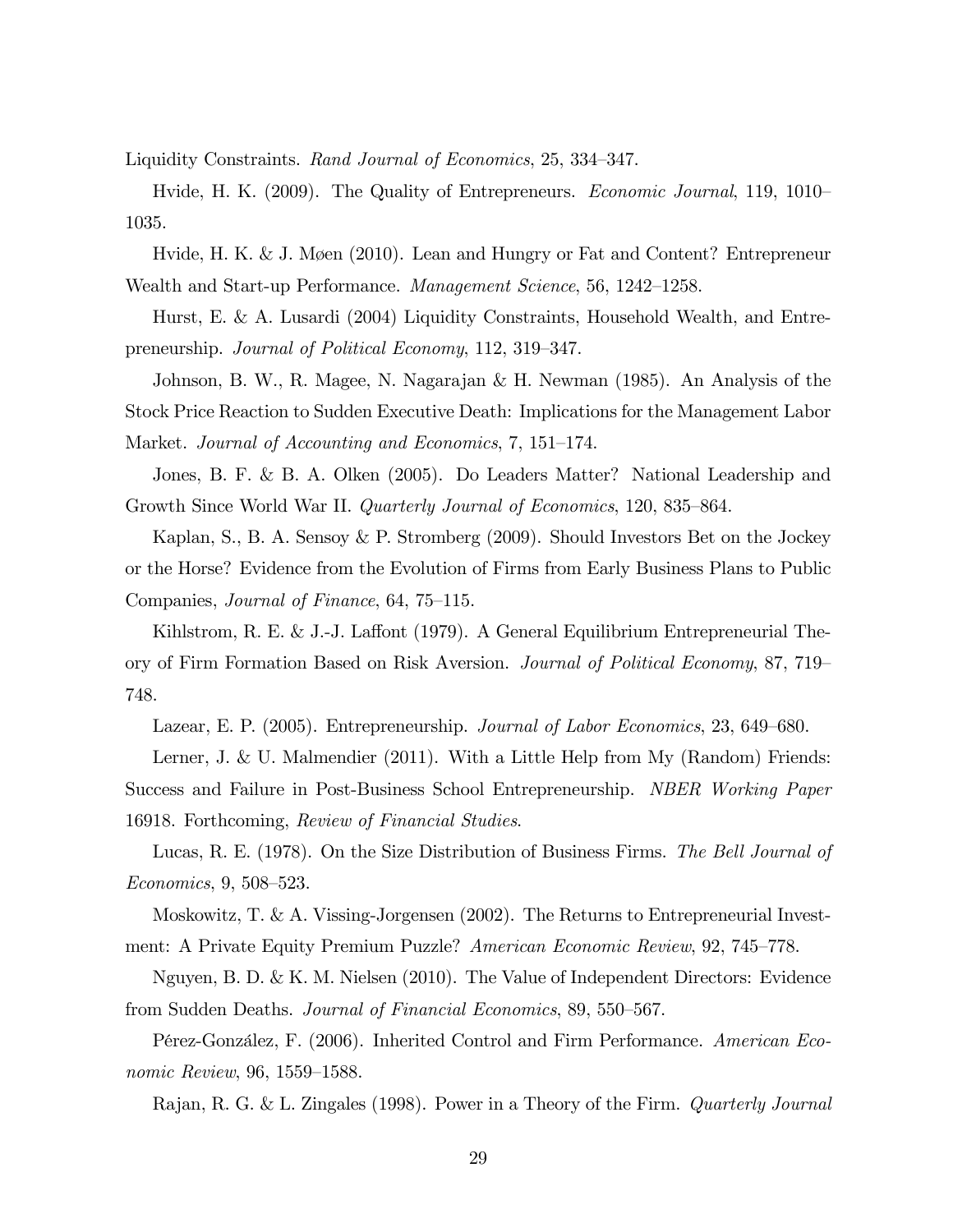of Economics, 113, 387–432.

Rajan, R. G. & L. Zingales (2001). The Firm as a Dedicated Hierarchy: A Theory of the Origins and Growth of Firms. Quarterly Journal of Economics, 116, 805–851.

Rosenbaum, P. R. & D. B. Rubin (1983). The Central Role of the Propensity Score in Observational Studies for Causal Effects. *Biometrika*, 70, 41–55.

Rosenbaum, P. R. & D. B. Rubin (1985). Constructing a Control Group Using Multivariate Matched Sampling Methods That Incorporate the Propensity Score. The Ameri $can$  Statistician, 39, 33–38.

Schumpeter, J. A. (1934). The Theory of Economic Development, Harvard University Press, Cambridge, MA.

Syverson, C. (2011) What Determines Productivity? Journal of Economic Literature  $49, 326 - 365.$ 

Wernerfelt, B. (1984). A Resource-based View of the Firm. Strategic Management  $Journal, 5, 171–180.$ 

Zingales, L.  $(2000)$ . In Search of New Foundations. *Journal of Finance*, 55, 1623–1653.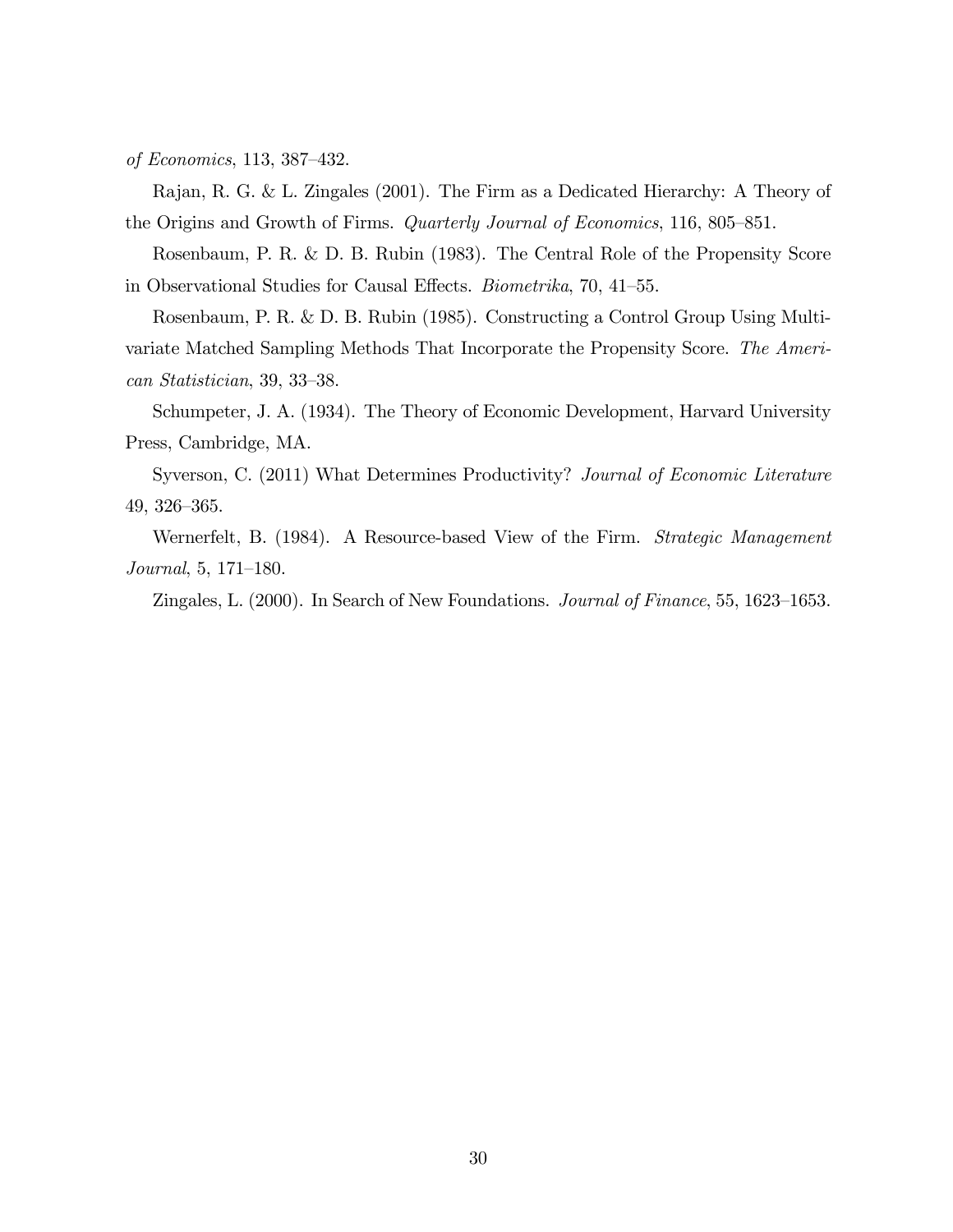|                                                                                                                                 |                                       | Firms where founder dies (341 obs)                                    |                                             |                                                             |                     | Firms where founder does not die (37,011 obs) |            |                                                                      |
|---------------------------------------------------------------------------------------------------------------------------------|---------------------------------------|-----------------------------------------------------------------------|---------------------------------------------|-------------------------------------------------------------|---------------------|-----------------------------------------------|------------|----------------------------------------------------------------------|
|                                                                                                                                 | Mean                                  | Std. Dev.                                                             | Min                                         | Max                                                         | Mean                | Std. Dev.                                     | Min        | Max                                                                  |
|                                                                                                                                 |                                       | $\widehat{\mathfrak{D}}$                                              | <u>(a)</u>                                  | 4                                                           | છે                  | $\widehat{\mathbf{e}}$                        | E          | $\circledast$                                                        |
| Founder death                                                                                                                   |                                       |                                                                       |                                             |                                                             |                     |                                               |            |                                                                      |
| Age                                                                                                                             | 51.48                                 | 9.88                                                                  | 20.00                                       | 67.00                                                       | 43.17               | 0.16                                          | 16.00      |                                                                      |
| Female                                                                                                                          | $13 \n14$                             |                                                                       |                                             |                                                             |                     | 36                                            |            |                                                                      |
| Single                                                                                                                          |                                       |                                                                       |                                             |                                                             | $\frac{15}{26}$     |                                               |            |                                                                      |
| Years of education                                                                                                              | 11.82                                 | $\frac{1}{2}$ $\frac{1}{2}$ $\frac{1}{2}$ $\frac{1}{2}$ $\frac{1}{2}$ | ⊃ ೦ ೦ ೦ ೧ ನ ನ<br>  ೧ ೦ ೧ ನ ನ<br>  ೧ ೧ ೧ ೧ ೧ | $\begin{array}{c} 1 \\ 20.00 \\ 17.67 \\ 15.10 \end{array}$ | 12.49               | 459858899                                     | 5.00       | $\begin{array}{c} 67.00 \\ 1 \\ 21.00 \\ 21.44 \\ 18.36 \end{array}$ |
| years<br>Dummy: years of education $>11$                                                                                        | 53                                    |                                                                       |                                             |                                                             | 69                  |                                               |            |                                                                      |
| $\rm Log$ wealth in year before firm foundation $\rm Log$ earnings in year before firm foundation                               | 13.88                                 | $\frac{55}{2}$                                                        |                                             |                                                             | 13.47               |                                               |            |                                                                      |
|                                                                                                                                 | 12.58                                 | Ξ                                                                     |                                             |                                                             | 12.78               |                                               | គ.គ<br>ខែម |                                                                      |
| $\begin{minipage}{.4\linewidth} \textbf{Dumn} \textbf{y: family firm} \\ \textbf{Log equity at firm foundation} \end{minipage}$ | $\frac{3}{2}$                         | ર્સ                                                                   |                                             |                                                             | $\frac{8}{3}$       |                                               |            |                                                                      |
|                                                                                                                                 | 10.17                                 | 66                                                                    | $\frac{68.01}{9}$                           | 17.17<br>71.71                                              | 11.84               |                                               | $^{4.09}$  | 19.31                                                                |
| dation<br>Number of founders at firm foundation<br>Ownership share at firm foundation                                           | 1.47                                  | S.                                                                    |                                             |                                                             | 1.33                |                                               |            | 5.00                                                                 |
|                                                                                                                                 | $.87$<br>$.62$<br>$.62$<br>$.2002.39$ | $18 \div 49$                                                          | $\frac{1}{2}$                               |                                                             | ಕ್ತ                 |                                               | ë          |                                                                      |
| Dummy: sole owner at firm foundation<br>Year of firm foundation                                                                 |                                       |                                                                       |                                             |                                                             | 52.                 | 45                                            |            |                                                                      |
|                                                                                                                                 |                                       | 2.23                                                                  | 1999                                        | 2007                                                        | 2004.00             | 2.48                                          | 1999       | 2008                                                                 |
| Agriculture and Fishery                                                                                                         | 03                                    | $\overline{\mathbb{L}}$                                               |                                             |                                                             | $\ddot{\mathrm{c}}$ | $\ddot{=}$                                    |            |                                                                      |
|                                                                                                                                 |                                       |                                                                       |                                             |                                                             | 003                 |                                               |            |                                                                      |
| Mining<br>Manufacturing                                                                                                         | 05                                    |                                                                       |                                             |                                                             | Ğ.                  | 5.85                                          |            |                                                                      |
| Utilities                                                                                                                       | 003                                   | $\frac{22}{5}$                                                        |                                             |                                                             | $\overline{0}$      |                                               |            |                                                                      |
| Construction                                                                                                                    | <b>80.</b>                            | $\overline{57}$                                                       |                                             |                                                             | $\Xi$               | $\ddot{3}$                                    |            |                                                                      |
| Commerce                                                                                                                        |                                       |                                                                       |                                             |                                                             |                     | 39                                            |            |                                                                      |
| Financial Intermediation                                                                                                        | 05                                    | ಇ ಇ ಇ                                                                 |                                             |                                                             | 50.                 | 25                                            |            |                                                                      |
| <b>Business Services</b>                                                                                                        | $\overline{.18}$                      |                                                                       |                                             |                                                             | 20                  | $\ddot{=}$                                    |            |                                                                      |
| Other Services                                                                                                                  |                                       | 25                                                                    |                                             |                                                             | 급                   | 32                                            |            |                                                                      |
| Real estate activities                                                                                                          | $rac{6}{26}$                          | $\ddot{4}$                                                            |                                             |                                                             | $\overline{21}$     | $\overline{41}$                               |            |                                                                      |
| cation<br>Transport, storage and communic                                                                                       |                                       |                                                                       |                                             |                                                             |                     | $\overline{.}$                                |            |                                                                      |
|                                                                                                                                 |                                       |                                                                       |                                             |                                                             |                     |                                               |            |                                                                      |

 ${\bf Table \ 1}$  Descriptive statistics in year of foundation Descriptive statistics in year of foundation

Standard errors in parentheses: \* significance at ten, \*\* five, \*\*\* one percent.<br>Note: The table depicts summary statistics of founders and the firms they start up, broken down on whether the founder dies (d=1) or not (d= Note: The table depicts summary statistics of founders and the firms they start up, broken down on whether the founder dies (d=1) or not (d=0).Standard errors in parentheses: ∗ significance at ten, ∗∗ five, ∗∗∗ one percent.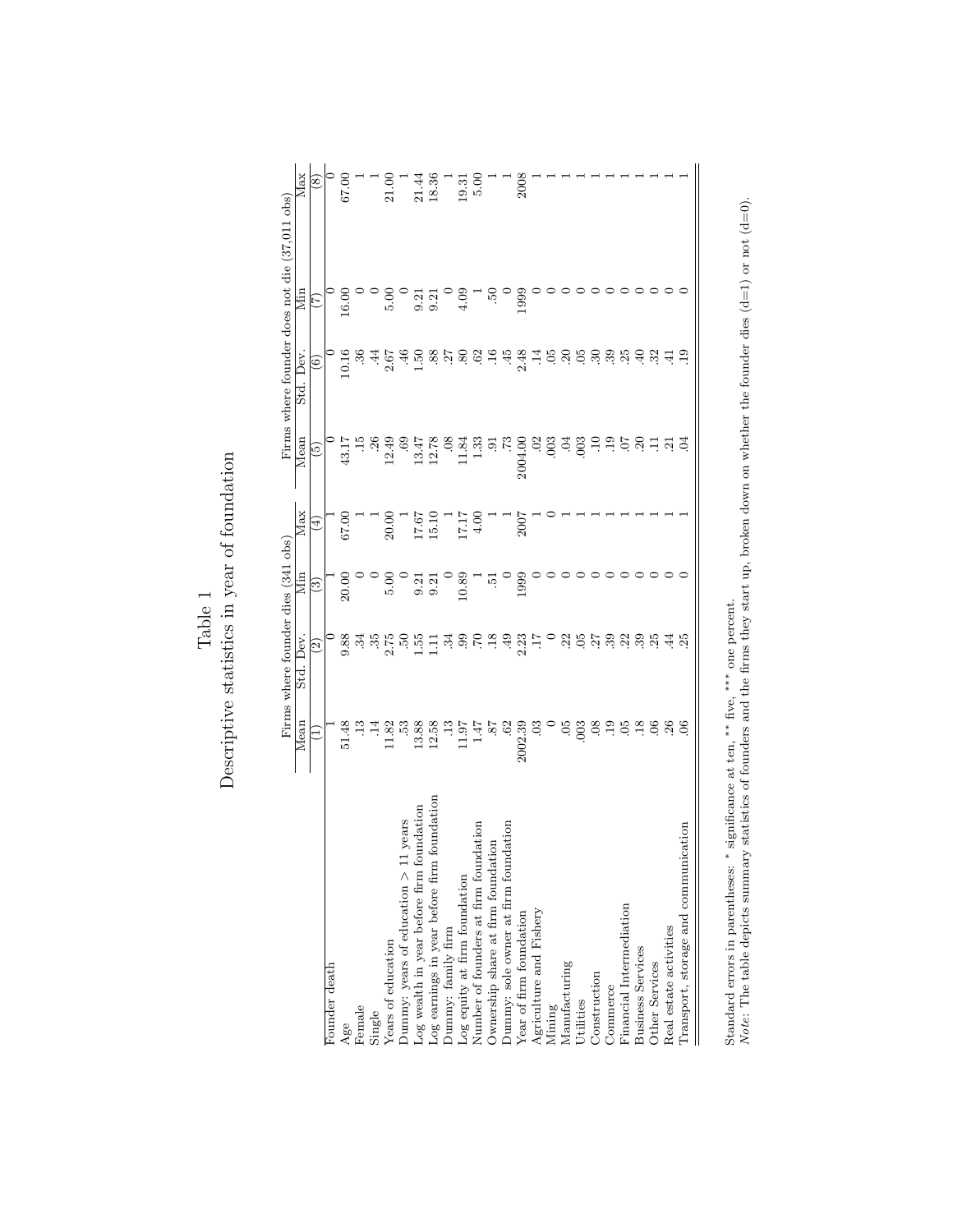|                           | $\widehat{e}$          | Percent |                                                                                                                                                                                                                                                                       |     |    |    |        |    | $0.68$ $0.1375$ $0.1375$ $0.0375$ $0.0375$ $0.0375$ $0.0375$ $0.0375$ $0.0375$ $0.0375$ $0.0375$ $0.0375$ $0.0375$ $0.0375$ |                 |          |              |                |
|---------------------------|------------------------|---------|-----------------------------------------------------------------------------------------------------------------------------------------------------------------------------------------------------------------------------------------------------------------------|-----|----|----|--------|----|-----------------------------------------------------------------------------------------------------------------------------|-----------------|----------|--------------|----------------|
| Firm age at founder death | $\circledast$          | Freq.   |                                                                                                                                                                                                                                                                       | РS. | ĢÞ | 5  | $42\,$ | 43 | 26                                                                                                                          | $\overline{19}$ | $\Omega$ |              | 341            |
|                           |                        |         |                                                                                                                                                                                                                                                                       |     |    |    |        |    |                                                                                                                             |                 |          |              | $_{\rm Total}$ |
|                           | $\widehat{6}$          | Percent |                                                                                                                                                                                                                                                                       |     |    |    |        |    |                                                                                                                             |                 |          |              | 100            |
| Year of death             | $\widetilde{\Theta}$   | Freq.   |                                                                                                                                                                                                                                                                       |     |    |    |        | 27 | 46                                                                                                                          |                 |          | వ్           | 341            |
|                           | $\overline{4}$         |         |                                                                                                                                                                                                                                                                       |     |    |    |        |    |                                                                                                                             |                 |          |              |                |
|                           | $\widehat{\mathbf{c}}$ | Percent | 5.57<br>20.52<br>20.52<br>5.3.2<br>5.02<br>7.62                                                                                                                                                                                                                       |     |    |    |        |    |                                                                                                                             | 4.4             |          |              |                |
| Year of foundation        | ତ୍ର                    | Freq.   |                                                                                                                                                                                                                                                                       |     |    | 45 | $43$   | 26 | 26                                                                                                                          | $\frac{15}{2}$  |          | 341          |                |
|                           |                        |         | $\begin{array}{l} 1999\\2\,000\\2\,001\\2\,003\\2\,003\\2\,004\\2\,005\\2\,006\\2\,000\\2\,000\\2\,000\\2\,000\\2\,000\\2\,000\\2\,000\\2\,000\\2\,000\\2\,000\\2\,000\\2\,000\\2\,000\\2\,000\\2\,000\\2\,000\\2\,000\\2\,000\\2\,000\\2\,000\\2\,000\\2\,000\\2\,0$ |     |    |    |        |    |                                                                                                                             |                 |          | <b>Total</b> |                |

|       | ۹<br>آ                         |
|-------|--------------------------------|
|       | tounder                        |
|       |                                |
| Table | $_{\rm the}$<br>$\overline{a}$ |
|       | where                          |
|       | nm                             |

Standard errors in parentheses:  $*$  significance at ten,  $**$  five,  $***$  one percent.<br>Note: The table depicts summary statistics of founders and the firms they start up, for firms where the founder dies (d=1). Note: The table depicts summary statistics of founders and the firms they start up, for firms where the founder dies (d=1).Standard errors in parentheses: ∗ significance at ten, ∗∗ five, ∗∗∗ one percent.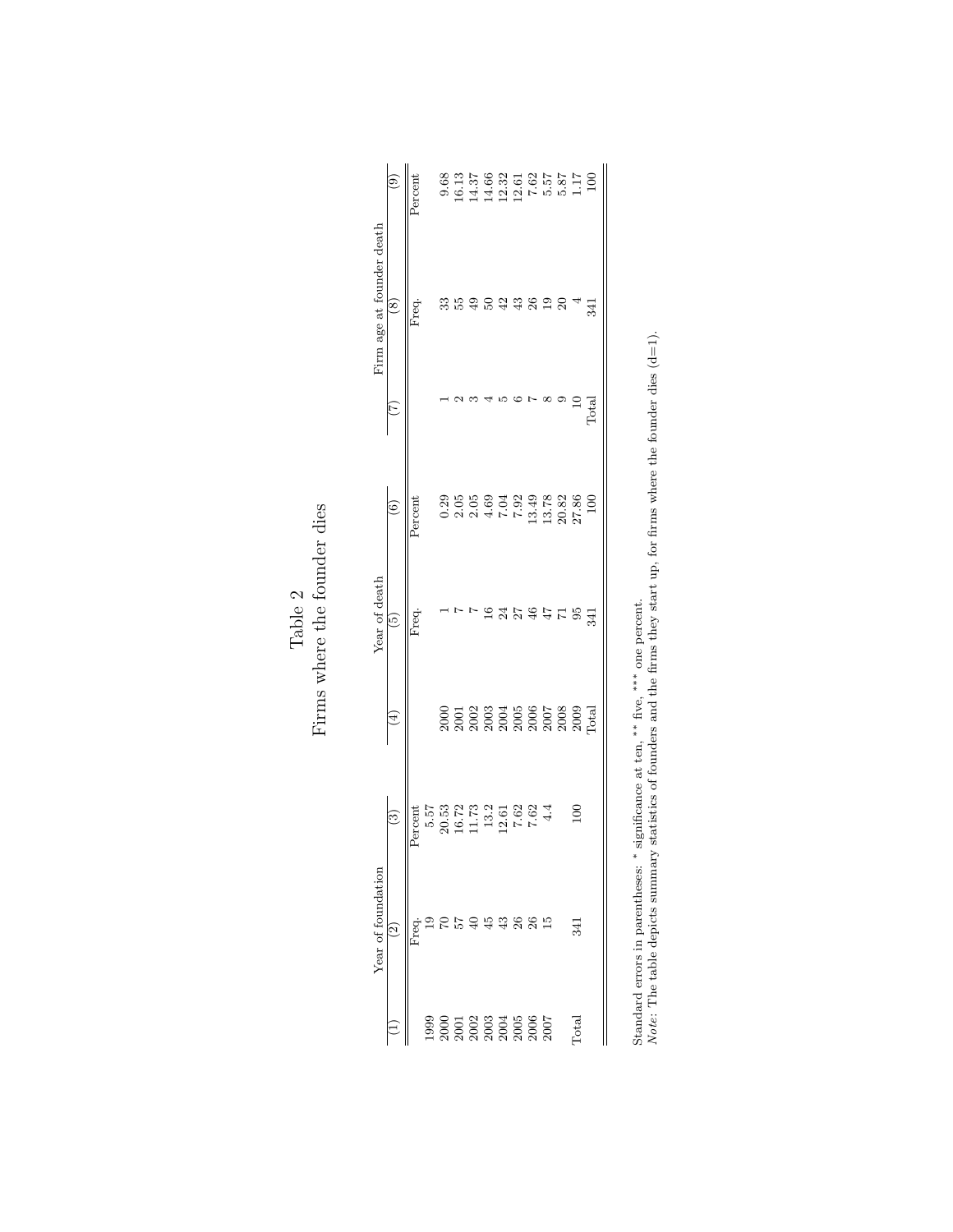|         | Eiffect of founder death on firm performance |
|---------|----------------------------------------------|
|         |                                              |
|         |                                              |
| Table 5 |                                              |
|         |                                              |
|         |                                              |
|         | न∰e∩.<br>''मि≏ा.                             |

|                                                              | Firm active                   | $log(employees+1)$            | $log(sales + 10)$                               | $log(assertst+10)$                | Return on assets                                               | Profits                      |
|--------------------------------------------------------------|-------------------------------|-------------------------------|-------------------------------------------------|-----------------------------------|----------------------------------------------------------------|------------------------------|
|                                                              | $\widehat{E}$                 | $\widehat{\mathfrak{D}}$      | $\widehat{\mathbb{C}}$                          | $\left( 4\right)$                 | $\widetilde{5}$                                                | $\widehat{\circ}$            |
| Panel A: Overall effect of founder death on firm performance |                               |                               |                                                 |                                   |                                                                |                              |
| Treated                                                      | (0.008)                       | $\binom{260}{120}$            | $\begin{pmatrix} 25 \\ -17 \\ -1 \end{pmatrix}$ | $\frac{023}{(138)}$               | (510)                                                          | $\frac{-6.844}{(29.096)}$    |
| After * Treated                                              | $-.195$<br>$(.036)***$        | $(057)^{***}$                 | $(-0.914)$ ***                                  | $-942$<br>$(-195)***$             | $-026$<br>(.017)                                               | $-65.328$<br>(38.662)*       |
| Obs.                                                         | 4430                          | 4395                          | 4427                                            | 4430                              | 4430                                                           | 4430                         |
| Adjusted $\mathbb{R}^2$                                      | 273                           | 225                           | 243                                             | 289                               | 05                                                             | 113                          |
| Panel B: Effect of founder death                             | on firm performance over time |                               |                                                 |                                   |                                                                |                              |
| Treated * $(3,4,5)$ years before founder death               | $\frac{026}{033}$             | $\frac{050}{065}$             | $\frac{197}{780}$                               | $\frac{1}{252}$                   | (610, 7)                                                       | (28.260)                     |
| Treated $*(1,2)$ years before founder death                  | (010)                         | (100, 00)                     | $-015$<br>$(184)$                               | $-038$<br>$(153)$                 | $\begin{array}{c} -020 \\ (-015) \\ 002 \\ (-016) \end{array}$ | (38.689)                     |
| Treated * year of founder death                              | $(-0.068)$                    | $-0.36$                       | (.193)                                          | $-340$<br>$(175)$ *               |                                                                | $\frac{28.155}{(45.457)}$    |
| Treated $*(1,2)$ years after founder death                   | $\frac{-.159}{(033)^{***}}$   | (650)                         | $^{-.681}_{-.191)***}$                          | $-754$<br>182)***                 | $-037$<br>$012$ <sup>***</sup>                                 | $(40.514)^*$                 |
| Treated * $(3,4,5)$ years after founder death                | $-0.232$<br>$(0.18)$ ***      | $-148$<br>$.083$ <sup>*</sup> | $-1.042$<br>$(275)***$                          | $-1.167$<br>$-274$ <sup>***</sup> | $-0.055$<br>$0.16$ )***                                        | $\frac{-77.323}{(42.997)^*}$ |
| Obs.                                                         | 5108                          | 5072                          | 5104                                            | 5108                              | 5108                                                           | 5108                         |
| Adjusted $R^2$                                               | 262                           | 223                           | $\ddot{c}$                                      | 292                               | 052                                                            | 118                          |
|                                                              |                               |                               |                                                 |                                   |                                                                |                              |

Standard errors in parentheses: \* significance at ten, \*\* five, \*\*\* one percent.<br>Note: In Panel A, observations from year of founder death excluded from analysis because not clearly attributable to 'before' or 'after' the Note: In Panel A, observations from year of founder death excluded from analysis because not clearly attributable to 'before' or 'after' the event. Additional control variables in Panel A: "After", i.e. dummy=1 for time after (imputed) year of founder death; further control variables in Panel A and B are all measured in startup year. In Panel A and B, sample restricted to +/− 5 years around the (imputed) year of founder death in regressions. See main text for details.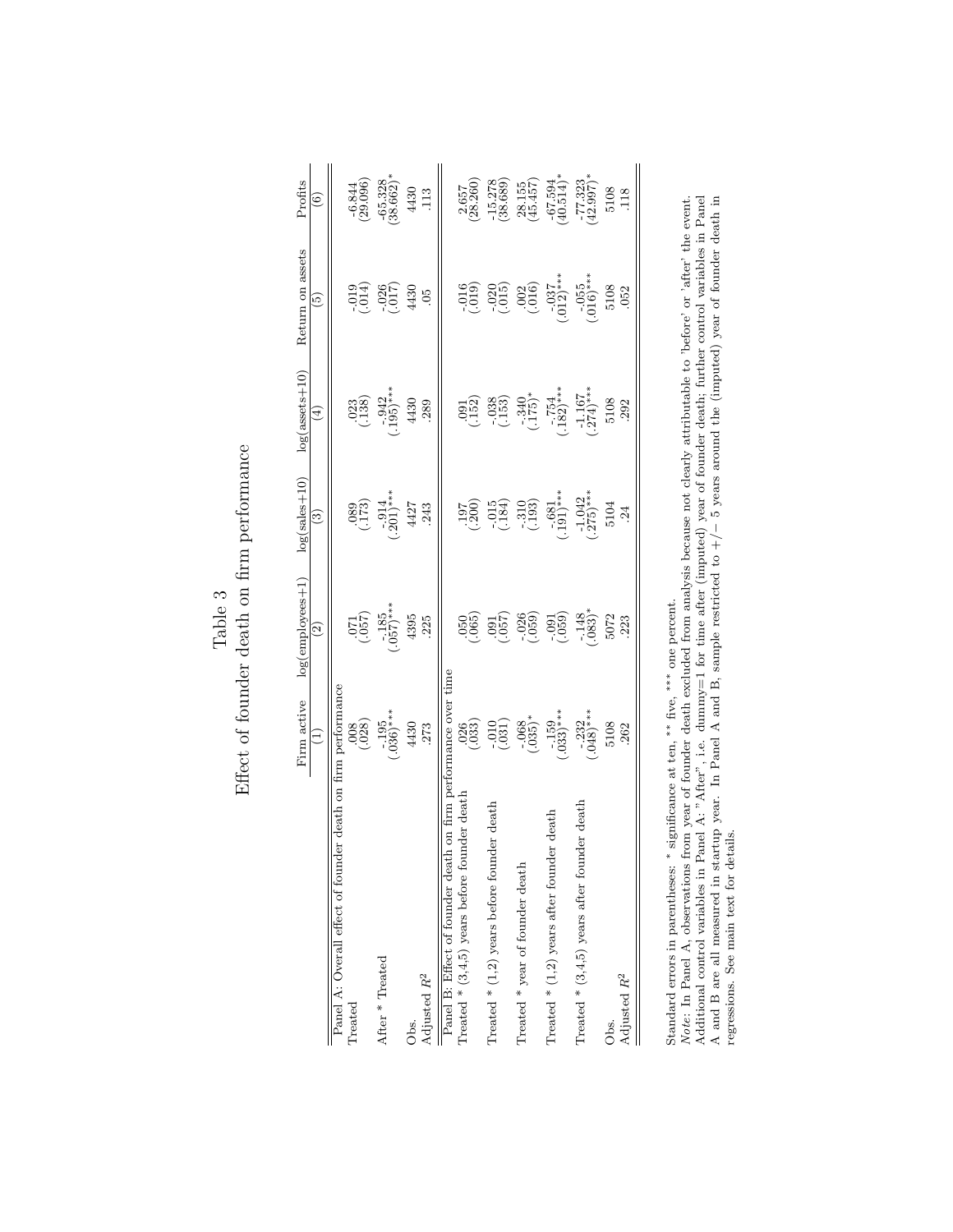|        | Effect of founder death on firm performance: quantile regressions |
|--------|-------------------------------------------------------------------|
| .<br>F |                                                                   |
|        |                                                                   |
|        |                                                                   |
|        |                                                                   |

|                   | employees+1)<br>log(                                                                          | $log(sales + 10)$      | $log(asserts+10)$                                              | Return on assets                                                                                                                                                                                                                                                                                                    | Profits                                        |
|-------------------|-----------------------------------------------------------------------------------------------|------------------------|----------------------------------------------------------------|---------------------------------------------------------------------------------------------------------------------------------------------------------------------------------------------------------------------------------------------------------------------------------------------------------------------|------------------------------------------------|
|                   | Ξ                                                                                             | $\widehat{c}$          | ව                                                              | $\widehat{\mathbb{E}}$                                                                                                                                                                                                                                                                                              | $\widetilde{\Xi})$                             |
| 25% percentile    |                                                                                               |                        |                                                                |                                                                                                                                                                                                                                                                                                                     |                                                |
| Treated           |                                                                                               |                        | $\binom{6}{142}$                                               |                                                                                                                                                                                                                                                                                                                     | (5.935)                                        |
| After * Treated   | $\circ \mathbb{T} \circ \mathbb{T}$                                                           |                        | $(-.663)$<br>$(+.215)$ **                                      | $\begin{array}{c} 2000 \\[-4pt] 0.000 \\[-4pt] 0.000 \\[-4pt] 0.000 \\[-4pt] 0.000 \\[-4pt] 0.000 \\[-4pt] 0.000 \\[-4pt] 0.000 \\[-4pt] 0.000 \\[-4pt] 0.000 \\[-4pt] 0.000 \\[-4pt] 0.000 \\[-4pt] 0.000 \\[-4pt] 0.000 \\[-4pt] 0.000 \\[-4pt] 0.000 \\[-4pt] 0.000 \\[-4pt] 0.000 \\[-4pt] 0.000 \\[-4pt] 0.00$ | $\begin{array}{c} .884 \\ (8.972) \end{array}$ |
| Obs.              | 4395                                                                                          |                        | 4430                                                           |                                                                                                                                                                                                                                                                                                                     | $4430$<br>$015$                                |
| $Pseudo-R^2$      | 000                                                                                           |                        | .236                                                           |                                                                                                                                                                                                                                                                                                                     |                                                |
| 50% percentile    |                                                                                               |                        |                                                                |                                                                                                                                                                                                                                                                                                                     |                                                |
| Treated           |                                                                                               | $\frac{032}{(198)}$    |                                                                |                                                                                                                                                                                                                                                                                                                     | $\frac{1.826}{(8.663)}$                        |
| After * Treated   | $\circ \mathbb{T} \circ \mathbb{T}$                                                           | $(1.819)$<br>***(008.) | $(1.136)$<br>$(-1.36)$<br>$(-2.175)$<br>$(-205)$ ***           | $-0.008$<br>$-0.006$<br>$-0.005$<br>$+430$<br>$+430$<br>$+13$                                                                                                                                                                                                                                                       | $\frac{-11.322}{(13.097)}$                     |
| Obs.              | 4395<br>089                                                                                   | $4427 \atop 197$       | 4430                                                           |                                                                                                                                                                                                                                                                                                                     |                                                |
| $Pseudo-R^2$      |                                                                                               |                        | .199                                                           |                                                                                                                                                                                                                                                                                                                     | $\frac{4430}{008}$                             |
| $75\%$ percentile |                                                                                               |                        |                                                                |                                                                                                                                                                                                                                                                                                                     |                                                |
| Treated           |                                                                                               | $\binom{6}{135}$       | $^{+0.66}_{-0.085)}$                                           | (10.015)                                                                                                                                                                                                                                                                                                            | (28.885)                                       |
| After * Treated   | (0.001)                                                                                       | $-661$<br>$(-204)$ *** | $\begin{array}{c}\n -.587 \\  \cdot 129\n \end{array}$<br>+430 | $-052$<br>$(.022)$ **                                                                                                                                                                                                                                                                                               | $\frac{16.846}{(43.667)}$                      |
| Obs.              |                                                                                               |                        |                                                                | 4430                                                                                                                                                                                                                                                                                                                | 4430                                           |
| $Pseudo-R^2$      | $4395$<br>$.238$                                                                              | $4427$<br>.220         | .168                                                           | .094                                                                                                                                                                                                                                                                                                                | 101                                            |
| 90% percentile    |                                                                                               |                        |                                                                |                                                                                                                                                                                                                                                                                                                     |                                                |
| Treated           |                                                                                               | $\frac{023}{(152)}$    | $^{*}(980)$                                                    |                                                                                                                                                                                                                                                                                                                     | $-40.583$<br>(66.338)                          |
| After * Treated   | $\begin{array}{c} 008 \\[-4pt] 0.084) \\[-4pt] -158 \\[-4pt] -158 \\[-4pt] -127) \end{array}$ | $(-.489)$ **           | $(-383$<br>$(130)$ **                                          | $\begin{pmatrix} 200 \\ -019 \\ -035 \\ -028 \end{pmatrix}$                                                                                                                                                                                                                                                         | $-145.272$<br>(100.286)                        |
| Obs.              | $4395$<br>$.240$                                                                              | $\frac{4427}{177}$     | 4430                                                           | $4430$<br>$.135$                                                                                                                                                                                                                                                                                                    | 4430                                           |
| $Pseudo - R^2$    |                                                                                               |                        | <b>206</b>                                                     |                                                                                                                                                                                                                                                                                                                     | .199                                           |
|                   |                                                                                               |                        |                                                                |                                                                                                                                                                                                                                                                                                                     |                                                |

Standard errors in parentheses: \* significance at ten, \*\* five, \*\*\* one percent.<br>Note: Observations from year of founder death excluded from analysis because not clearly attributable to 'before' or 'after' the event. Addi Note: Observations from year of founder death excluded from analysis because not clearly attributable to 'before' or 'after' the event. Additional control variables: "After", i.e. dummy=1 for time after (imputed) year of founder death; further control variables are all measured in startup year. Sample restricted to +/− 5 years around the (imputed) year of founder death in regressions. See main text for details.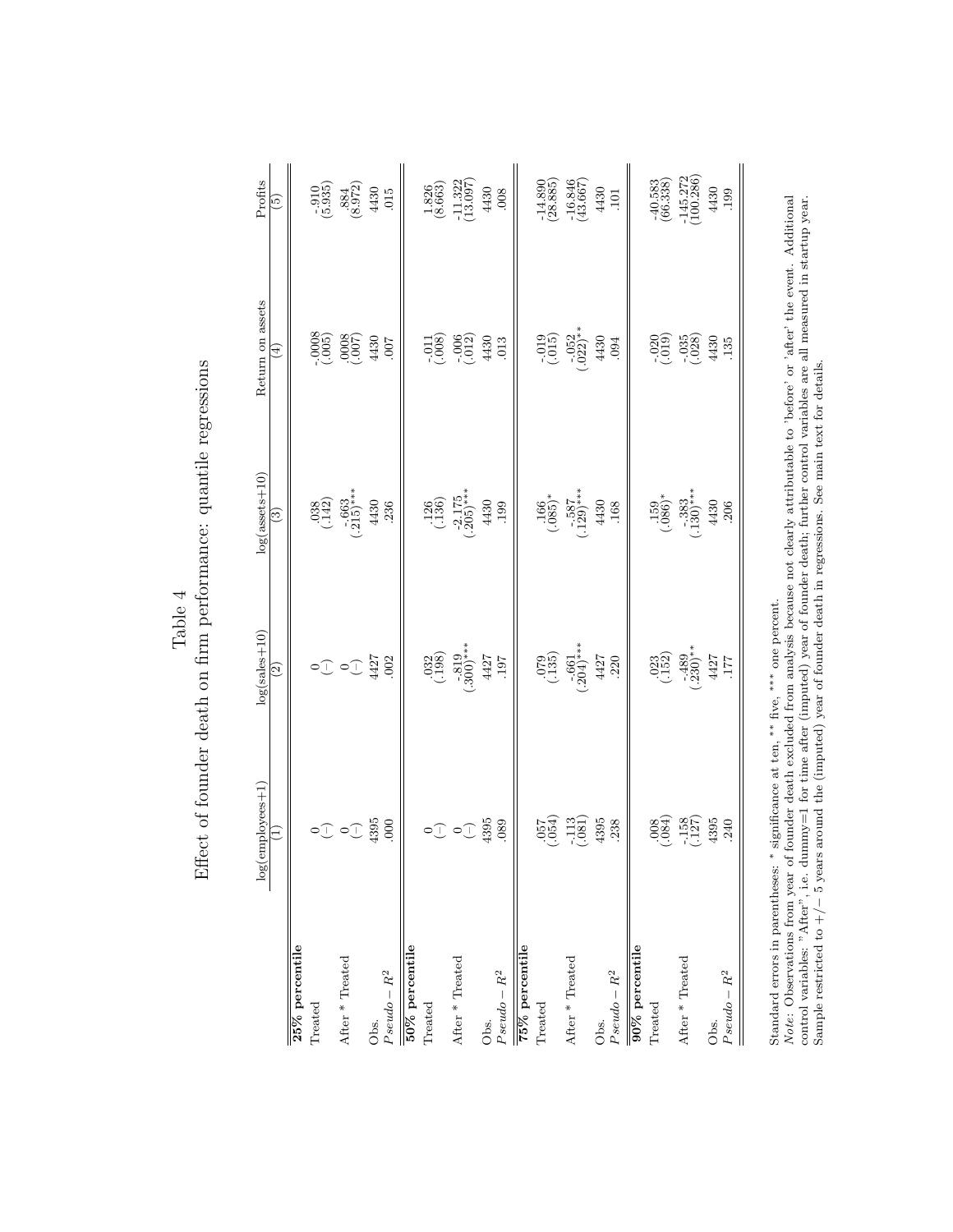${\bf Table ~5}$  <br> Heterogeneity of the effect of founder death on firm performance Heterogeneity of the effect of founder death on firm performance

|                                                                  | Firm active            | $log(employees+1$           | $log(sales+10)$                                          | $log($ assets $+10)$           | Return on assets                                      | Profits                    |
|------------------------------------------------------------------|------------------------|-----------------------------|----------------------------------------------------------|--------------------------------|-------------------------------------------------------|----------------------------|
|                                                                  | $\bigoplus$            | $\widehat{\mathfrak{D}}$    | $\mathbf{G}$                                             | $\bigoplus$                    | $\widehat{5}$                                         | $\widehat{\circ}$          |
| median<br>Firm assets in year of foundation above/below          |                        |                             |                                                          |                                |                                                       |                            |
| After * Treated                                                  | $-212$<br>$(-044)$ *** | $-258$<br>(.066)***         | $\frac{-1.165}{(.253)^{***}}$                            | $\frac{-1.243}{(.244)^***}$    | $(.019)$ ***                                          | $-66.705$<br>(38.221)*     |
| After $*$ Treated $*$ (Firm assets above median)                 | (0.068)                | (1001)                      | $\begin{array}{c} 357 \\ 382 \\ 4427 \\ 444 \end{array}$ | (374)                          | $.056$<br>$(.030)$ *                                  | $\frac{-17.194}{(78.122)}$ |
| Obs.                                                             |                        | 4395                        |                                                          | 4430                           | 4430                                                  | 4430                       |
| Adjusted $R^2$                                                   | $4430$<br>$.274$       | 225                         |                                                          | 289                            | .051                                                  | .114                       |
| Firm with/without family members as co-owners                    |                        |                             |                                                          |                                |                                                       |                            |
| After * Treated                                                  | $-199$<br>$(.034)$ *** | $-.203$<br>(.055)***        | $* * (761)$                                              | $\frac{-1.036}{196}$           | $(-015)$ **                                           | $-70.251$<br>(33.777)**    |
| After * Treated * (Family firm)                                  | (107)                  | $\frac{135}{(170)}$<br>4395 | $\frac{172}{(001)}$ 4427<br>4427                         | (543)                          | $\begin{array}{c} -033 \\ (-047) \\ 4430 \end{array}$ | $\frac{-41.684}{112.020}$  |
| Obs.                                                             | $\frac{4430}{274}$     |                             |                                                          | 4430                           |                                                       | 4430                       |
| Adjusted $R^2$                                                   |                        | 229                         |                                                          | 289                            | 050                                                   | 113                        |
| er education<br>Firm in sector with above/below median found     |                        |                             |                                                          |                                |                                                       |                            |
| After * Treated                                                  | $-162$<br>(.037)***    | $(.061)$ ***                | $\frac{-.815}{-.219}$ ***                                | $-880$<br>$(.212)***$          |                                                       | $-66.526$<br>(37.602)*     |
| above median<br>After * Treated * (Sector with founder education | $\frac{-121}{(077)}$   | $-063$<br>$(.112)$          | $-629$<br>$(413)$<br>$4427$                              | $-875$<br>$-381$ <sup>**</sup> | $-0.38$<br>$-0.15$<br>$-0.15$<br>$-0.430$<br>$+430$   | $-86.120$<br>(86.711)      |
| Obs.                                                             | 4430                   | 4395                        |                                                          | 4430                           |                                                       | 4430                       |
| Adjusted $R^2$                                                   | 276                    | 226                         | .244                                                     | .29                            | 052                                                   | 113                        |
|                                                                  |                        |                             |                                                          |                                |                                                       |                            |

Standard errors in parentheses:  $*$  significance at ten,  $**$  five,  $***$  one percent.<br>Note: Observations from year of founder death excluded from analysis because not clearly attributable to 'before' or 'after' the event. A Note: Observations from year of founder death excluded from analysis because not clearly attributable to 'before' or 'after' the event. Additional control variables: "After", i.e. dummy=1 for time after (imputed) year of founder death; further control variables are all measured in startup year. Sample restricted to +/− 5 years around the (imputed) year of founder death in regressions. See main text for details.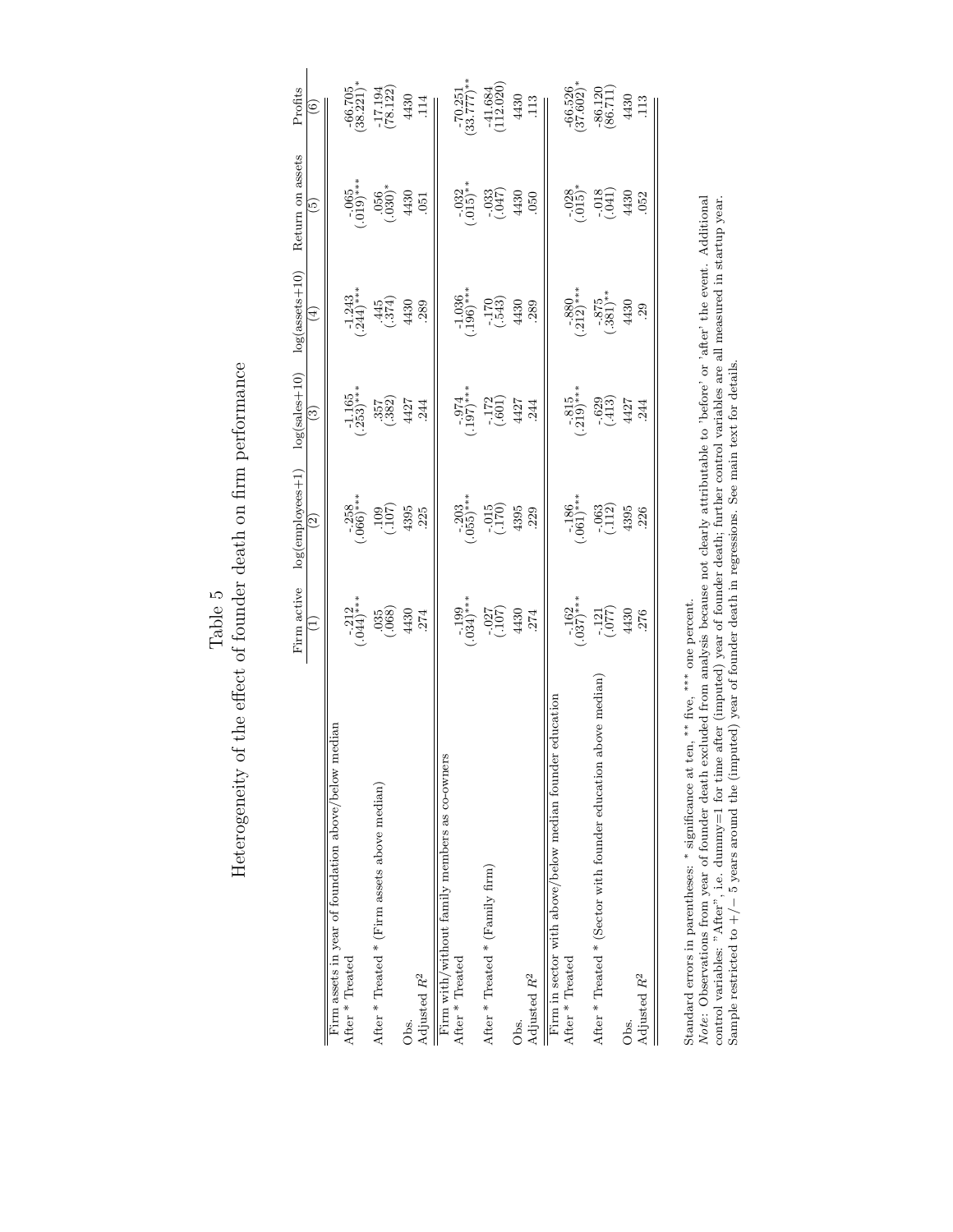|             | へきん                                                                                                                                             |
|-------------|-------------------------------------------------------------------------------------------------------------------------------------------------|
|             | poity of the officet of foundar dorf h on firm portormanan lov<br>)<br> <br> <br>֖֖֖֧ׅ֧֧֧ׅ֧֧֧֧֧֧֧֧֧֧֧֧֧֧֧֧֧֚֚֚֚֚֚֚֚֚֚֚֚֚֚֚֚֡֜֓֓֝֓֝֬֓֓֓֓֓֓֓֓֓֓֓֓ |
|             |                                                                                                                                                 |
|             |                                                                                                                                                 |
| ¢           | THE THE TEAMONT                                                                                                                                 |
| j<br>-<br>E | intrintion is                                                                                                                                   |
|             |                                                                                                                                                 |
|             |                                                                                                                                                 |
|             | Adma hin ha                                                                                                                                     |
|             |                                                                                                                                                 |
|             |                                                                                                                                                 |
|             | Ĩ.<br>$\frac{1}{2}$<br> <br> <br> <br> <br>$\mathbf{H}_{\alpha^{\star} \alpha^{\star} \alpha}$                                                  |
|             | )<br> <br>                                                                                                                                      |

|                                                                            | Firm active<br>Ξ             | $log(employees+1)$<br>$\widehat{\mathbb{E}}$ | $log(sales + 10)$<br>$\widehat{\mathbf{e}}$ | $log(assertst+10)$<br>$\left( 4\right)$ | Return on assets<br>$\widetilde{\mathbb{E}}$ | Profits<br>$\widehat{\circ}$ |
|----------------------------------------------------------------------------|------------------------------|----------------------------------------------|---------------------------------------------|-----------------------------------------|----------------------------------------------|------------------------------|
| sales growth<br>Firm in sector with above/below median<br>After * Treated  | $(0.37)$ ***                 | $-182$<br>$(063)$ ***                        | $-823$<br>$(.225)***$                       | $-892$<br>$(215)***$                    | (316)                                        | (40.287)                     |
| ove median)<br>After * Treated * (Sector sales growth ab                   | (0.083)                      | $\frac{(901)}{260}$                          | (165)                                       | $-583$<br>$(363)$                       | $-028$<br>$(.035)$                           | (699.87)                     |
| Adjusted $\mathbb{R}^2$<br>Obs.                                            | 4352<br>.274                 | 4317<br>226                                  | 4349<br>245                                 | 4352<br>297                             | 4352<br>.052                                 | 4352<br>$\overline{101}$     |
| Firm in sector with above/below median R&D<br>After * Treated              | $(0.37)$ ***                 | $-224$<br>$(060)$ ***                        | $(-.900$<br>$(.221)***$                     | $(.211)$ ***                            | $\frac{-031}{016}$                           | $\frac{-75.202}{(39.134)^*}$ |
| dian)<br>After * Treated * (Sector R&D above me                            | (0.061)                      | (107)                                        | (395)                                       | $-484$<br>$(356)$                       | $-024$<br>$(.035)$                           | $\frac{-64.871}{(82.483)}$   |
| Adjusted $R^2$<br>Obs.                                                     | 4352<br>.274                 | 4317<br>.223                                 | 4349<br>244                                 | 4352<br>296                             | 4352<br>.046                                 | 4352<br>102                  |
| Firm in sector with above/below median wages<br>After * Treated            | $\frac{-.205}{(.053)^{***}}$ | $\frac{-376}{(097)^***}$                     | $\frac{-1.424}{(.322)^{***}}$               | $\frac{-1.084}{(.284)^{***}}$           | $(-051$<br>$(-023)$ **                       | $\frac{53.059}{(47.805)}$    |
| After * Treated * (Sector wages above median)                              | $-0.007$                     | $\frac{279}{112}$                            | $\binom{608}{391}$                          | $\frac{1367}{860}$                      | (0.60)                                       | $\frac{-52.631}{(70.376)}$   |
| Adjusted $R^2$<br>Obs.                                                     | 4422<br>282                  | 4387<br>246                                  | 4419<br>262                                 | 4422<br>291                             | 4422<br>.052                                 | 4422<br>099                  |
| Firm in sector with above/below median sales volatility<br>After * Treated | $-260$<br>$(.041)***$        | $\frac{-.297}{.070}$                         | $\frac{-1.478}{(243)^***}$                  | $\frac{-1.334}{208}$                    | $^{*}(610)$ .                                | $\frac{-61.041}{(34.499)^*}$ |
| above median<br>After * Treated * (Sector sales volatility                 | $^{136}_{(065)*}$            | $\frac{186}{095}$                            | $\left(\frac{1.002}{350}\right)$ ***        | $^{*400}_{(900)}$                       | (0.028)                                      | $-25.756$<br>$(76.822)$      |
| Adjusted $R^2$<br>Obs.                                                     | 4352<br>276                  | 4317<br>.231                                 | 4349<br>254                                 | 4352<br>$\frac{300}{2}$                 | 4352<br>044                                  | 4352<br>$\Xi$                |
|                                                                            |                              |                                              |                                             |                                         |                                              |                              |

Standard errors in parentheses:  $*$  significance at ten,  $**$  five,  $***$  one percent.<br>Note: Observations from year of founder death excluded from analysis because not clearly attributable to 'before' or 'after' the event. A Note: Observations from year of founder death excluded from analysis because not clearly attributable to 'before' or 'after' the event. Additional control variables: "After", i.e. dummy=1 for time after (imputed) year of founder death; further control variables are all measured in startup year. Sample restricted to +/− 5 years around the (imputed) year of founder death in regressions. See main text for details.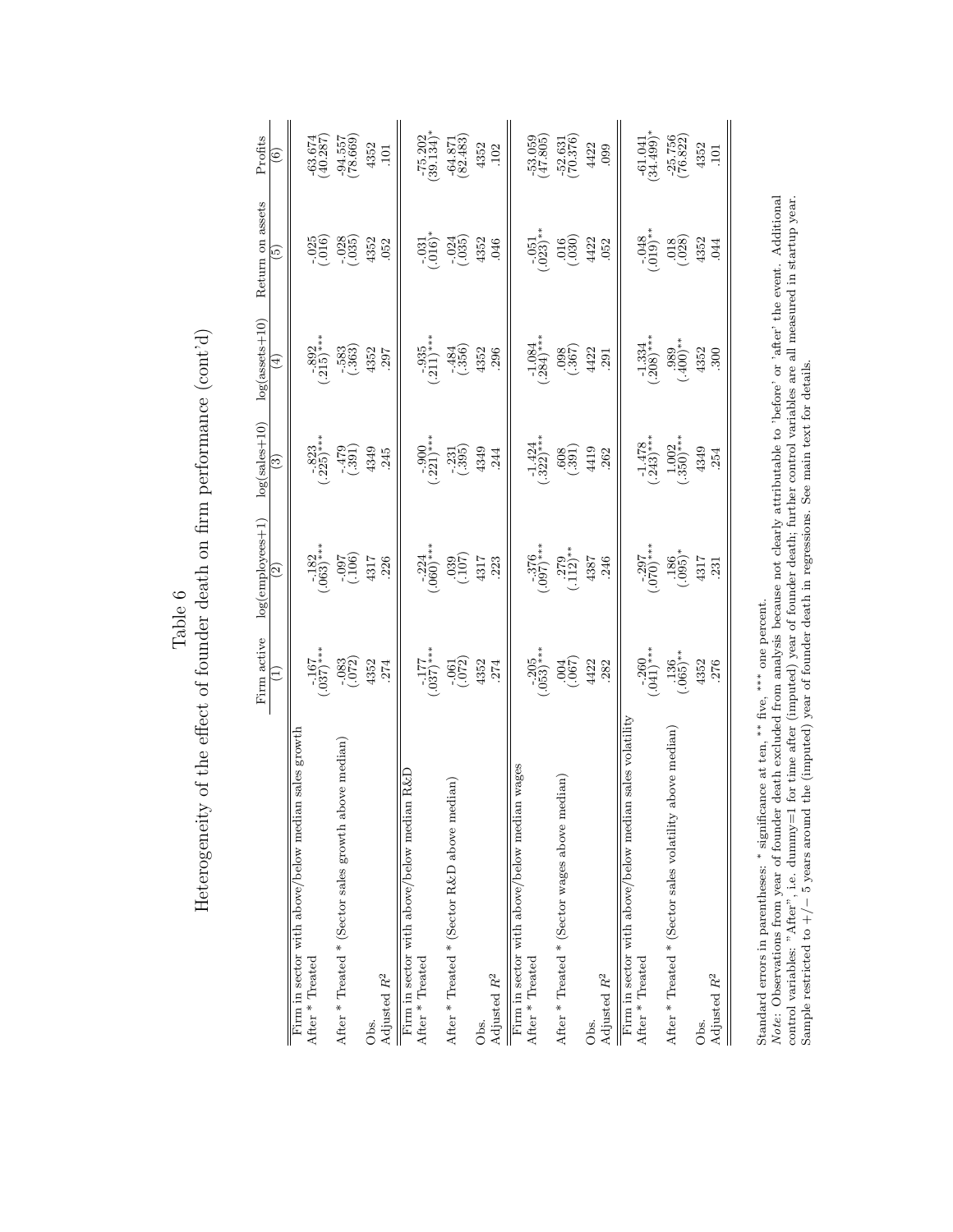

Figure 1 Treatment effects before and after founder death

Note: Year 0 refers to year of founder death for treated firms and imputed year of death for matched firms.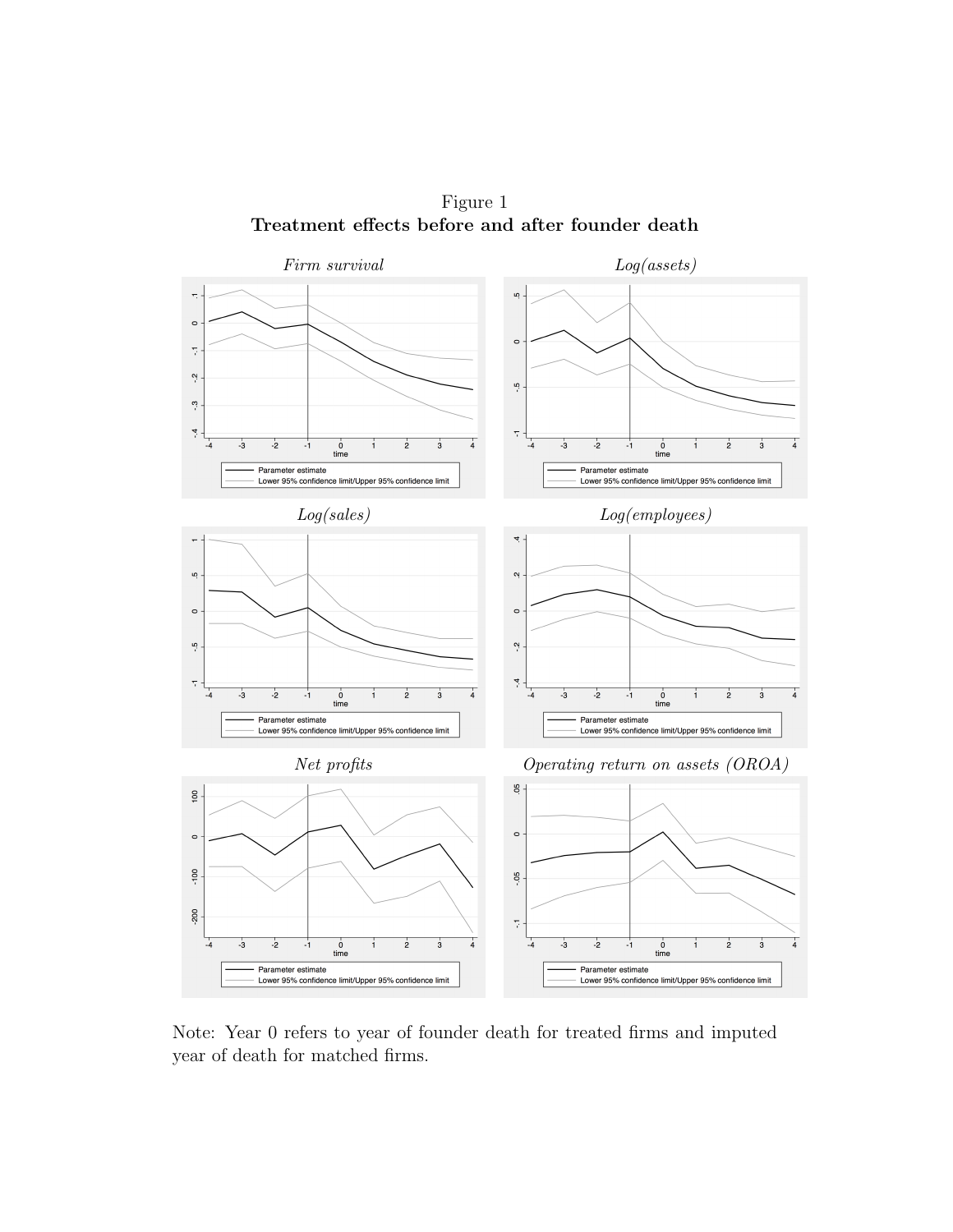Figure 2 Treatment effect by firm age at founder death



Note: The figure plots the predicted outcome for treated firms in a regression where the treatment effect is interacted with firm age at founder death.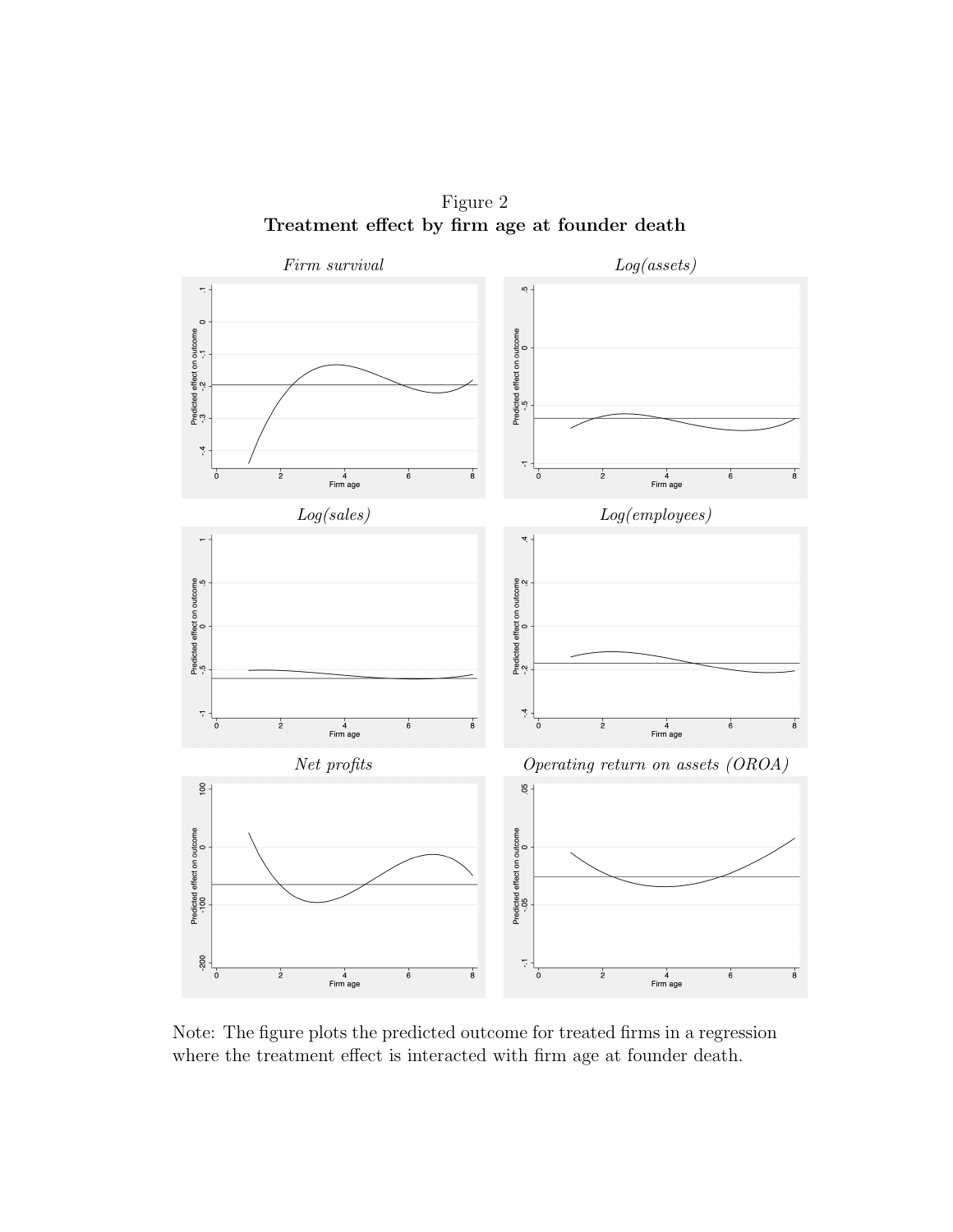



Note: Graph displays the number of treated observations before and after founder death.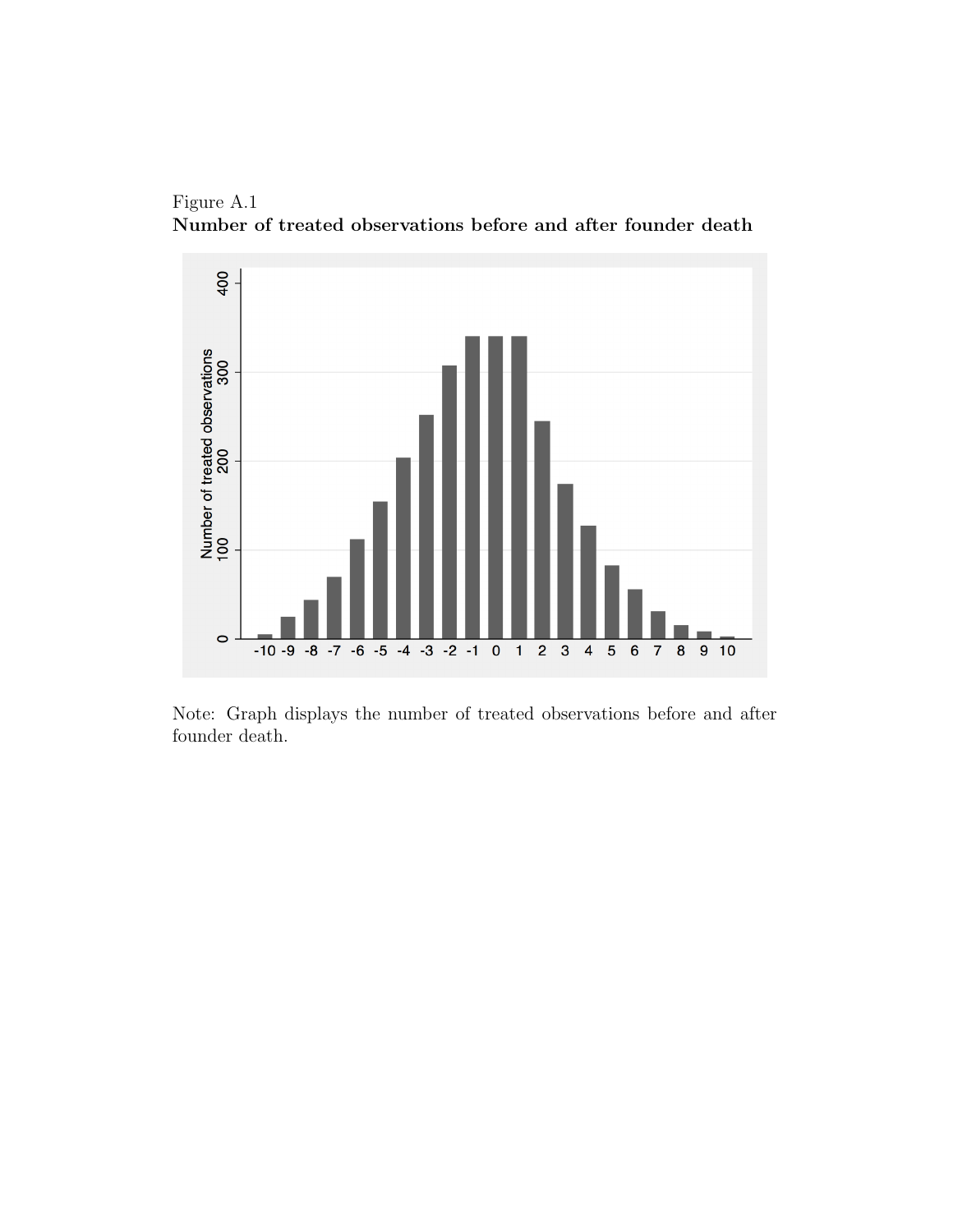|                                   | Firm active              | $o$ g(employees $+1$          | $log(sales + 10)$      | $log($ assets $+10$ ,  | Return on assets             | Profits                                                                                                                          |
|-----------------------------------|--------------------------|-------------------------------|------------------------|------------------------|------------------------------|----------------------------------------------------------------------------------------------------------------------------------|
|                                   |                          | Î,                            |                        |                        |                              |                                                                                                                                  |
| reated                            | $^{*}$ (210.)            | $\left(\frac{65}{103}\right)$ | $\binom{113}{114}$     | ခ်မို့                 | $\frac{135}{100}$            |                                                                                                                                  |
| After * Treated                   | ***<br>$-352$<br>$(025)$ | $-275$<br>.042)***            | $-1.306$<br>$(150)***$ | $-1.559$<br>$(152)***$ | $\frac{-033}{011}$<br>259762 | $\frac{16.882}{(18.600)}$<br>$\frac{15.991}{(23.774)^{**}}$<br>$\frac{25.774}{(23.774)^{**}}$<br>$\frac{25.9774}{(23.774)^{**}}$ |
| $\frac{1}{2}$                     | 259774                   | 254408                        | 259640                 | 259757                 |                              |                                                                                                                                  |
| Number of firms<br>Adjusted $R^2$ | 37011                    | 37011                         | 37011                  | 37011                  | 37011                        |                                                                                                                                  |
|                                   | .127                     | 186                           | 223                    | 167                    | .038                         |                                                                                                                                  |
|                                   |                          |                               |                        |                        |                              |                                                                                                                                  |

 ${\bf Table\ A.1}$  Ordinary least squares regression estimates Ordinary least squares regression estimates

Standard errors in parentheses: ∗ significance at ten, ∗∗ five, ∗∗∗ one percent.

Standard errors in parentheses: \* significance at ten, \*\* five, \*\*\* one percent.<br>Note: Estimates are based on the following regression: Performance<sub>ti</sub> =  $\alpha + \beta_1$  \* treated<sub>i</sub> +  $\beta_2$  \* after<sub>it</sub> \* treated<sub>i</sub> +  $\gamma$  \* Note: Estimates are based on the following regression: Performance<sub>it</sub> =  $\alpha + \beta_1 * t$ reated<sub>i</sub> +  $\beta_2 * a f t$ reated<sub>i</sub> +  $\gamma * X_{it} + \delta_t + \epsilon$ , where a fter<sub>it</sub>  $\alpha$  +  $\alpha$  +  $\alpha$  +  $\alpha$  +  $\alpha$  +  $\alpha$  +  $\alpha$  +  $\alpha$  +  $\alpha$  +  $\alpha$  is equal to 1 in the years after founder death in firms where the founder dies. Note that  $after_{it}$  is set equal to zero in all periods for firms where the founder does not die. See main text for details.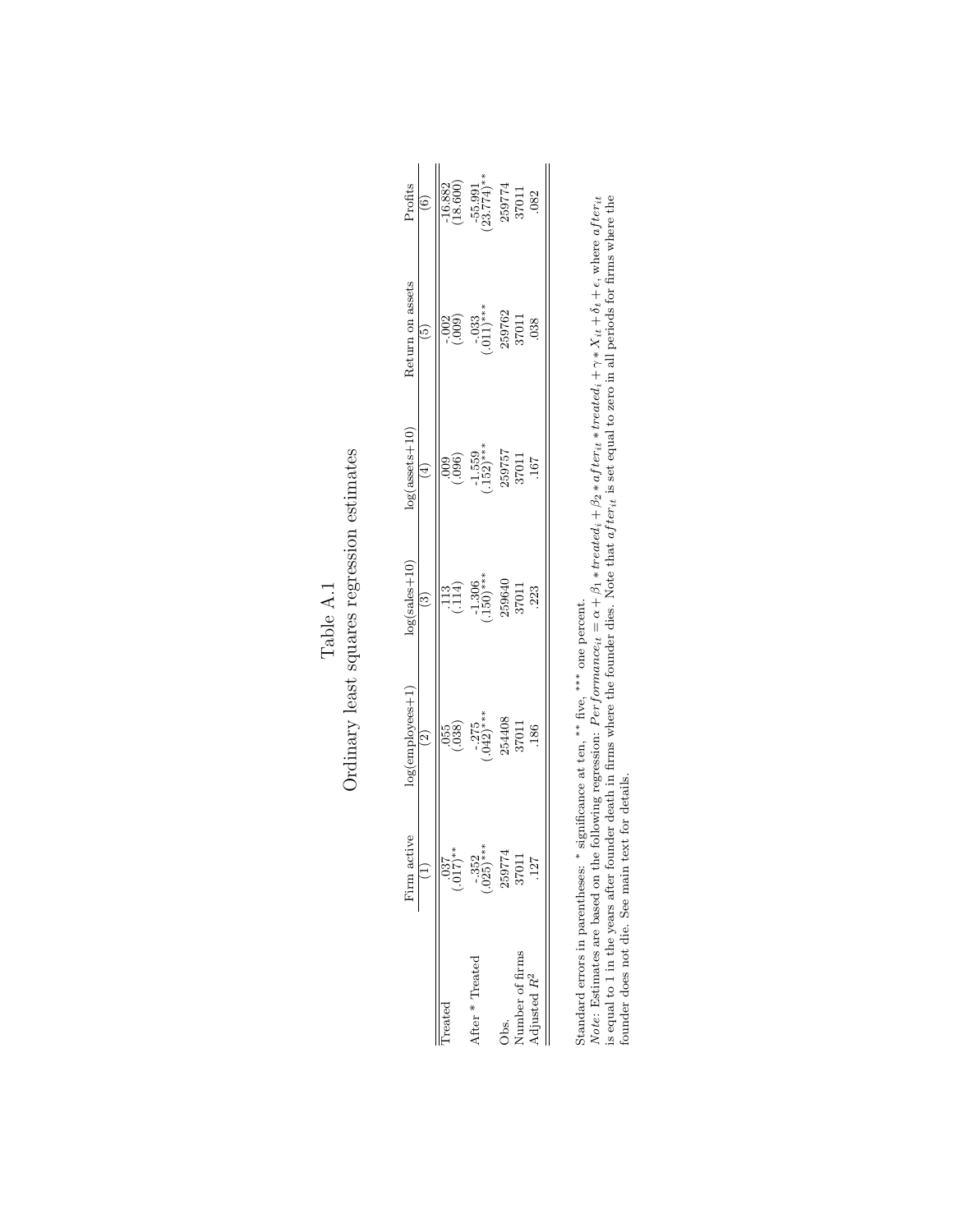#### Table A.2: Propensity score estimation

| Age                                                 | $-.0001$<br>(.0003)        |
|-----------------------------------------------------|----------------------------|
| Age squared                                         | $6.19e-06$<br>$(3.50e-06)$ |
| Single                                              | .002<br>(.001)             |
| Female                                              | $-.0003$<br>(.0009)        |
| Dummy: Age 60 or above                              | $-.002$<br>(.001)          |
| Dummy: Urban area                                   | .0000359<br>(.0006)        |
| Dummy: years of education $> 11$ years              | -.001<br>(.001)            |
| Years of education                                  | 0.0002<br>(.0002)          |
| Log wealth in year before firm foundation           | .003<br>(.003)             |
| Log wealth in year before firm foundation squared   | $-.0000375$<br>(.0000777)  |
| Log earnings in year before firm foundation         | -.002<br>(.004)            |
| Log earnings in year before firm foundation squared | .0001<br>(.0002)           |
| Interaction between log wealth and log earnings     | -.0001<br>(.0002)          |
| Dummy: family firm                                  | .0002<br>(.001)            |
| Log equity at firm foundation                       | -.005<br>(.005)            |
| Log equity at firm foundation squared               | .0002<br>(.0002)           |
| Dummy: Equity at firm foundation above median       | .0004<br>(.001)            |
| Firm started in 1999                                | .91<br>(.50)               |
| Firm started in 2000                                | .89<br>(.56)               |
| Firm started in 2001                                | .88<br>(.62)               |
| Firm started in 2002                                | .85<br>(.71)               |
| Firm started in 2003                                | .86<br>(.70)               |
| Firm started in 2004                                | .85<br>(.73)               |
| Firm started in 2005                                | .72<br>(1.01)              |
| Firm started in 2006                                | .60<br>(1.07)              |
| Firm started in 2007                                | .55<br>(1.11)              |
| Continued on next page                              |                            |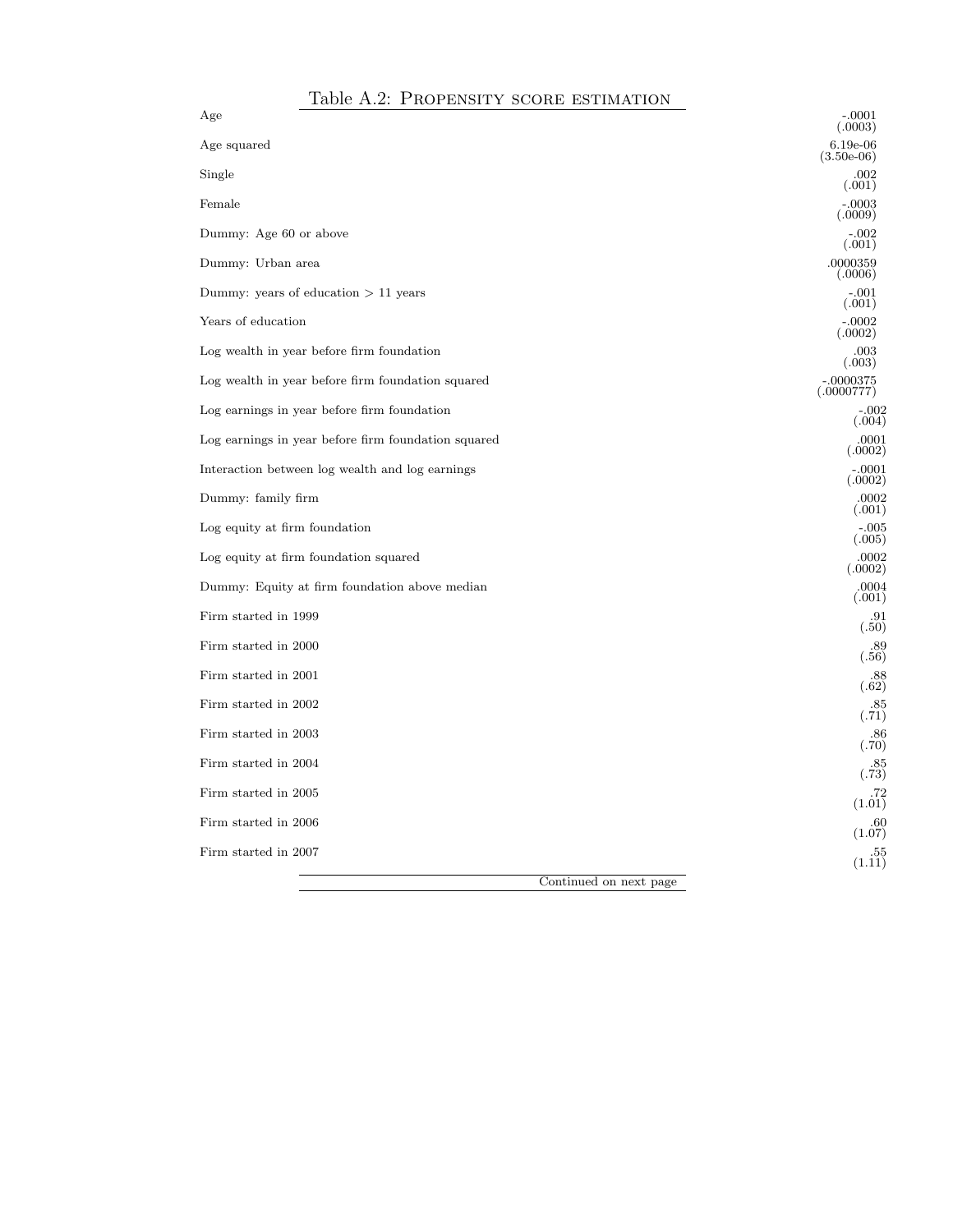| Table A.2: continued from previous page |                       |
|-----------------------------------------|-----------------------|
| Agriculture and Fishery                 | .002<br>(.004)        |
| Manufacturing                           | .002<br>(.003)        |
| Utilities                               | .002<br>(.008)        |
| Construction                            | .002<br>(.003)        |
| Commerce                                | .002<br>(.003)        |
| Financial Intermediation                | .01<br>(.006)         |
| <b>Business Services</b>                | .003<br>(.003)        |
| Other Services                          | $-.0000155$<br>(.002) |
| Real estate activities                  | .004<br>(.003)        |
| Transport, storage and communication    | .006<br>(.005)        |
| Number of founders at firm foundation   | $-.0007$<br>(.0009)   |
| Ownership share at firm foundation      | $-.004$<br>(.005)     |
| Dummy: sole owner at firm foundation    | $-.0000376$<br>(.002) |
| Obs.<br>Pseudo- $\mathbb{R}^2$<br>᠇᠇    | 36908<br>.12          |

Source: See main text for details. Note: Standard errors in parentheses.